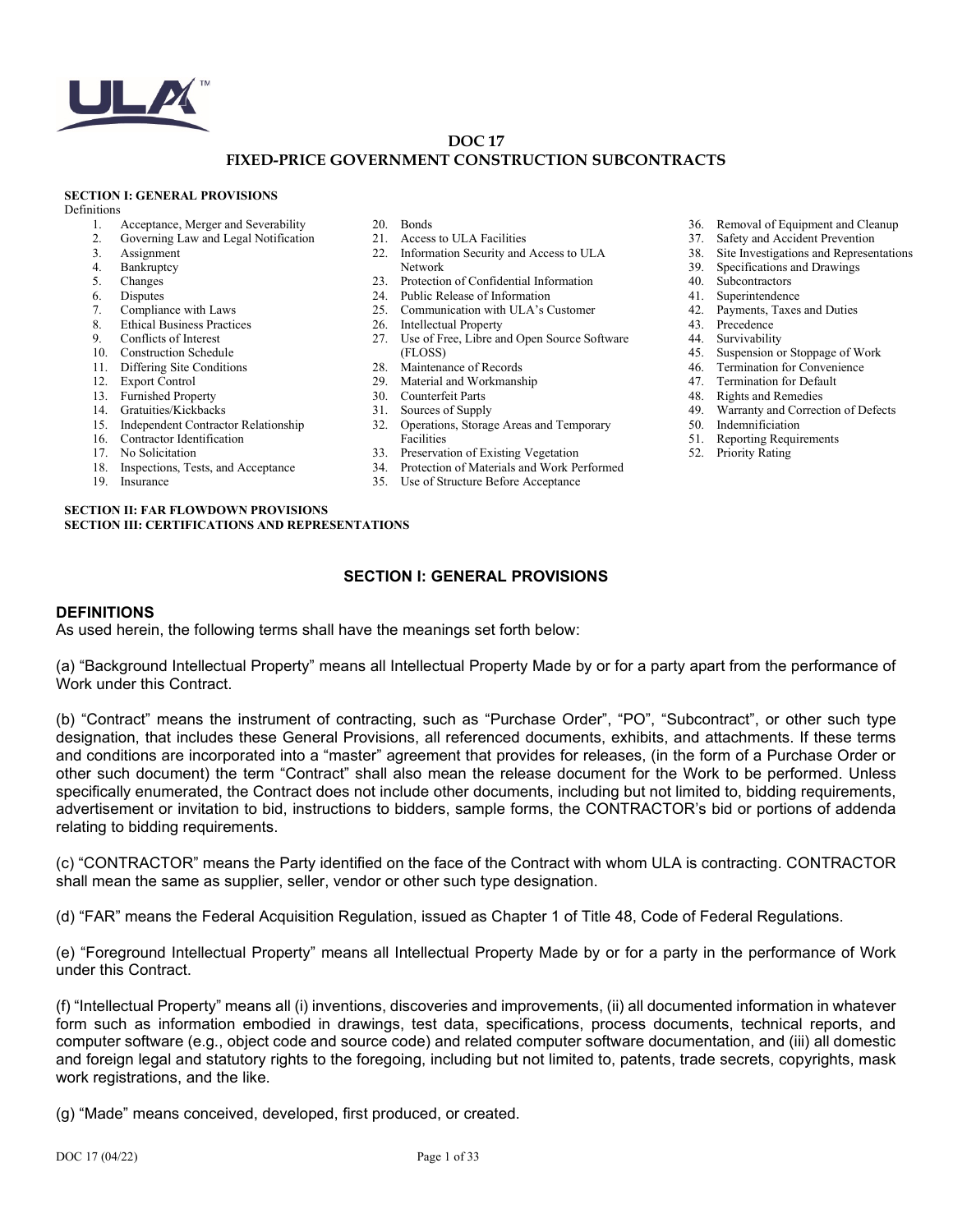(h) "Procurement Representative" means the person authorized by ULA's cognizant procurement organization to administer and/or execute this Contract.

(i) "Project" shall mean the building, facility or other improvements for which the CONTRACTOR is to perform the Work under the Contract

(j) "Site" shall mean the physical place or places where the construction work called for in this Contract will remain when work on it has been completed. It includes other adjacent or nearby property used by the CONTRACTOR or Subcontractors in such construction, which can reasonably be said to be included in the Site.

(k) "Subcontract" means all contracts placed by the CONTRACTOR or lower tier subcontractors for the specific purpose of performing any portion of the Work under this Contract, and includes but is not limited to purchase orders and changes, or modifications thereto.

(l) "Subcontractor" means CONTRACTOR's subcontractors, vendors, or suppliers at any tier.

(m) "Substantial Completion of the Work", or of a designated portion, occurs at Initial Operational Capability, which is the date upon which all functional testing is complete and validates that all systems are fully functional and operating in accordance with the Contract specifications. This date shall be confirmed by a Certificate of Substantial Completion signed by ULA and the CONTRACTOR.

(n) "ULA" means United Launch Alliance, LLC, as identified on the face of the Contract.

(o) "ULA's Customer" means any Government or commercial agency/entity ULA is under or will be under contract to support.

(p) "Work" means the construction and services required by this Contract whether completed or partially completed, and includes all other labor, materials, equipment and services provided or to be provided by CONTRACTOR to fulfill the CONTRACTOR's obligations.

## **1. ACCEPTANCE, MERGER AND SEVERABILITY**

(a) CONTRACTOR's execution of Contract, written acknowledgment, acceptance of payment, or commencement of performance, shall constitute CONTRACTOR's unqualified acceptance of this Contract.

(b) Unless expressly accepted in writing by ULA, and incorporated into this Contract, additional or differing terms or conditions proposed by CONTRACTOR or included in CONTRACTOR's acknowledgment are objected to by ULA and have no effect.

(c) This Contract integrates, merges, and supersedes any prior offers, negotiations, proposals, term sheets, and agreements concerning the subject matter hereof and constitutes the entire agreement between the parties.

(d) Each clause, paragraph and subparagraph of this Contract is severable, and if one or more of them are declared invalid or unlawful, the remaining provisions of this Contract will remain in full force and effect.

(e) The headings and tables used in this Contract are inserted for the convenience of the parties and shall not define or limit the scope or intent of the provisions of this Contract.

(f) The provisions of this Contract, including all exhibits and attachments, shall be binding upon and inure to the benefit of the parties and their respective successors and any permitted assignees

## **2. GOVERNING LAW AND LEGAL NOTIFICATION**

(a)This Contract, and all claims relating to or arising out of this Contract, or the breach thereof, whether sounding in contract, tort or otherwise, shall be governed in accordance with the laws of the State of Colorado, excluding that State's conflicts of law provisions. Any lawsuit filed regarding this Contract shall be filed in either the Colorado District Court located in Arapahoe County, Colorado or the United States District Court located in Denver, Colorado. The United Nations Convention on Contracts for the International Sale of Goods shall not apply to this Contract.

(b) Any provision in this Contract that is (i) incorporated in full text or by reference from the Federal Acquisition Regulation (FAR); or (ii) incorporated in full text or by reference from any agency regulation that implements or supplements the FAR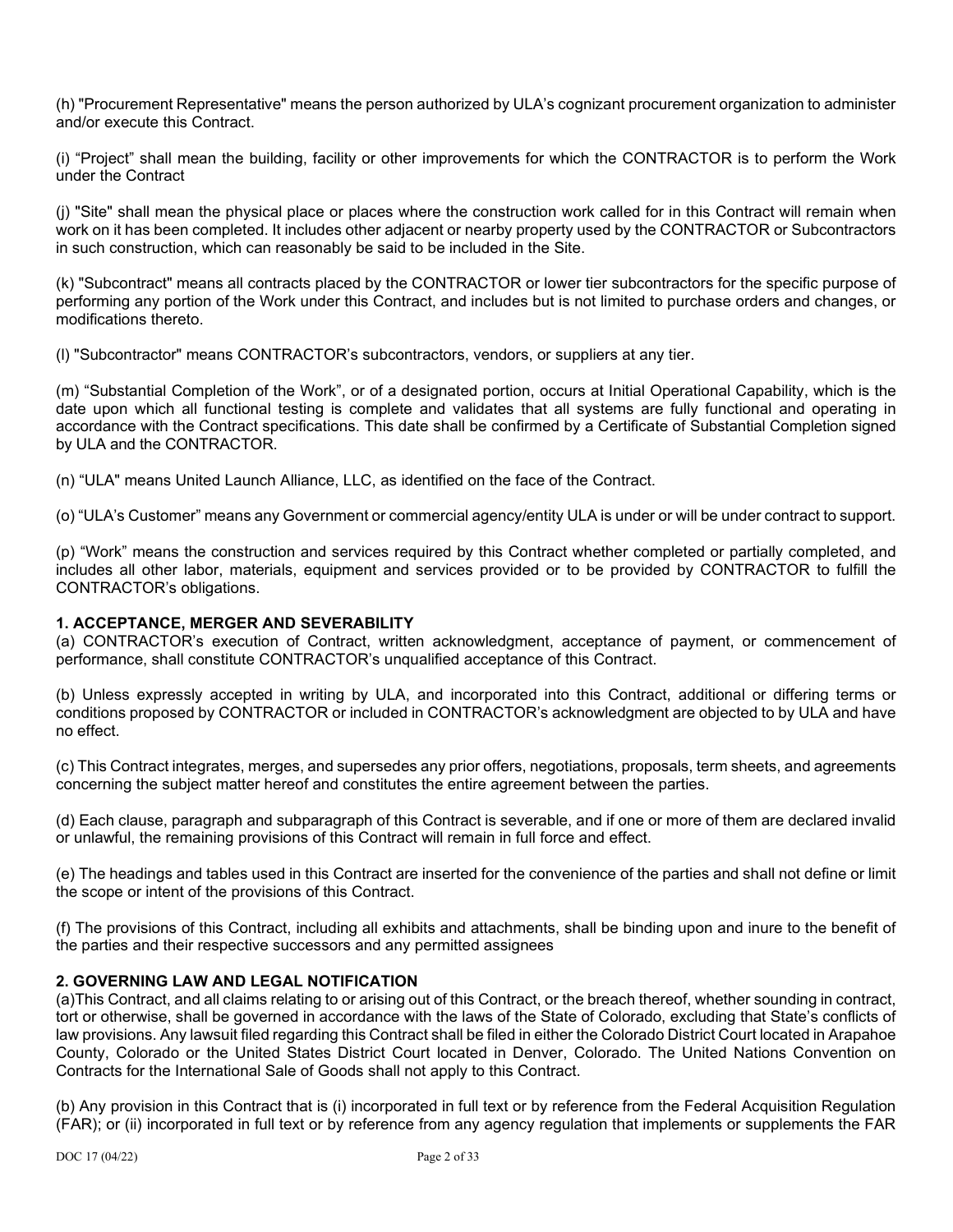or; (iii) that is substantially based on any such agency regulation or FAR provision, shall be construed and interpreted according to the federal common law of government contracts as enunciated and applied by federal judicial bodies, boards of contract appeals, and quasi-judicial agencies of the Federal Government.

(c) CONTRACTOR agrees to provide ULA with prompt written notification of any legal action, subpoena, claim, notice, demand or other legal proceeding brought against CONTRACTOR relating to or arising out of the Work performed under this Contract.

## **3. ASSIGNMENT**

CONTRACTOR shall not assign any of its rights or interest in this Contract or subcontract all or substantially all of its performance of this Contract without ULA's prior written consent, which shall not be unreasonably withheld. Notwithstanding the foregoing, CONTRACTOR may assign its rights or interests in this Contract to an entity that purchases all or substantially all of the assets of CONTRACTOR without obtaining prior consent, provided that CONTRACTOR provides ULA with notice of the assignment.

CONTRACTOR may assign rights to be paid amounts due, or to become due, to a financing institution if ULA is promptly furnished a signed copy of such assignment reasonably in advance of the due date for payment of any such amounts. Amounts assigned shall be subject to setoff or recoupment for any present or future claims of ULA against CONTRACTOR. ULA shall have the right to make settlements and/or adjustments in price without notice to any assignee financing institution.

## **4. BANKRUPTCY**

In the event the CONTRACTOR enters into proceedings relating to bankruptcy, whether voluntary or involuntary, the CONTRACTOR agrees to furnish written notification of the bankruptcy to the Procurement Representative. This notification shall be furnished within five (5) days of the initiation of the proceedings relating to bankruptcy filing. This notification shall include the date on which the bankruptcy petition was filed, the identity of the court in which the bankruptcy petition was filed, the case number, and a listing of all Contracts with ULA. This obligation remains in effect until final payment under this Contract.

## **5. CHANGES**

(a) Only the ULA Procurement Representative has the authority to make changes to this Contract. All changes must be in writing and executed by the parties. All contractual notices to be furnished to CONTRACTOR by ULA shall be in writing and delivered to the ULA Procurement Representative.

(b) Within the general scope of this Contract, the Procurement Representative may at any time, by written notice, and without notice to sureties or assignees, make changes within the general scope of this Contract, in any one or more of the following:

- (1) Drawings, designs, processes, or specifications;
- (2) Description of services
- (3) Inspection, delivery, or acceptance methods and/or schedules; and
- (4) Work schedules or time of performance (i.e., hours of the day, days of the week, etc.)
- (5) Terms and conditions of this Contract required to meet ULA's obligations to its customers

If any such change causes an increase or decrease in the cost of, or the time required for, performance of any part of this Contract, ULA shall make an equitable adjustment in the Contract price and/or delivery schedule, and modify this Contract accordingly. Changes to the work schedule or time of performance will be subject to a price adjustment only. CONTRACTOR must request any equitable adjustment under this clause within thirty (30) days from the date of receipt of the written change order from ULA. If the CONTRACTOR's proposed equitable adjustment includes the cost of property made obsolete or excess by the change, ULA shall have the right to prescribe the manner of disposition of the property.

(c) ULA may require additional contract scope to meet ULA's Customer contract requirements. CONTRACTOR agrees to negotiate in good faith any additional scope necessary to meet ULA Customer contract objectives.

(d) The parties shall mutually agree to any other changes not specifically identified in (b) and (c).

(e) Prior to the issuance of a change order under this Contract, ULA may solicit from the CONTRACTOR written agreement as to the maximum (in the case of an increase) or minimum (in the case of a decrease) adjustment to be made in the price and/or in the schedule (or time of performance), by reason of the change. ULA may also solicit such agreement on limitations on the adjustments to any other provisions of the Contract which may be subject to equitable adjustment by reason of the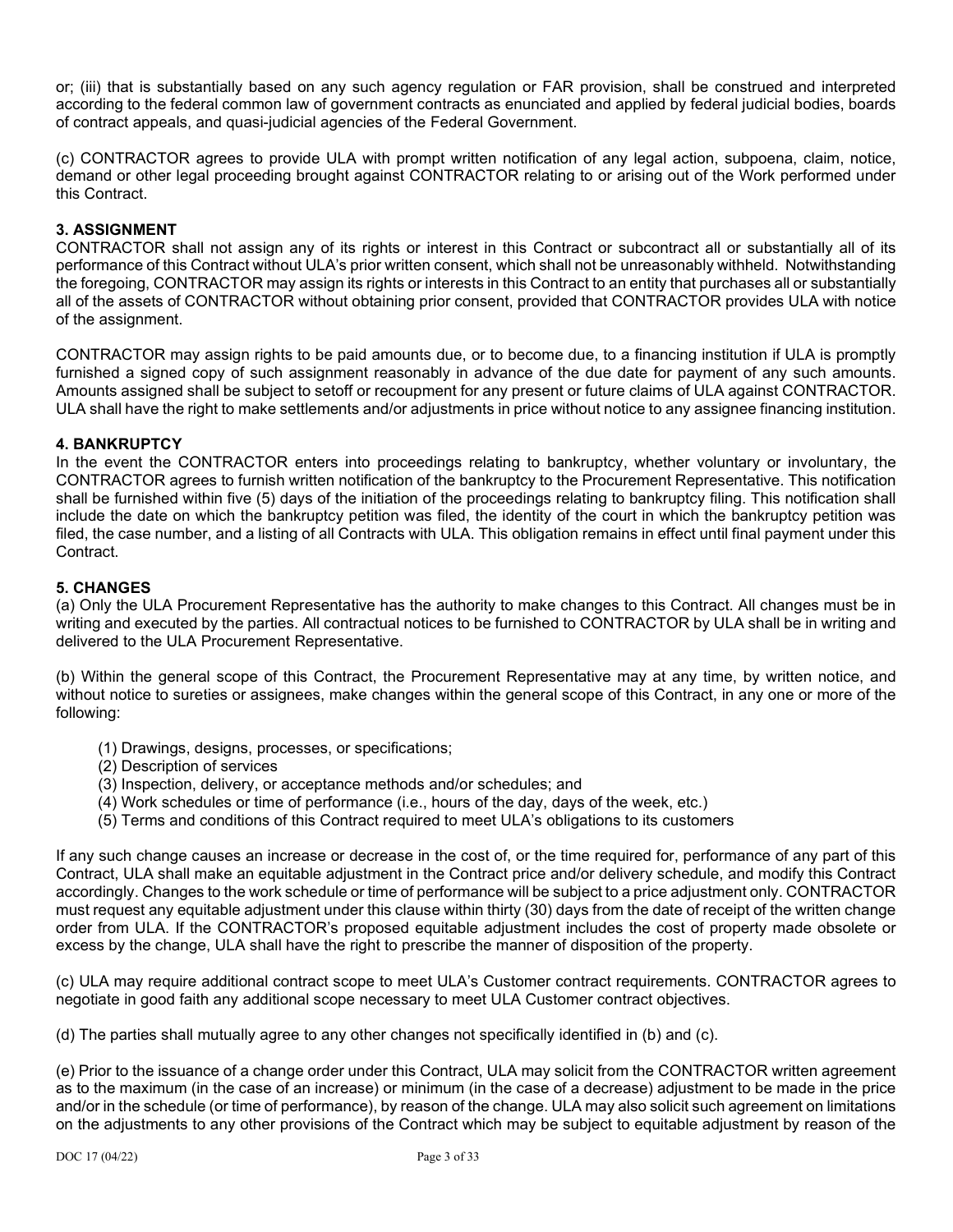change. The CONTRACTOR shall promptly submit a "not-to-exceed" (or "no-less-than") amount or maximum (or minimum) schedule adjustment when so requested by ULA. Any such written agreement shall then be cited in the change order and upon its issuance shall be deemed to become part of the Contract. In no event shall the definitive equitable adjustment exceed the maximum (or be less than the minimum) price and/or delivery schedule (or time of performance) adjustments so established, nor otherwise be inconsistent with other adjustment limitations so established. Except with respect to such limitations, nothing contained herein shall affect the right of the Parties to an equitable adjustment by reason of the change, pursuant to this clause.

(f) ULA engineering and technical personnel may from time to time render assistance or give technical advice or discuss or effect an exchange of information with CONTRACTOR's personnel concerning the Work hereunder. Such actions shall not be deemed to be a change under the "Changes" clause of this Contract and shall not be the basis for a Claim. No reimbursement shall be made for any extra work or material unless the same has been ordered in writing by the authorized ULA Procurement Representative.

(g) Unless expressly stipulated elsewhere in the Contract as being excepted from this provision, wherever the Contract provides for submittal of designs, components, processes, or other items for review or approval by ULA, such reviews or approvals shall not be construed as a complete check as to the adequacy of said design or item, nor as an agreement that the design or items will meet the requirements of the Statement of Work, nor as any change to the requirements of the Statement of Work. Such reviews and approvals shall in no way relieve the CONTRACTOR of the responsibility for any error or deficiency which may exist in the submitted design or other items, as the CONTRACTOR shall be responsible for meeting all the requirements of the contract.

(h) Failure to agree to any adjustment shall be a dispute under the Disputes clause. However, nothing in this clause shall excuse the CONTRACTOR from proceeding with this Contract as changed.

(i) Minor Changes in the Work. When specifically stated in the Contract, the ULA Procurement Representative will have authority to order minor changes in the Work without adjustment in the Contract Price or extension of the Contract Construction Schedule. The threshold, if any, for no cost changes will be referenced in the Contract. Such changes shall be effected by written order and shall be binding on ULA and CONTRACTOR. CONTRACTOR shall carry out such written orders promptly.

## **6. DISPUTES**

(a) WORK CONTINUANCE AND PAYMENT. Unless otherwise agreed in writing, CONTRACTOR shall continue the Work and maintain the approved schedules during any dispute mitigation or resolution proceedings. If CONTRACTOR continues to perform, ULA shall continue to make payments in accordance with the Contract.

(b) DIRECT DISCUSSIONS. If the Parties cannot reach resolution on a matter relating to or arising out of the Contract, the Parties shall endeavor to reach resolution through good faith direct discussions between the Parties' representatives, who shall possess the necessary authority to resolve such matter and who will record the date of first discussions. If the dispute remains u nresolved within a reasonable time from the date of first discussion, the Parties may submit such matter to the dispute resolution procedures described below.

(c) MEDIATION. If direct discussions pursuant to Paragraph (b) do not result in resolution of the matter, the Parties shall endeavor to resolve the matter by mediation through the current Construction Industry Mediation Rules of the American Arbitration Association, or the Parties may mutually agree to select another set of mediation rules. The administration of the mediation shall be as mutually agreed by the Parties. Either Party may terminate the mediation at any time after the first session, and the decision to terminate shall be delivered in person by the terminating Party to the non-terminating Party and to the mediator. The costs of the mediation shall be shared equally by the Parties. The mediation shall be non-binding.

(d) All disputes under this Contract that are not disposed of by mutual agreement may be decided by recourse to an action at law or in equity. **Each party hereby irrevocably waives, to the fullest extent permitted by applicable law, any right it may have to a trial by jury in respect to any litigation directly or indirectly arising out of under or in connection with this Contract.**

(e) MULTIPARTY PROCEEDING. The Parties agree that all Parties necessary to resolve a matter shall be parties to the same dispute resolution procedure. Appropriate provisions shall be included in all other contracts relating to the Work to provide for the joinder or consolidation of such dispute resolution proceedings.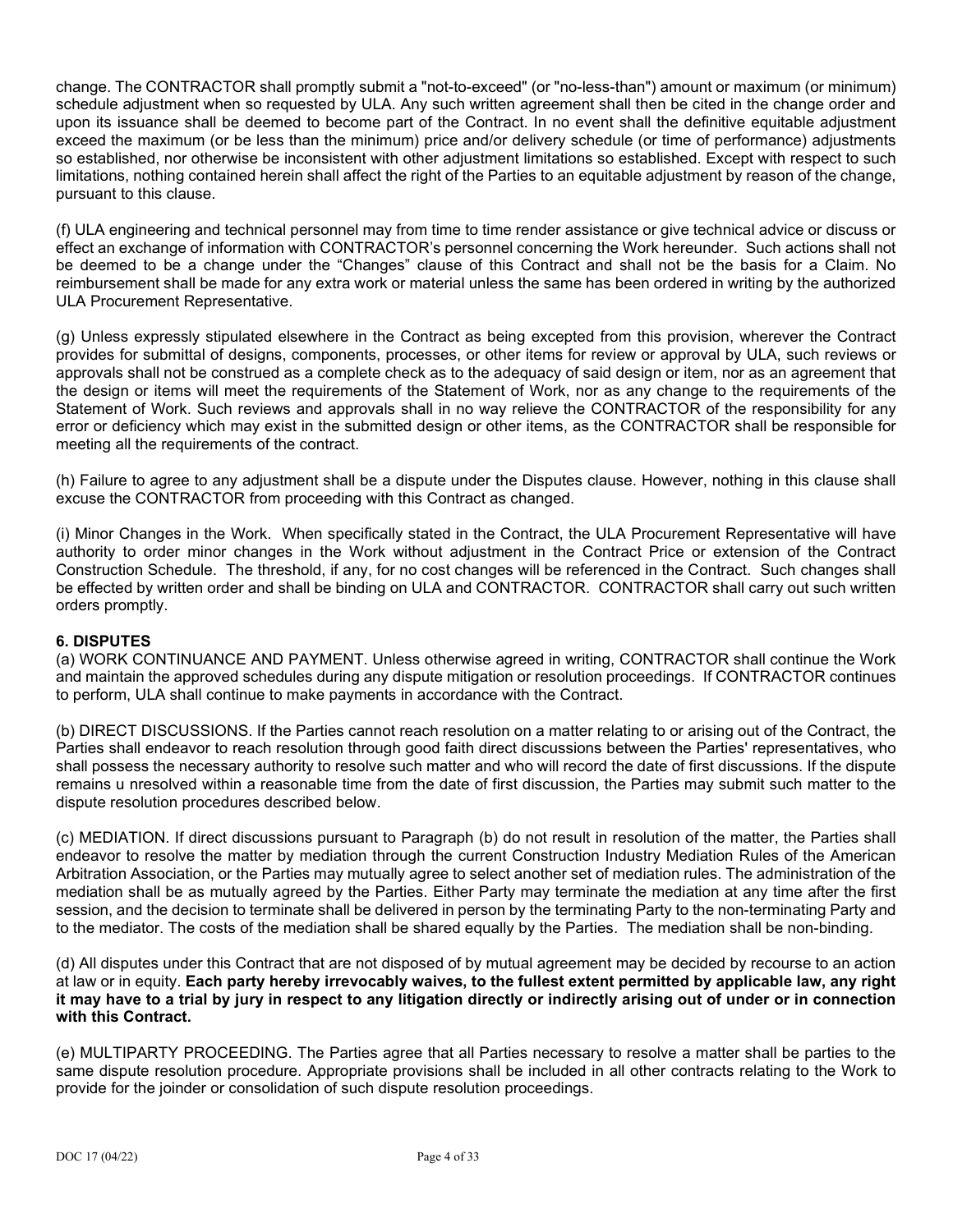## **7. COMPLIANCE WITH LAWS**

(a) In performing this Contract, CONTRACTOR agrees to give all notices and comply with all applicable local, state, and federal laws, orders, rules, regulations, codes and ordinances ("Laws") that may affect performance of this Contract. CONTRACTOR shall cooperate with, and provide access to, regulatory agencies and authorities acting in an enforcement or compliance role. CONTRACTOR shall, (unless otherwise specified in Contract documents), without expense to ULA, obtain all licenses and permits required for the Work. CONTRACTOR shall be responsible for all defense costs, fines, penalties or other sanctions and remedial costs based on CONTRACTOR's failure to comply with applicable laws, rules or regulations which are CONTRACTOR's responsibility under the Contract. CONTRACTOR shall indemnify, defend and hold harmless ULA against any liability, fine or penalty that may be imposed upon ULA as a result of CONTRACTOR's failure to comply with such Laws.

(b) CONTRACTOR represents and warrants that it is not disqualified from receiving federal government contracts, meaning that it is not an excluded party as recorded in the System for Award Management (SAM) exclusion file available at SAM.gov. CONTRACTOR agrees to notify ULA immediately upon learning that it, any controlling owner, or any of its Subcontractors or affiliates performing work on this Contract have been excluded or proposed for exclusion from federal contracting in the exclusion file published at SAM.gov.

(c) CONTRACTOR shall provide to ULA, with each delivery, any Safety Data Sheet applicable to the Work in conformance with and containing such information as required by the Occupational Safety and Health Act of 1970 as amended and regulations promulgated thereunder, or its State approved counterpart.

### **8. ETHICAL BUSINESS PRACTICES**

CONTRACTOR is responsible for maintaining an ethics and compliance program that is consistent with ULA's Supplier Code of Conduct (available on ULA's Supplier website, https://www.ulalaunch.com/resources/doing-business-with-ula), as appropriate for its business, throughout the performance of this Contract. CONTRACTOR shall ensure that persons performing work under this Contract are aware of the importance of ethical behavior and comply with the Code of Conduct. If, at any time, Contractor becomes aware of a violation of the Supplier Code of Conduct in connection with this Contract, CONTRACTOR agrees to notify ULA, either through communication with ULA's Procurement Representative, or through ULA's Confidential Ethics Helpline, at 1-800-511-4173.

#### **9. CONFLICTS OF INTEREST**

(a) CONTRACTOR warrants that it is and shall remain free of any obligation or restriction that would interfere or be inconsistent with or present a conflict of interest concerning the Work to be furnished by CONTRACTOR under this Contract. CONTRACTOR is responsible for determining, in good faith, whether its activities or relationships, or those of its employees, present or could present a conflict of interest. CONTRACTOR shall immediately notify ULA of any change in circumstances that creates an actual, apparent, or potential conflict of interest.

(b) For the purposes of this clause, a conflict of interest exists if: (i) because of other business or organizational activities or relationships (including relationships with ULA's customers or competitors), CONTRACTOR is unable to render impartial advice or assistance to ULA, or CONTRACTOR's objectivity in performing the Work under this Contract is otherwise impaired; or (ii) an employee of CONTRACTOR performing Work under the Contract has a financial interest, personal activity, or relationship that impairs that employee's ability to act impartially on behalf of CONTRACTOR in the performance of the Contract.

#### **10. CONSTRUCTION SCHEDULE**

(a) CONTRACTOR's timely performance is of the essence and is a material element of this Contact.

(b) Unless instructed by ULA in writing, CONTRACTOR shall not knowingly commence the Work before the effective date of insurance that is required to be provided by the CONTRACTOR or ULA.

(c) CONTRACTOR shall, prior to commencement of Work, prepare and submit for approval a practicable construction schedule and report ("Construction Schedule" or "Contract Construction Schedule"), showing the order in which the CONTRACTOR proposes to carry on the Work, the date on which it will start the several salient features of the Work (including procurement of materials, plant and equipment) and the contemplated dates for completing the same. The Construction Schedule shall be in the form of a progress chart of suitable scale to indicate appropriately the percentage of Work scheduled for completion at any time.

(d) CONTRACTOR shall furnish sufficient forces, construction plant and equipment, and shall work such hours, including night shifts and overtime operations, as may be necessary to ensure the performance of the Work in accordance with the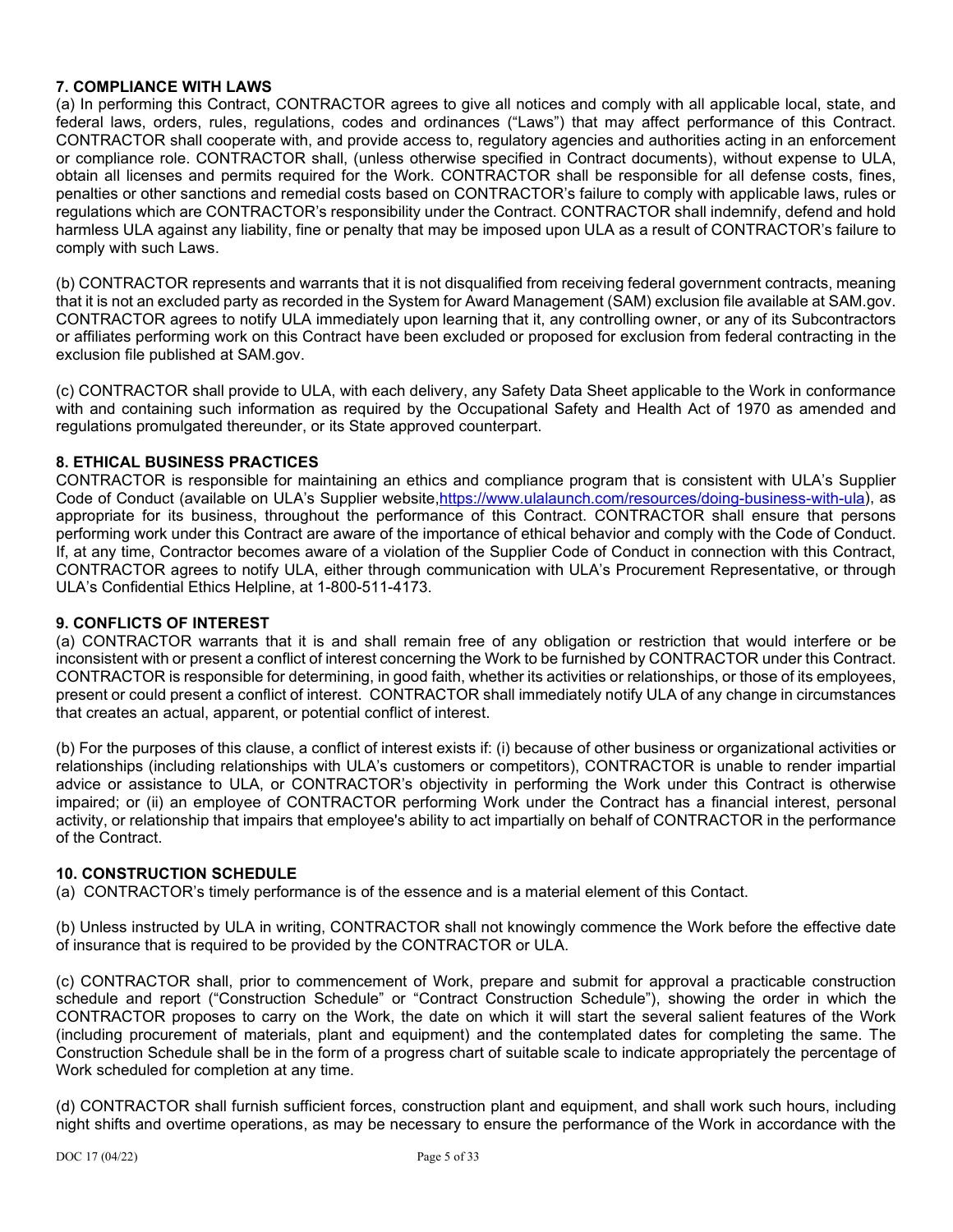approved Construction Schedule. If, in the opinion of ULA, CONTRACTOR falls behind the Construction Schedule, CONTRACTOR shall take such steps as may be necessary to improve its progress, and ULA may require it to increase the number of shifts, overtime operations, days of work, and/or the amount of construction equipment at no additional cost to ULA. Any direction issued to the CONTRACTOR to provide premium labor in any form must first be coordinated with and approved by the Procurement Representative.

(e) If CONTRACTOR is delayed at any time in the commencement or progress of the Work by any unforeseeable cause beyond the reasonable control of the CONTRACTOR, except financial inability to perform, CONTRACTOR shall be entitled to an equitable extension of the Date of Substantial Completion, the Date of final completion or an equitable extension of time in accordance with the Changes clause. Examples of causes beyond the control of CONTRACTOR include, but are not limited to, the following: acts or omissions of ULA or Others; changes in the Work or the sequencing of the Work ordered by ULA which CONTRACTOR cannot reasonably accommodate without modifying the Schedule of Work, or arising from decisions of ULA that impact the time of performance of the Work which CONTRACTOR cannot reasonably accommodate without modifying the Schedule of Work; transportation delays not reasonably foreseeable; labor disputes not involving CONTRACTOR or its Subcontractors impacting the Project; fire, terrorism, epidemics, pandemics, adverse governmental actions, adverse weather conditions not reasonably anticipated for the area in which the Work is being performed, encountering Hazardous Materials, concealed or unknown conditions; or delay authorized by ULA under Section 38. CONTRACTOR acknowledges and agrees that adjustments in the Schedule of Work will not be permitted if such delay (i) is caused by CONTRACTOR, or (ii) could have been be limited or avoided by CONTRACTOR's timely notice to ULA of the delay.

(f) In addition, if the CONTRACTOR incurs additional costs as a result of a delay that is caused by acts or omissions of ULA or other changes in the Work or the sequencing of the Work ordered by ULA, or arising from decisions of ULA that impact the time of performance of the Work, discovery of Hazardous Materials, or concealed or unknown conditions, delay authorized by ULA under Section 38, the CONTRACTOR shall be entitled to an equitable adjustment in accordance with Changes clause of the Contract.

(g) Whenever the CONTRACTOR has knowledge that any actual or potential labor dispute is delaying or threatens to delay the performance of this Contract, the CONTRACTOR shall immediately give Notice thereof, including all relevant information with respect thereto, to the Procurement Representative. The CONTRACTOR agrees to insert the substance of this paragraph in any Subcontract hereunder as to which a labor dispute may delay the timely performance of the Contract, with notice of all relevant information concerning such dispute to be provided to the next higher tier Subcontractor or ULA

(h) ULA may undertake or award other contracts for additional work to be performed in connection with or in or about the work under the Contract. The CONTRACTOR shall cooperate with ULA and its other CONTRACTORs and coordinate CONTRACTOR work activities with the activities of ULA personnel and other CONTRACTORs so that all work may be promptly and properly performed without undue interference or delay. The CONTRACTOR shall afford ULA and its other CONTRACTORs' reasonable opportunity for the timely execution of their work.

# **11. DIFFERING SITE CONDITIONS**

(a) If in the performance of the Work the CONTRACTOR finds latent, concealed or subsurface physical conditions which materially differ from the conditions the CONTRACTOR reasonably anticipated, or if physical conditions are materially different from those normally encountered and generally recognized as inherent in the kind of work provided for in the Contract, CONTRACTOR shall promptly, and before the conditions are disturbed, but in no event later than 48 hours after discovery, give a written notice to the Procurement Representative of (1) subsurface or latent physical conditions at the site which differ materially from those indicated in this Contract, or (2) unknown physical conditions at the site, of an unusual nature, which differ materially from those ordinarily encountered and generally recognized as inherentin Work of the character provided for in the Contract.

(b) If after the commencement of the Work, hazardous conditions, including hazardous materials, are discovered, that could pose a risk to life, health or the environment, the CONTRACTOR shall immediately stop Work in the affected area and report the condition to ULA. Upon receipt of such report, ULA shall take appropriate measures to further assess the site condition and will meet and confer with the CONTRACTOR to mutually agree upon a course of action. The CONTRACTOR shall resume Work in the affected area after 1) the hazard has been removed or rendered harmless, or 2) alternative safety and health measures have been implemented allowing continuation of the Work.

(c) The ULA Procurement Representative shall investigate the site conditions promptly after receiving the notice. If the conditions do materially differ and cause an increase or decrease in CONTRACTOR 's cost of, or the time required for, performing any part of the Work under this Contract, whether or not changed as a result of the conditions, an equitable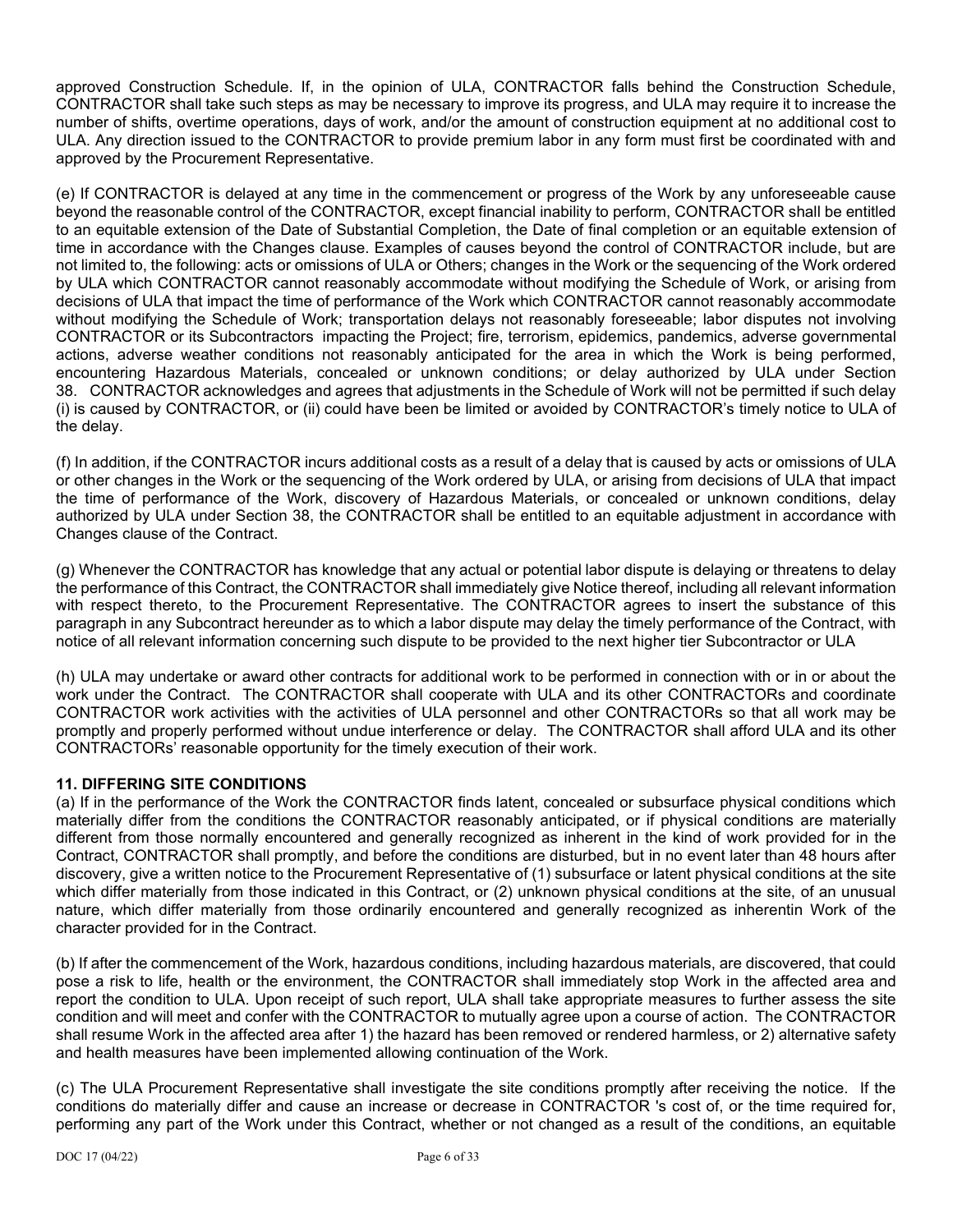adjustment accounting solely for CONTRACTOR increased costs or additional time of performance (with no allowance for profit) may be made under this clause and this Contract modified in writing accordingly.

(d) No request by CONTRACTOR for an equitable adjustment to this Contract under this clause shall be allowed, unless CONTRACTOR has given the written notice required; provided, that the time prescribed in (a) above for giving written notice may be extended by the Procurement Representative upon good cause shown.

(e) No request by CONTRACTOR for an equitable adjustment to the Contract for differing site conditions shall be allowed if made after final payment under this Contract.

## **12. EXPORT CONTROL**

(a) Technical data, defense services, software and/or hardware furnished under or in connection with the Contract may be subject to U.S. export or import control laws and regulations and may be subject to export or import laws and regulations of other countries. All Parties agree to comply with all such laws and regulations, including obtaining the appropriate USG authorization prior to exporting to a Foreign Person within the U.S. or abroad, as applicable. The substance of this subparagraph shall be flowed down to Subcontractors.

(b) CONTRACTOR certifies that only U.S. Persons, as defined in 22 CFR 120.15, will be recipients of subject data, services, software and/or hardware and participate directly in telecons, meetings and/or email with ULA. If direct participation by Foreign Persons is required, prior notice must be provided by CONTRACTOR, and approval received from ULA, to ensure that the appropriate export authorizations are in place. CONTRACTOR shall not distribute, transfer, or transmit any export controlled item, information or services (even if incorporated into other products), except in compliance with applicable export laws and authorities. CONTRACTOR further certifies that it has a US-based Information Technology system with access controls to prevent access to subject data by Foreign Persons. All work pursuant to this Contract shall be performed in the United States. The substance of this subparagraph shall be flowed down to Subcontractors.

(c) CONTRACTOR certifies that no item delivered under this Contract, or any component thereof, will be sourced from a country or entity subject to United States federal sanctions. CONTRACTOR is responsible for monitoring published lists of sanctioned entities to ensure that the prior statement remains accurate throughout Contract performance. If CONTRACTOR becomes aware that any lower tier subcontractor, or the country of origin of a component, becomes subject to sanctions during Contract performance, CONTRACTOR will immediately notify ULA.

(d) CONTRACTOR is required to be registered with the State Department, Directorate of Defense Trade Controls, if it engages in the business of either exporting or manufacturing (whether exporting or not) defense articles (i.e. ITAR-controlled parts, technical data) or furnishing of defense services, and represents that it maintains an effective export and import compliance program.

(e) The exporter of record, who directly exports to a Foreign Person, has the ultimate responsibility to determine export jurisdiction, applicable license requirements, and to meet the applicable export laws and regulations. CONTRACTOR's responsibility to comply with all applicable laws and regulations regarding export-controlled items exists independent of, and is not established or limited by, the information provided by this clause. Nothing in this Contract changes, supersedes, or waives any of the requirements of applicable Federal laws, Executive orders, and regulations regarding export control. CONTRACTOR should resolve any questions regarding compliance with the ITAR or EAR, including export classification determinations, by consulting with its Empowered Official, other internal global trade resources, or counsel, as applicable. Contractor may also consult with the Department of State regarding any questions relating to compliance with the ITAR, or with the Department of Commerce regarding any questions relating to compliance with the EAR.

(f) The CONTRACTOR agrees to reasonably cooperate with ULA for assessments, audits and other fact-finding required to ensure compliance to U.S. export/import laws and regulations or as part of an investigation or corrective action related to a potential or actual violation of U.S. export/import laws and regulations. The CONTRACTOR will provide input for such activities in a timely and accurate manner. The substance of this subparagraph shall be flowed down to Subcontractors.

(g) The CONTRACTOR agrees to provide timely and accurate reporting of fees and commissions paid related to Part 130 of the ITAR, when applicable. CONTRACTOR certifies that, except as otherwise reported to ULA, it has not paid, or offered, nor agreed to pay, and will not pay, offer, or agree to pay, in respect of any sale for which an export license or approval is required, political contributions, fees or commissions in amounts as specified in 22 CFR 130.9. This subparagraph shall be flowed down to any authorized Subcontractors, as applicable.

(h) For any shipment exported from the United States in which ULA is the U.S. Principal Party in Interest (USPPI), ULA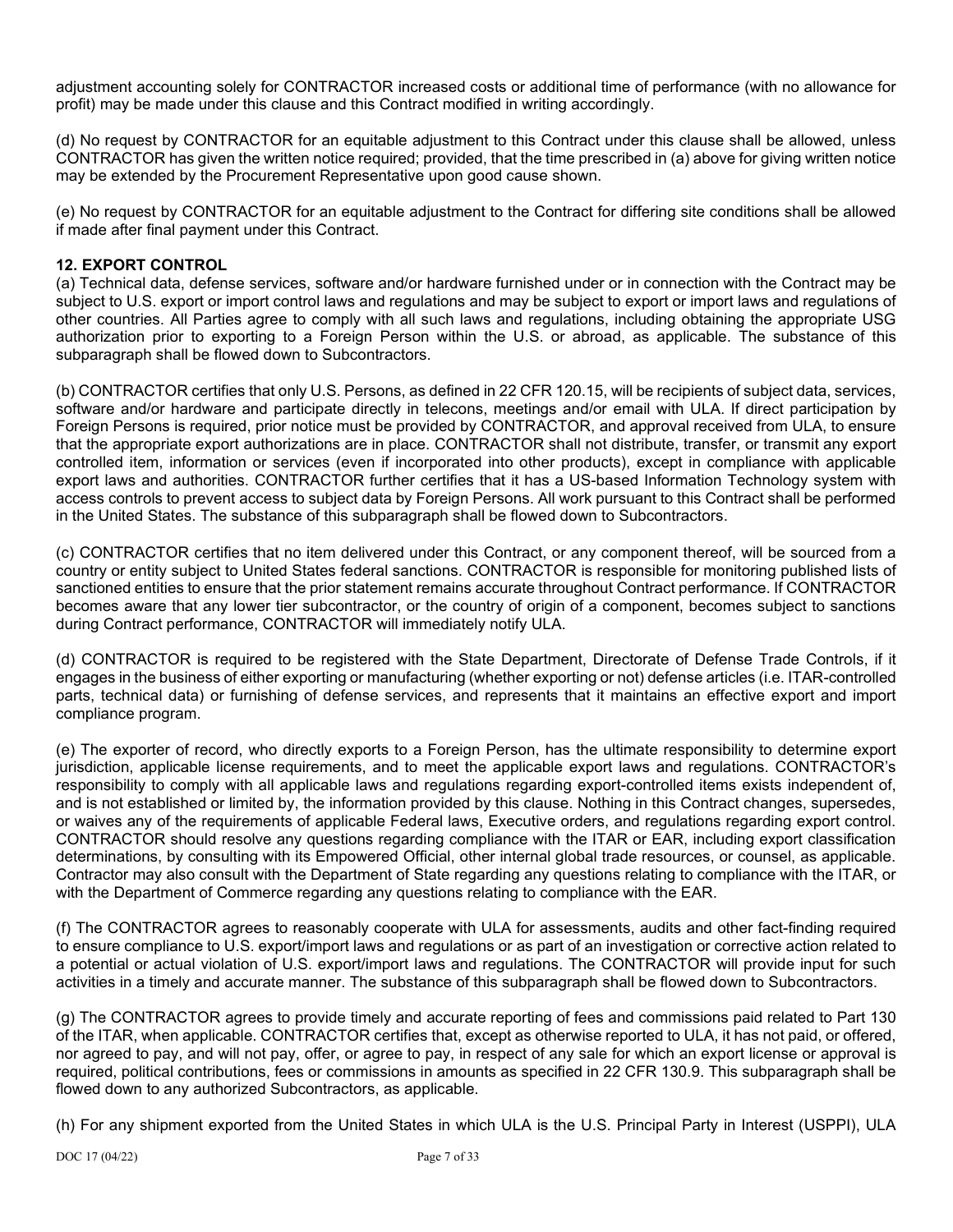prohibits the filing of Electronic Exporter Information (EEI) via the Automated Export System (AES) by any party except ULA or a ULA-approved forwarder.

(i) When CONTRACTOR is responsible for clearing the Work through United States Customs, CONTRACTOR will neither cause nor permit ULA's name to be shown as "Importer Of Record" on any customs declaration form or other documentation.

(j) ULA has joined with the U.S. Customs Service in the Customs-Trade Partnership Against Terrorism (C-TPAT) program. Suppliers are advised that shipments through U.S. Importers, from manufacturers in foreign countries, and brokers/freight forwarders/carriers must be with transportation companies that are C-TPAT validated by the U.S. Customs Service.

(k) CONTRACTOR shall indemnify and hold harmless ULA, its officers, employees, and agents from any losses, costs, claims, causes of action, damages, liabilities, and expenses, including attorney fees, all expenses of litigation and/or settlement, and court costs caused in whole or in part by the actions or omissions of CONTRACTOR, its officers, employees, agents, suppliers, or Subcontractors in relation to its export/import activities. Any limitation of liability in this Contract shall not apply to this clause.

### **13. FURNISHED PROPERTY**

(Applicable if any property owned by either ULA or ULA's Customer(s) is furnished to the CONTRACTOR under this Contract.)

(a) ULA may provide to CONTRACTOR property owned by either ULA or ULA's Customer (Furnished Property). Furnished Property shall be used only for the performance of this Contract.

(b) Furnished Property.

(1) ULA shall deliver to the CONTRACTOR, for use in connection with and under the terms of this Contract, the Furnished Property described in the Contract or Specifications together with any related data and information that the CONTRACTOR may request and is reasonably required for the intended use of the property.

(2) If Furnished Property is received by the CONTRACTOR in a condition not suitable for the intended use, the CONTRACTOR shall, upon receipt, notify ULA detailing the facts, and, as directed by the ULA Procurement Representative and at ULA's expense, either repair, modify, return, or otherwise dispose of the property. This provision does not apply to property furnished "as is".

(c) Changes in Furnished Property.

ULA may, by written Notice, (i) decrease the Furnished Property provided or to be provided under this Contract, or (ii) substitute other Furnished Property for the property to be provided by ULA or to be acquired by the CONTRACTOR for ULA, under this Contract. The CONTRACTOR shall promptly take such action as ULA may direct regarding the removal, shipment, or disposal of the property covered by such Notice.

- (d) Title in Furnished Property.
	- (1) ULA or ULA's Customer shall retain title to all Furnished Property.

(2) Title to each item of facilities, special test equipment, and special tooling (other than that subject to a special tooling clause) acquired by the CONTRACTOR for ULA under this Contract shall pass to and vest in ULA when its use in performing this Contract commences or when ULA has paid for it, whichever is earlier, whether or not title previously vested in ULA.

(3) If this Contract contains a provision directing the CONTRACTOR to purchase material for which ULA will reimburse the CONTRACTOR as a direct item of cost under this Contract –

(a) Title to material purchased from a vendor shall pass to and vest in ULA upon the vendor's delivery of such material; and

(b) Title to all other material shall pass to and vest in ULA upon -

- (i) Issuance of the material for use in Contract performance;
- (ii) Commencement of processing of the material or its use in Contract performance; or
- (iii) Reimbursement of the cost of the material by ULA, whichever occurs first.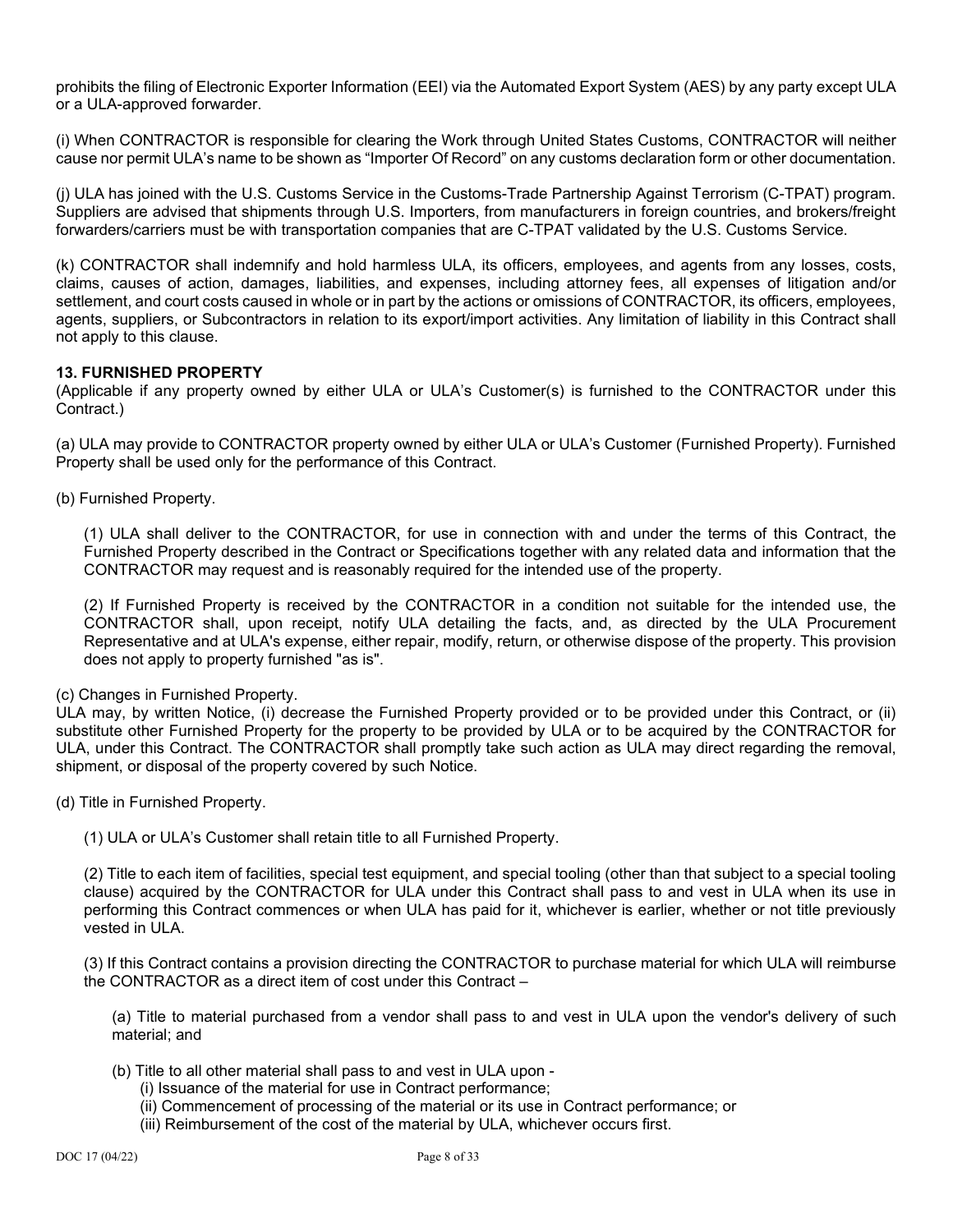(e) Property administration.

(1) The CONTRACTOR shall be responsible and accountable for all Furnished Property provided under this Contract.

(2) The CONTRACTOR shall establish and maintain a program for the use, maintenance, repair, protection, and preservation of Furnished Property.

(f) Access. ULA and its designees shall have access at all reasonable times to the premises in which any Furnished Property is located for the purpose of inspecting the Furnished Property.

(g) Risk of loss. Unless otherwise provided in this Contract, the CONTRACTOR assumes the risk of and shall be responsible for, any loss or destruction of, or damage to, Furnished Property upon its delivery to the CONTRACTOR or upon passage of title to ULA under paragraph (d) of this clause and for any other direct, indirect, special, incidental or consequential damages caused to ULA on account of such loss, destruction or damage. However, the CONTRACTOR is not responsible for reasonable wear and tear to Furnished Property or for Furnished Property properly consumed in performing this Contract. Risk of loss of Government Furnished Property shall be in accordance with the Government Property clause contained in Section II.

(h) ULA shall not be liable for breach of contract or otherwise for –

- (1) Any delay in delivery of Furnished Property;
- (2) Delivery of Furnished Property in a condition not suitable for its intended use;
- (3) A decrease in or substitution of Furnished Property; or
- (4) Failure to repair or replace Furnished Property for which ULA is responsible.

(i) Final accounting and disposition of Furnished Property. Upon completing this Contract, or at such earlier dates as may be fixed by ULA, the CONTRACTOR shall submit, in a form acceptable to ULA, inventory schedules covering all items of Furnished Property (including any resulting scrap) not consumed in performing this Contract or delivered to ULA. The CONTRACTOR shall prepare for shipment, delivery f.o.b. origin, or dispose of the Furnished Property as may be directed or authorized by ULA. The net proceeds of any such disposal shall be credited to the Contract price or shall be paid to ULA as ULA directs.

(j) Abandonment and restoration of CONTRACTOR's premises. Unless otherwise provided herein, ULA:

(1) May abandon any Furnished Property in place, at which time all obligations of ULA regarding such abandoned property shall cease; and

(2) Have no obligation to restore or rehabilitate the CONTRACTOR's premises under any circumstances (e.g., abandonment, disposition upon completion of need, or upon Contract completion).

#### **14. GRATUITIES/KICKBACKS**

(a) No gratuities (in the form of entertainment, gifts, or otherwise) for the purpose of obtaining or rewarding favorable treatment as a supplier or favorable treatment for ULA, and no kickbacks, shall be offered or given by CONTRACTOR to any employee of ULA, any ULA Customer, any Government entity or employee, or any foreign official, foreign political party, or official thereof..

(b) CONTRACTOR shall contact ULA's Ethics Helpline, at 1-800-511-4173, if any employee of ULA requests a gratuity and/or kickback, or if any individual or entity requests a gratuity or kickback in relation to this Contract.

(c) By accepting the Contract, CONTRACTOR certifies and represents that it has not made or solicited and will not make or solicit kickbacks in violation of FAR 52.203-7 or the Anti-Kickback Act of 1986 (41 USC 51-58), both of which are incorporated herein by this specific reference, except that paragraph (c)(1) of FAR 52.203-7 shall not apply.

#### **15. INDEPENDENT CONTRACTOR RELATIONSHIP**

CONTRACTOR is an independent CONTRACTOR for all purposes. CONTRACTOR shall have complete control over the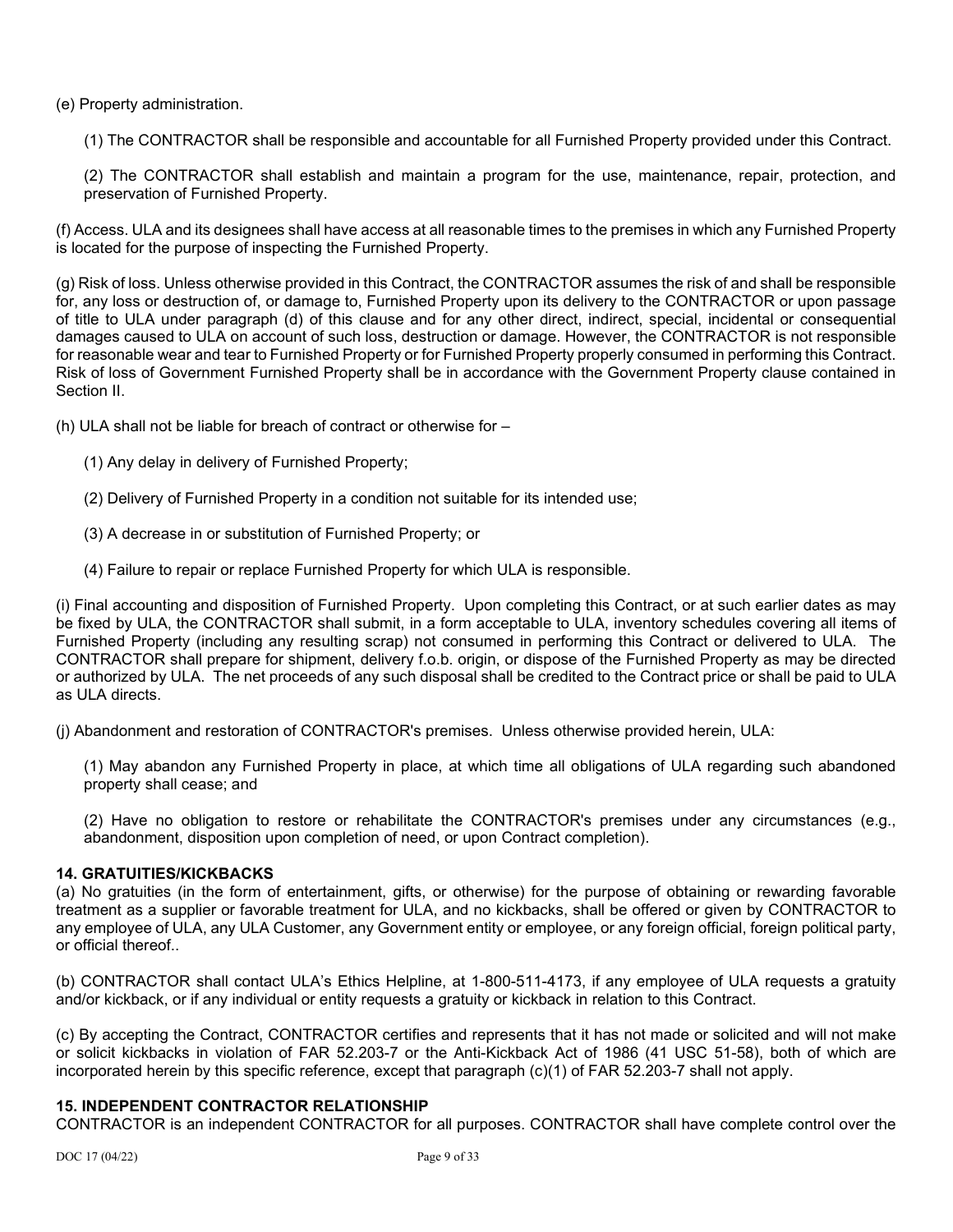performance of, and the details for accomplishing, the Work. In no event shall CONTRACTOR or its agents, representatives or employees be deemed to be agents, representatives or employees of ULA. CONTRACTOR shall be solely responsible for its employees to include payment of all compensation and benefits for all Work performed. CONTRACTOR shall comply with all requirements and obligations relating to such employees under employment contracts and federal, state and local law. Should a CONTRACTOR employee claim that he/she is an employee of ULA or file a claim for compensation or benefits, CONTRACTOR shall indemnify and defend ULA against any such claim. CONTRACTOR shall also indemnify and defend ULA against any liability, fine or penalty that may be imposed upon ULA for CONTRACTOR's failure to comply with its employment contracts or federal, state or local law.

## **16. CONTRACTOR IDENTIFICATION**

(a) CONTRACTOR personnel and its Subcontractors working at ULA or ULA's Customer's site(s) must identify themselves as contractors or subcontractors during meetings, telephone conversations, in electronic messages, or correspondence related to this Contract and shall not hold themselves out as ULA employees.

(b) CONTRACTOR-occupied facilities within ULA or ULA's Customer's site(s) such as trailers, offices, separate rooms, or cubicles must be clearly identified with CONTRACTOR supplied signs, name plates or other identification, showing that these are work areas for CONTRACTOR or Subcontractor personnel.

## **17. NO SOLICITATION**

During the course of this Contract, if working within ULA or ULA's Customer's site(s), CONTRACTOR shall not actively recruit or solicit ULA's personnel or employees that have become known to CONTRACTOR as a result of the Work performed under this Contract without ULA's approval.

## **18. INSPECTIONS, TESTS, AND ACCEPTANCE**

(a) The CONTRACTOR shall provide and maintain its inspection system in accordance with sound business practices and in compliance with any governmental regulations, and as may be otherwise provided in this Contract. The CONTRACTOR shall keep records of all inspections complete and available to ULA during the performance of this Contract and for six (6) years after final payment.

(b) All material and workmanship furnished by the CONTRACTOR, and its Subcontractors shall be subject to inspection, examination and testing by ULA and ULA's Customer during manufacture or construction and at any and all places where such manufacture or construction is performed. ULA and ULA's Customer may also inspect the plant or plants of the CONTRACTOR or of any of its Subcontractors and Suppliers engaged in the performance of this Contract. The CONTRACTOR and its Subcontractors without additional charge, shall promptly provide all data, facilities, labor, materials, and assistance for the inspectors' performance of their duties. The CONTRACTOR shall be charged with any additional cost of inspection when materials and workmanship are not ready at the time specified for inspection. No inspection or test shall relieve the CONTRACTOR from responsibility for defects or other failure to meet the requirements of this Contract.

(c) Should it be considered necessary or advisable by ULA at any time before final acceptance of the entire Work to make an examination of Work already completed, by removing or tearing out same, the CONTRACTOR shall upon request promptly furnish all necessary facilities, labor and material. If such Work is found to be defective or nonconforming in any material respect, the CONTRACTOR shall defray all the expenses of such examination and of satisfactory reconstruction.

(d) ULA shall have the right to reject defective material and workmanship or to require its replacement or correction. Rejected workmanship shall immediately be corrected and rejected material shall immediately be replaced with proper workmanship and/or proper material at CONTRACTOR's sole expense. The CONTRACTOR shall promptly segregate and remove the rejected material from the premises. If the CONTRACTOR fails to proceed at once with the replacement of rejected material or the correction of defective workmanship, ULA may, at its sole discretion and without further Notice, (i) by contract or otherwise, replace such material or correct such workmanship and charge to the CONTRACTOR the cost incurred by ULA in such replacement or correction; (ii) terminate this Contract for default, in accordance with the clause hereof titled "Termination for Default"; and/or (iii) require a reduction in price.

(e) When CONTRACTOR deems the Work finally complete, CONTRACTOR shall give ULA notice as specified herein. After receipt of notice, ULA will determine if the Work has been completed according to the terms of the Contract. If the Work is incomplete, ULA will give notice to CONTRACTOR of the defects and/or omissions, and CONTRACTOR shall repeat the procedure stated herein until the Work has been accepted by ULA.

(f) Nothing contained in this clause shall in any way restrict ULA's rights under the clause hereof entitled "Warranty and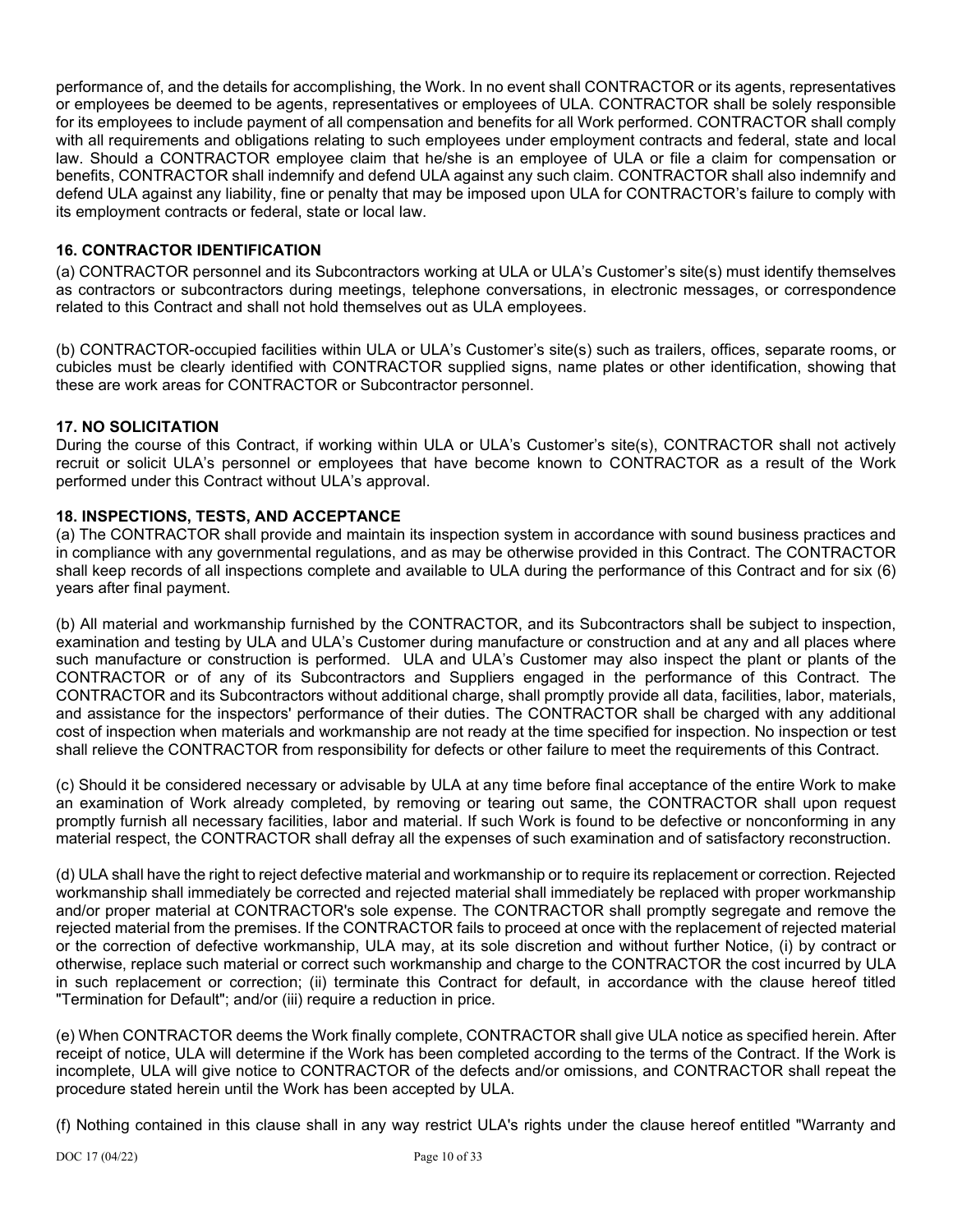Correction of Defects".

### **19. INSURANCE**

- (a) CONTRACTOR'S REQUIRED LIABILITY INSURANCE
	- (1) Prior to the start of the Work, CONTRACTOR shall procure and maintain for the performance of this CONTRACT the following types of insurance, with coverage levels of at least those listed below, which shall remain in force continuously for the entire period covered by the Contract, to protect CONTRACTOR from claims which may arise out of or result from the CONTRACTOR's operations under the Contract and for which the CONTRACTOR may be legally liable, whether such operations be by the CONTRACTOR or by a Subcontractor, or by anyone directly or indirectly employed by any of them or by anyone for whose acts any of them may be liable:
		- (i) Worker's Compensation Statutory benefits
		- (ii) Employers' Liability insurance
		- a. Bodily Injury by Accident \$1,000,000 Each accident
		- b. Bodily Injury by Disease \$1,000,000 Each employee
		- (iii) Business Automobile Liability Insurance a. Each accident or occurrence \$2,000,000

(iv) Commercial General Liability Insurance, covering Premises Liability, Contractual Liability, Products and Completed Operations and Personal Injury Liability. The policy shall not contain any exclusions directed toward any type of projects, materials, or processes involved in the Work.

- a. Each Occurrence \$2,000,000
- b. General Aggregate \$4,000,000
- c. Products/Completed Operations Aggregate \$4,000,000
- (2) Employers' Liability, Business Automobile Liability and Commercial General Liability coverage required under Subparagraph (a)(1) may be arranged under a single policy for the full limits required or by a combination of underlying policies with the balance provided by Excess or Umbrella Liability policies.
- (3) CONTRACTOR shall maintain in effect all insurance coverage required under Subparagraph (a)(1) with insurance companies lawfully authorized to do business in the jurisdiction in which the Project is located and with an AM Best rating of A- or better.
- (4) CONTRACTOR shall maintain completed operations liability insurance for one year after acceptance of the Work, Substantial Completion of the Project, or to the time required by the Contract, whichever is longer.
- (5) CONTRACTOR shall purchase and maintain general liability excess coverage under Subparagraph (a)(1) with limits of \$25,000,000. The amounts of insurance required in subparagraph (a)(1) may be satisfied by Contractor purchasing coverage for the limits specified or by any combination of underlying and umbrella limits, so long as the total amount of insurance is not less than the limit specified in this paragraph.

## (b) INSURANCE REQUIRED WHEN APPLICABLE

- (1) PROFESSIONAL LIABILITY INSURANCE: When the Work involves architectural, engineering (including landscape engineering), and/or surveying services, CONTRACTOR shall obtain professional liability insurance for claims arising from the negligent performance of professional services under the Contract, written for not less than \$5,000,000 per claim and in the aggregate with a deductible not to exceed \$500,000. The Professional Liability Insurance shall include prior acts coverage sufficient to cover all services rendered by CONTRACTOR. This coverage shall continue in effect for 10 year(s) after the Date of Substantial Completion, or until the expiration of the period of repose, whichever is shorter.
- (2) AIRCRAFT LIABILITY INSURANCE: If any aircraft is to be used in the performance of this work, (including owned and non-owned aircraft), aircraft liability insurance shall include the following minimum limits: (i) Bodily injury: \$10,000,000 each occurrence; \$2,000,000 each person (ii) Property Damage: \$10,000,000 each occurrence
- (3) POLLUTION LIABILITY INSURANCE: If the Work being performed involves abatement, removal, replacement,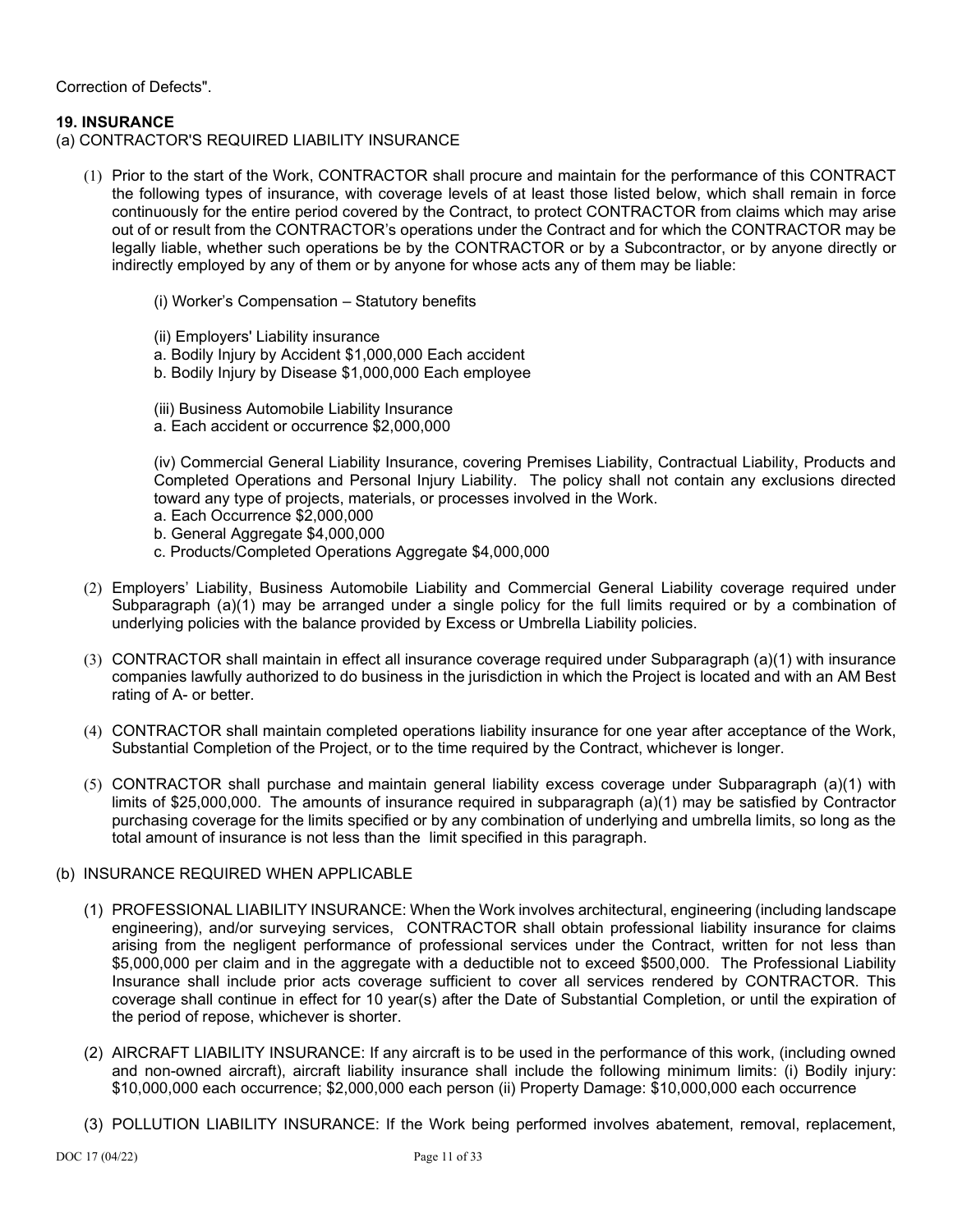repair, enclosure, encapsulation, and/or disposal of any hazardous material or substance, coverage shall be provided on an occurrence basis with limits of \$5,000,000, and shall include coverage for liability to third parties for bodily injury, property damage, remediation, and clean-up costs arising from pollution events or conditions on, at, under, or migrating from the Site and from transportation and disposal of pollutants.

### (c) PROPERTY INSURANCE

- (1) ULA shall maintain builders risk property insurance for the Work. Such insurance shall include CONTRACTOR and Subcontractors, and shall be maintained, unless otherwise provided in the Contract Documents or otherwise agreed by the parties.
- (2) In the event of a loss which requires ULA to satisfy all or any portion of the deductible or self-insured retention set forth in the builder's risk policy, ULA may, in its sole discretion, seek contribution toward such deductible or selfinsured retention from any responsible Contractor or Subcontractor in an amount not to exceed \$1,000,000. The contribution shall not be included in the contract price.

(d) GENERAL REQUIREMENTS: The following requirements are applicable to all of the insurance coverages required under this clause, except to the extent otherwise indicated.

- (1) For any insurance required by this clause, insurance must be obtained through an insurer with a minimum AM Best rating of A- VII. Additionally, CONTRACTOR shall provide ULA thirty (30) days advance written notice prior to the effective date of any cancellation or material change in the term or coverage of any of CONTRACTOR's required insurance, provided however such notice shall not relieve CONTRACTOR of its obligations to carry the required insurance. CONTRACTOR shall send a "Certificate of Insurance" showing CONTRACTOR's compliance with these requirements, to the Procurement Representative upon request. Insurance maintained pursuant to this clause shall be considered primary as respects to the interest of ULA and is not contributory with any insurance which ULA may carry. CONTRACTOR's obligations to carry insurance coverages are freestanding and are not affected by any other language in this Contract. If CONTRACTOR fails to obtain or maintain any insurance coverage required under the Contract, ULA may at its option terminate the Contract or charge any associated expenses to CONTRACTOR.
- (2) Additional Insureds. Except with regard to Professional Liability, and Workers' Compensation and Employer's Liability insurance, all insurance required by this Addendum shall name ULA as an additional insureds. Each such policy shall provide that the insurance provided to the Additional Insureds is primary and non-contributory, such that no other insurance or self-insured retention carried or held by ULA shall be called upon to contribute to a loss covered by insurance for the named insured.
- (3) Waiver of Subrogation. ULA and CONTRACTOR waive all rights against each other and any of their Subcontractors, consultants, separate contractors, agents and employees, for damages caused by fire or other causes of loss to the extent covered by property insurance obtained pursuant to this Section or other property insurance applicable to the Work (including without limitation property insurance obtained after completion of the Work), except such rights as they have to proceeds of such insurance held by ULA as fiduciary. ULA or CONTRACTOR, as appropriate, shall require of the consultants, separate contractors, if any, and the Subcontractors, agents and employees of any of them, by appropriate agreements, written where legally required for validity, similar waivers each in favor of other parties enumerated herein. The policies shall provide such waivers of subrogation by endorsement or otherwise. A waiver of subrogation shall be effective as to a person or entity even though that person or entity would otherwise have a duty of indemnification, contractual or otherwise, did not pay the insurance premium directly or indirectly, and whether or not the person or entity had an insurable interest in the property damaged.
- (4) No Limitation. Nothing in this Addendum shall be construed as limiting in any way the extent to which CONTRACTOR or any Subcontractor may be held responsible for payment of damages resulting from their operations. CONTRACTOR's obligations to procure insurance are separate and independent of, and shall not limit CONTRACTOR's contractual indemnity and defense obligations.
- (5) Subcontract Agreements. CONTRACTOR shall ensure that its Subcontractors maintain the coverages described in paragraph (a) of this clause at commercially reasonable amounts. CONTRACTOR shall flow down the requirements for i) the waiver of subrogation for all required insurance, and ii) additional insured coverage for all required insurance and iii) other requirements of this clause to all tiers of Subcontractors for all insurance required of such Subcontractors for the Work.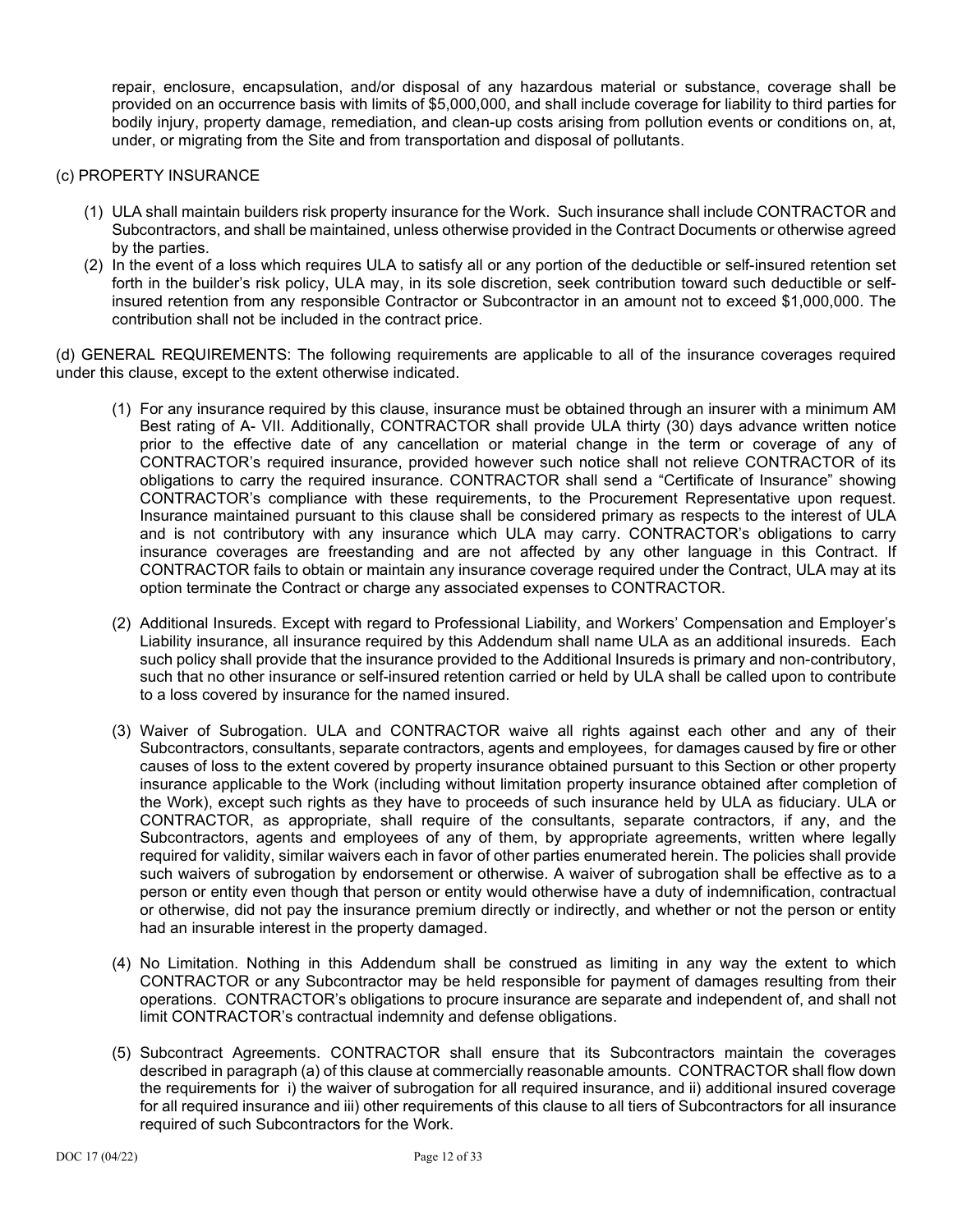# **20. BONDS**

- (a) If the price of this contract is \$500,000 or greater, CONTRACTOR shall furnish to ULA, within ten (10) days after award of this Contract:
	- (1) a performance bond.
	- (2) a payment bond.

(or reasonably acceptable industry substitute approved by ULA). Each bond shall be in an amount equal to one hundred percent (100%) of the Contract price and shall be on an approved ULA form.

- (b) Bonds must be provided by a Surety company that:
	- (1) Is a licensed surety provider in the state in which the work is being performed.
	- (2) Carries an AM Best rating of A- (XII) or higher.
	- (3) Appear in the US Department of Treasury's List of Certified Companies, Circular 570.
- (c) If the price of this Contract is less than \$500,000 and it is determined by ULA to be necessary, CONTRACTOR shall, after receipt of a request from ULA, furnish performance and payment bonds in the amount acceptable to ULA. When so requested, CONTRACTOR shall be entitled to an equitable adjustment reflecting premiums for the bonds. The bonds of any surety company holding a certificate of authority from the Secretary of Treasury as an acceptable surety of Federal bonds will be accepted.
- (d) In the event that CONTRACTOR is unable to furnish satisfactory bonds, this contract may be terminated for default, at ULA's sole discretion, in, accordance with Clause 46 - TERMINATION FOR DEFAULT.
- (e) Date of Bonds Bonds required hereunder shall be dated before or within 10 days of the date of execution of this Contract.
- (f) In the event any changes, alterations, modifications, or amendments are made from time to time to this Contract or plans or specifications, subsequent to the date of bonds furnished hereunder, CONTRACTOR shall secure a Bond Rider to the effect that the Surety waives notice and Right of Discharge by reason of such action, and increasing the penal sum of the bond to 100% of the Contract Price as modified.
- (g) Bonds will also contain a provision to the effect that if CONTRACTOR fails to give the Surety notice of changes, alterations, modifications, or amendments to this Contract, Surety shall not be released of liability under existing bonds or any riders issued thereto. ULA shall have the right to withhold any payments due CONTRACTOR hereunder until such time as the CONTRACTOR secures the bonds required or riders thereto, and the same have been approved by  $UIA$

## **21. ACCESS TO ULA FACILITIES**

(a) CONTRACTOR and its Subcontractors granted access to ULA facilities shall comply with all site requirements, including any health and safety requirements released by ULA.

(b) CONTRACTOR personnel who require regular unescorted access to ULA facilities are required to undergo background checks. Background checks must be performed before CONTRACTOR personnel can receive a ULA access badge. In the case of CONTRACTOR personnel accessing ULA sites at Vandenberg Space Force Base (VSFB) and Cape Canaveral Space Force Station (CCSFS), such background checks are conducted by the U.SS. Government as a condition of access to the Government facility For other ULA facilities, such bakround checks are the responsibility of CONTRACTR, Such background checks shall, at a minimum, verify that the individual requiring regular unescorted access to ULA facilities meets the following requirements:

- (1) The individual is a U.S. Person as defined in 22 C.F.R. Part 120
- (2) No state criminal felony convictions 7 year search using Residence/Academic/Employment for past 5 years
- (3) No federal criminal convictions 7 year search using Residence/Academic/Employment for past 5 years
- (4) The individual is not on the Global Terrorist Watch Alert

(c) CONTRACTOR shall notify ULA if any individuals who will require regular unescorted access to ULA facilities include former ULA employees. ULA reserves the right to object to facilities access by former ULA employees if such access is deemed to be contrary to ULA's interest or policies.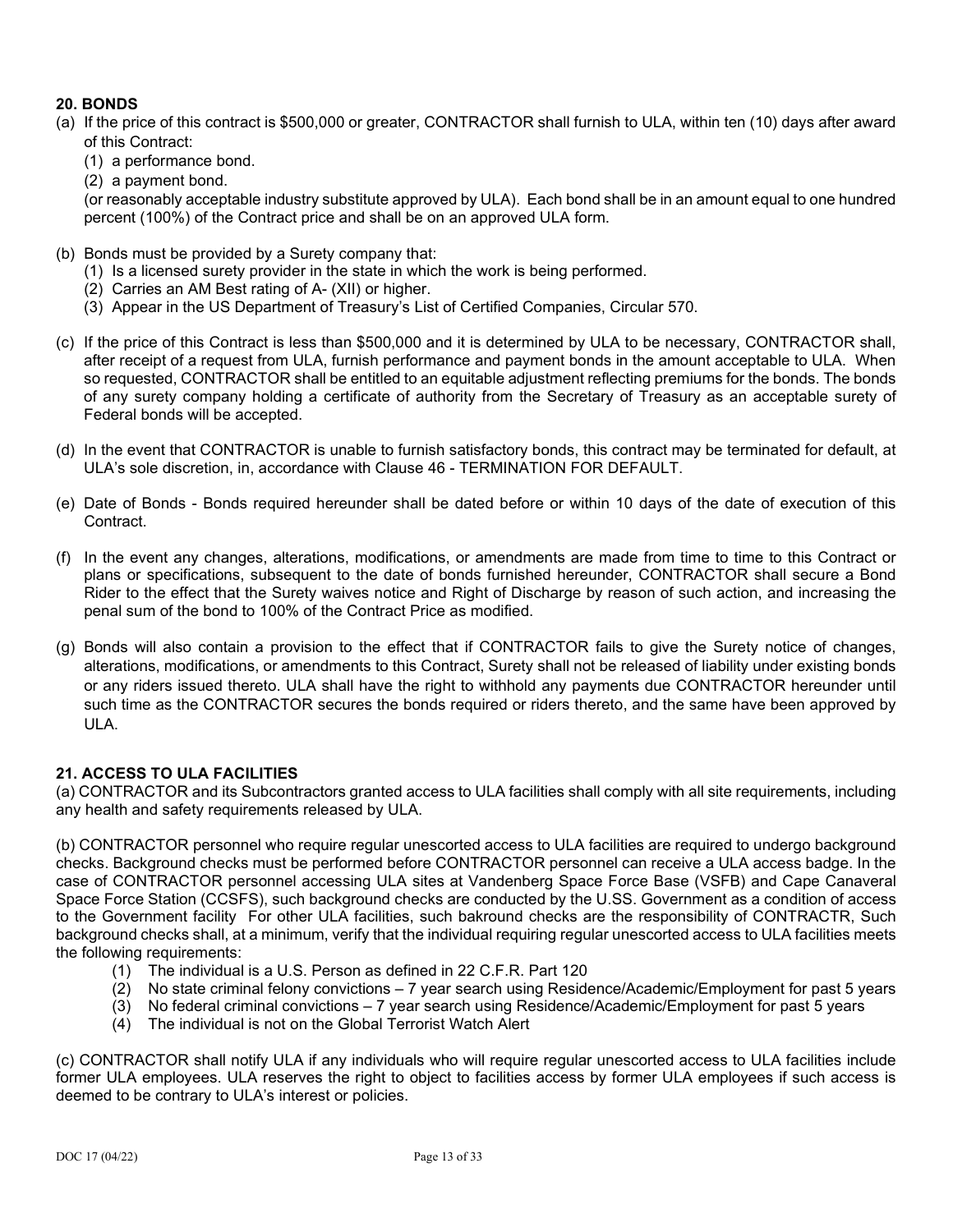(d) Pursuant to the Drug Free Workplace Act of 1998 ULA does not allow the presence of illegal drugs, or any person under the influence of such illegal drugs or alcohol, on its premises. All persons, vehicles and materials on ULA premises are subject to search and testing. The CONTRACTOR shall implement its own system to both preclude the presence and influence of alcohol and illegal drugs on ULA premises and to report any violation thereof with corrective action, to the Procurement Representative in writing within 30 days of such violations. Failure to comply with these provisions, including failure of any of CONTRACTOR's employees or Subcontractor's employees to consent to a blood test or urinalysis test when requested, based on reasonable suspicion, will result in removal of the CONTRACTOR's employee or Subcontractor's employee from performance on this Contract. CONTRACTOR shall insert the substance of this clause in all Subcontracts.

(e) ULA shall not be responsible for damages to property or injuries or death to persons which may arise from or be attributable or incident to the condition or state of repair of the Site, or the use and occupation of them, or for damages to the property of CONTRACTOR or the Government, or for damages to the property or injuries or death to the person of CONTRACTOR's officers, agents, servants or employees, or others who may be on the Site at the invitation of any one of them unless caused by the negligence of ULA or covered under policies of insurance provided by ULA.

(f) CONTRACTOR agrees to assume all risks of loss or damage to property and injury or death to persons by reason of or incident to CONTRACTOR's use of the Site, or the activities conducted by the CONTRACTOR under the Contract, provided that CONTRACTOR has acted or failed to act in a negligent manner. CONTRACTOR expressly waives all claims against ULA (except for claims arising from ULA's negligence or covered under policies of insurance provided by ULA under the Contract) for any such loss, damage, personal injury or death caused by or occurring as a consequence of such use of the Site or the conduct of activities or the performance of CONTRACTOR's responsibilities under the Contract. CONTRACTOR further agrees to indemnify, defend, save, and hold harmless ULA, the Government, and their respective officers, agents and employees, from and against all suits, claims, demands or actions, liabilities, judgments, costs and attorneys' fees arising out of, or in any manner predicated upon personal injury, death or property damage resulting from, related to, caused by or arising out of the CONTRACTOR's use of the Site or any activities conducted or services furnished in connection with or pursuant to the Contract, provided that CONTRACTOR has acted or failed to act in a negligent manner. The indemnity obligations in the preceding sentence do not extend to claims for damages caused by the gross negligence or willful misconduct of officers, agents or employees of the United States or to damages caused by the negligence of ULA. The Government and ULA will give CONTRACTOR reasonable notice of any claim against them covered by this indemnity after learning of it and cooperate with CONTRACTOR in the defense of any such claim.

## **22. INFORMATION SECURITY AND ACCESS TO ULA NETWORK**

(a) Adequate Controls for CONTRACTOR Information Systems:

CONTRACTOR shall apply appropriate safeguarding requirements and procedures to protect any CONTRACTOR Information Systems that process, store, or transit any information, not intended for public release (including any proprietary, confidential, or trade secret information, as well as any information subject to other limitations on dissemination), that is generated for, or provided by or on behalf of ULA or ULA's Customer under this Contract. Such safeguarding measures shall, at a minimum, comply with the applicable FAR/DFARS clauses regarding the safeguarding of information incorporated into this Contract unless ULA provides additional guidance, in writing, regarding the measures that should be applied. If ULA notifies CONTRACTOR that a Cybersecurity Maturity Model Certification (CMMC) certificate is required, CONTRACTOR will cooperate with ULA to obtain a CMMC certificate at the CMMC level required by ULA.

(b) CONTRACTOR Employees Having Access to ULA Information Systems*:*

If ULA provides CONTRACTOR or any employees of CONTRACTOR with access to ULA Information Technology Systems (ULA IT Systems), including any ULA networks, intranet, VPN access, ULA-provided email, or ULA-provided computer, but excluding any folders or file transfer protocols established specifically for the sharing of information between ULA and third parties, then CONTRACTOR agrees:

(i) Neither CONTRACTOR nor its employees, shall transfer any ULA or third party proprietary information found on such ULA IT Systems to any non-ULA IT Systems without first consulting ULA Information Technology Security to establish that appropriate controls are in place.

(ii) CONTRACTOR is required to perform background checks for all personnel granted logical access to the ULA network. Such background checks shall, at a minimum, verify that the individual granted logical access to the ULA network meets the requirements set forth in clause 21(b). In addition, CONTRACTOR shall notify ULA if any individuals who will require access to ULA IT systems include former ULA employees. ULA reserves the right to object to access by former ULA employees if such access is deemed to be contrary to ULA's interests or policies..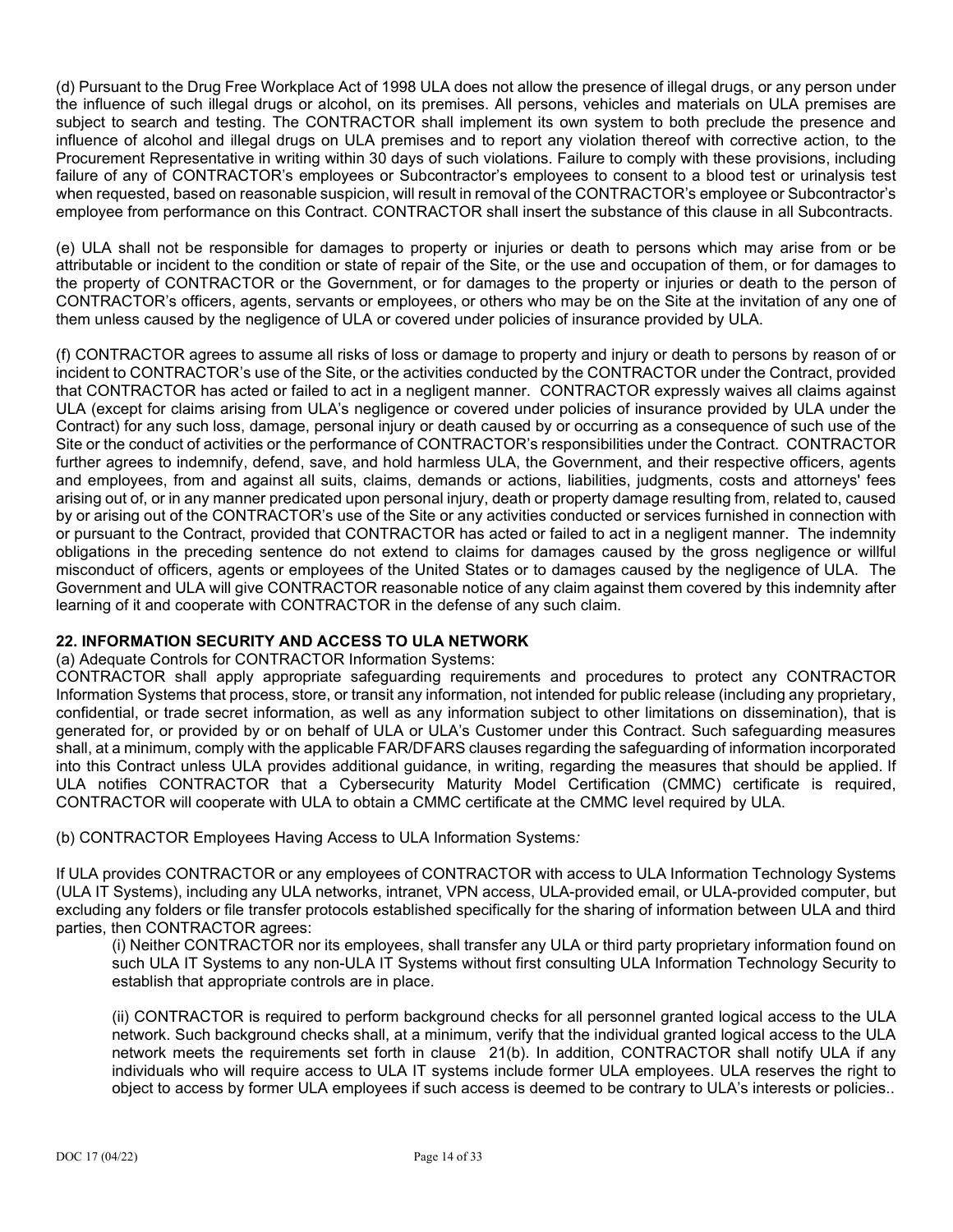(iii) CONTRACTOR shall provide written notification to the Procurement Representative, within 24 hours, when CONTRACTOR or sub-tier contractor personnel who have been granted logical access to ULA networks are terminated, transferred, removed or no longer supporting this Contract. Such notice shall reference the actual date of personnel termination, transfer, or removal.

(c) Subcontracts. CONTRACTOR shall include the substance of this clause, including this paragraph (c), in Subcontracts under this

contract (including Subcontracts for the acquisition of commercial items, other than commercially available off-the-shelf items), in which the Subcontractor will operate a Covered Information System or in which Subcontractor employees will have access to ULA networks.

## **23. PROTECTION OF CONFIDENTIAL INFORMATION**

(a) CONTRACTOR agrees to comply with the terms of any Confidentiality Agreement entered into by the parties and respect any proprietary and other restrictive markings that may be applied by ULA to anything provided hereunder to CONTRACTOR. Information provided by ULA to CONTRACTOR remains the property of ULA and such information, including tangible items conveying or embodying such information, is deemed the proprietary, confidential and/or trade secret information of ULA. Such information may be used by CONTRACTOR solely in accordance with the terms of any Confidentiality Agreement and for the purposes of this Contract. CONTRACTOR may not disclose such information to any third party without prior written consent of ULA, except as authorized by any Confidentiality Agreement.

(b) Unless there is a Confidentiality Agreement in effect between the parties, ULA personnel are not authorized to receive any information in confidence from CONTRACTOR. All communications of any kind from CONTRACTOR to ULA, accordingly, shall be deemed to be on a non-confidential basis unless CONTRACTOR and ULA have executed a Confidentiality Agreement protecting CONTRACTOR information, which is incorporated into this Contract.

### **24. PUBLIC RELEASE OF INFORMATION**

Except as required by law, no public release of any information, or confirmation or denial of same, with respect to this Contract or the subject matter hereof, or CONTRACTOR's relationship with ULA, to include publication of ULA's logo,will be made by CONTRACTOR or any Subcontractor at any tier without the prior written approval of ULA.

### **25. COMMUNICATION WITH ULA'S CUSTOMER**

ULA shall be solely responsible for all liaison and coordination with ULA's Customer as it affects this Contract and any related contract, unless explicitly required in another clause. If another clause requires direct communication with ULA's Customer, CONTRACTOR shall notify ULA immediately and provide ULA a copy of the communication.

#### **26. INTELLECTUAL PROPERTY**

(a) All Foreground Intellectual Property Made by or for CONTRACTOR, either alone or with others, in the performance of the Contract will be (i) the exclusive property of ULA, (ii) delivered to ULA promptly upon request, and (iii) protected as the proprietary, confidential, and/or trade secret of ULA and used only in accordance with the "Protection of Confidential Information" clause.

(b) CONTRACTOR will (i) promptly disclose in writing all inventions conceived, developed or first reduced to practice in the performance of the Contract to ULA and (ii) execute all papers, cooperate with ULA and perform all acts necessary in connection with the filing, prosecution or assignment of related patents or patent applications on behalf of ULA.

(c) To the extent permitted under United States or foreign copyright law, all works of authorship, including documents, drawings, test data, software, software documentation, photographs, videotapes, sound recordings and images, created by or for CONTRACTOR, either alone or with others in the performance of the Contract, will be works made for hire, with the copyrights therein vesting in ULA. The copyrights in all other such works that fall under this paragraph, including the exclusive rights therein, will be promptly transferred and formally assigned free of charge to ULA.

(d) CONTRACTOR grants to ULA, and to ULA's Customers and Subcontractors, an irrevocable, nonexclusive, royalty-free, fully paid-up, transferable, worldwide license under any Background Intellectual Property owned or controlled by CONTRACTOR, but only to the extent that such Background Intellectual Property of CONTRACTOR is necessary to facilitate ULA's or ULA's Customers', Subcontractors', or suppliers' use or enjoyment of the Work being delivered under this Contract or the Foreground Intellectual Property.

(e) All authorizations with respect to the provision and sharing of Foreground Intellectual Property, Background Intellectual Property and/or the Work performed under this Contract shall be governed by (i) this section, (ii) the terms of the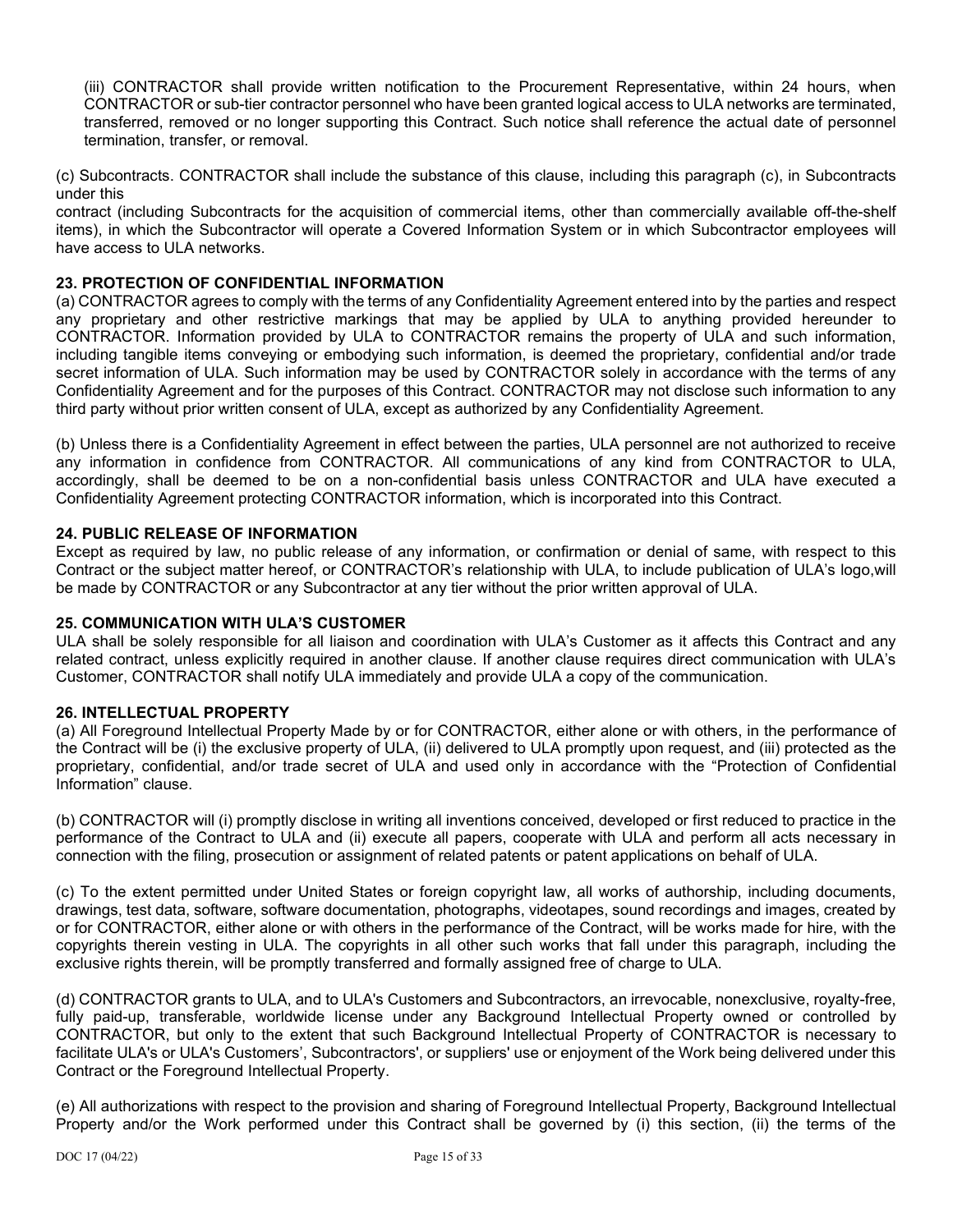Confidentiality Agreement executed by and between CONTRACTOR and ULA which Confidentiality Agreement is incorporated by reference and made a part of this Contract, and (iii) the regulatory data rights clauses incorporated into and made a part of this Contract.

(f) CONTRACTOR warrants that the Intellectual Property and/or Work performed or delivered under the Contract will not infringe or otherwise violate the Intellectual Property rights of any third party. CONTRACTOR shall indemnify, defend and hold harmless ULA, its customers, agents, employees, and Subcontractors from and against any loss, damage or liability including attorney's fees and costs, based on a claim of infringement or misappropriation of any third party's Intellectual Property rights by the Work or Intellectual Property performed or delivered hereunder. ULA shall notify CONTRACTOR promptly of any such claim and, at CONTRACTOR's option and expense, shall provide to CONTRACTOR reasonable and necessary information, assistance (at CONTRACTOR's expense) and authority to defend or settle said claim. If required by ULA, CONTRACTOR shall provide proof of having sufficient resources or insurance to support this indemnification obligation. In case any Work or Intellectual Property provided hereunder in any suit is held to constitute a violation of such third party's Intellectual Property rights and its use is enjoined, CONTRACTOR shall at its option and expense (i) procure for ULA the right to continue using the Work and/or Intellectual Property, or (ii) modify the same to make it non-infringing, or (iii) replace the same with Work and/or Intellectual Property that is non-infringing and acceptable to ULA. CONTRACTOR shall not have any liability for infringement or misappropriation if the alleged infringement or misappropriation would not have occurred except for ULA's unauthorized modification of the Work and/or Intellectual Property or unauthorized combination with other articles, materials, supplies, goods or Intellectual Property. Any limitation of liability in this Contract shall not apply to this paragraph.

(g) CONTRACTOR'S USE OF DOCUMENTS: CONTRACTOR is expressly prohibited from using documents prepared by it pursuant to the Contract in its practice for other clients, and acknowledges that such documents contain competition sensitive, proprietary information of ULA and ULA's Customers relating to the design and functionality of the systems depicted in such documents.

(h) CONTRACTOR shall obtain from its Subcontractors and consultants rights and rights of use that correspond to the rights given by CONTRACTOR to ULA in the Contract, and the CONTRACTOR shall provide evidence that such rights have been secured.

## **27. USE OF FREE, LIBRE AND OPEN SOURCE SOFTWARE (FLOSS)**

(a) This clause only applies to Work that includes the delivery of software (including software residing on hardware).

(b) CONTRACTOR shall disclose to ULA in writing any FLOSS that will be used or delivered in connection with this Contract and shall obtain ULA's prior written consent before using or delivering such FLOSS in connection with this Contract. ULA may withhold such consent in its sole discretion.

(c) As used herein, "FLOSS License" includes the General Public License ("GPL") or Lesser/Library GPL, Affero GPL, Reciprocal Public License (RPL), the Artistic License (e.g., PERL), the Mozilla Public License, the Netscape Public License, the Sun Community Source License, Eclipse Public License, Creative Commons CC-BY-SA, IBM Public License, or variations thereof, including without limitation licenses referred to as "GPL-Compatible, Free Software License."

(d) As used herein, "FLOSS" means software that incorporates or embeds software in, or uses software in connection with, as part of, bundled with, or alongside any (1) open source, publicly available, or "free" software, library or documentation, or (2) software that is licensed under a FLOSS License, or (3) software provided under a license that (a) subjects the delivered software to any FLOSS License, or (b) requires the delivered software to be licensed for the purpose of making derivative works or be redistributable at no charge, or (c) obligates ULA to sell, loan, distribute, disclose or otherwise make available or accessible to any third party (i) the delivered software, or any portion thereof, in object code and/or source code formats, or (ii) any products incorporating the delivered software, or any portion thereof, in object code and/or source code formats.

#### **28. MAINTENANCE OF RECORDS**

(a) CONTRACTOR shall maintain complete and accurate records relating to its performance of the Work to substantiate that CONTRACTOR performed all tasks required by the Contract. CONTRACTOR shall maintain all financial and quality records pertaining to its performance of the Work. CONTRACTOR shall retain such records for six (6) years from final payment of this Contract.

(b) ULA shall have access to such records, and any other records CONTRACTOR is required to maintain under this Contract, for the purpose of audit during normal business hours, upon reasonable notice for so long as such records are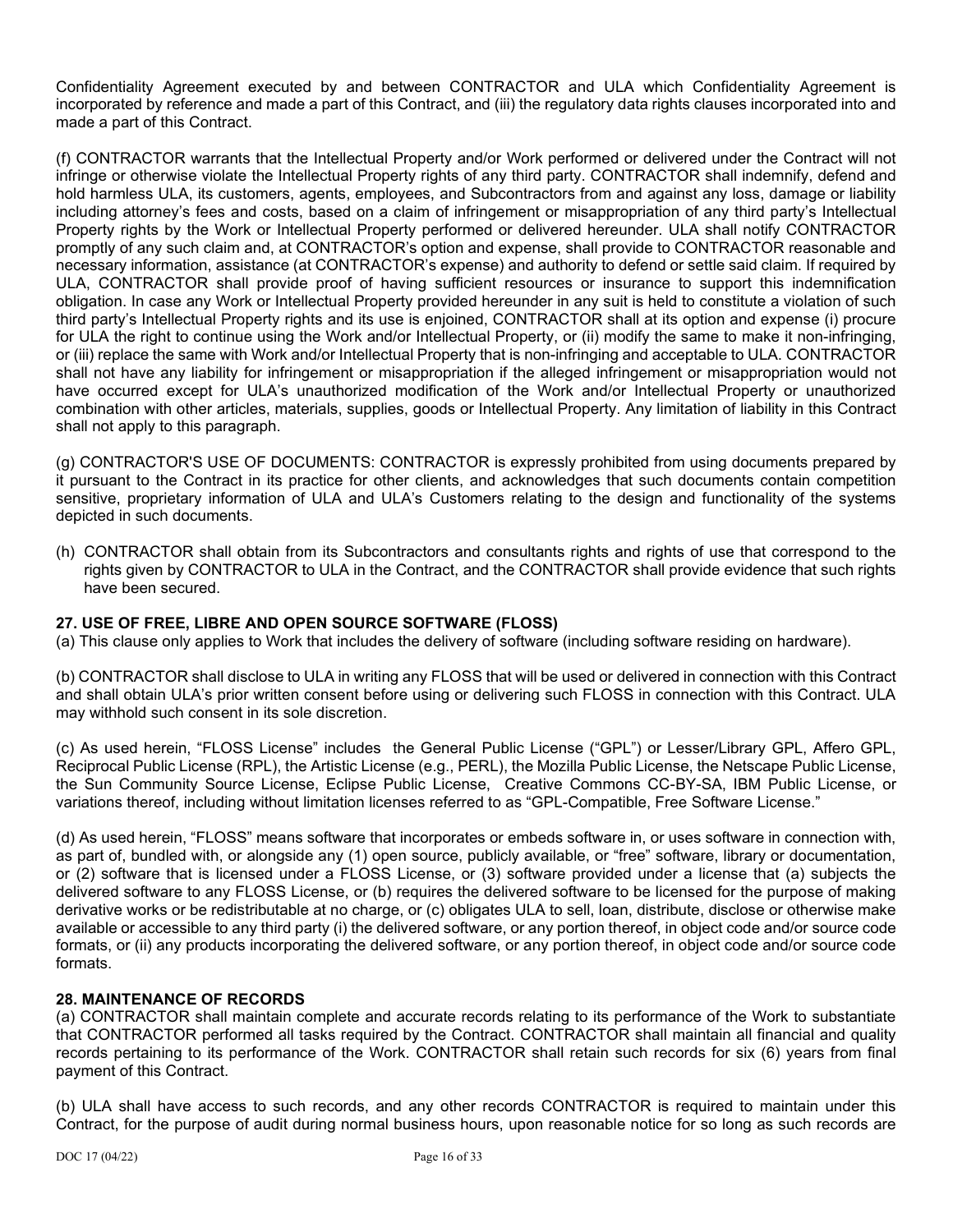required to be retained.

(c) CONTRACTOR shall require the substance of this section to be included in any agreement with Subcontractors.

### **29. MATERIAL AND WORKMANSHIP**

(a) Unless otherwise specifically provided in the Contract, all equipment, material, and articles incorporated in the Work covered by the Contract are to be new and of the most suitable grade for the purpose intended. Unless otherwise specifically provided in the Contract, reference to any equipment, material, article, or patented process, by trade name, make, or catalog number, shall be regarded as establishing a standard of quality and shall not be construed as limiting competition, and the CONTRACTOR may at its option, use any equipment, material, article, or process which, in the judgment of ULA is equal to that named. Approvals of equals will not relieve the CONTRACTOR of responsibility for adequate fulfillment of the various parts of the work, or from specified guarantees and maintenance standards. Any requests for substitution which may be offered shall have been submitted for approval prior to award of the Contract. Unless specified in the Schedule, no such substitution will be permitted and the CONTRACTOR will be deemed to have hereby agreed to furnish only the brand names specified in the Contract documents.

(b) No materials or supplies for the Work contracted for shall be purchased by the CONTRACTOR or by any Subcontractor working under CONTRACTOR which shall be subject to any chattel mortgage or under a conditional sale or other agreement in which an interest is retained by another party. The CONTRACTOR warrants that the title to all materials and supplies used by CONTRACTOR in the performance of the Work hereunder shall be clear of all encumbrances of any nature whatsoever.

(c) Unless waived in writing by ULA, all tests or trials shall be made in the presence of a duly authorized representative of ULA. When the presence of the inspector is waived, sworn statements, in triplicate, of the test made and results thereof shall be furnished to ULA by the CONTRACTOR immediately after the tests are made. Costs of all tests and trials, including concrete aggregate and cylinder tests, and soil analysis, shall be borne by the CONTRACTOR.

(d) ULA may, in writing, require the CONTRACTOR to remove from the site any employee ULA deems incompetent, careless, or otherwise objectionable. The CONTRACTOR shall additionally be responsible for requiring each employee engaged on the site to display such identification as may be approved and directed by ULA. All prescribed identification shall immediately be delivered to ULA, for cancellation, when such employee is no longer engaged on the site. When required by ULA, the CONTRACTOR shall also obtain and submit fingerprints of all persons employed or to be employed on the project.

(e) All workers must be sufficiently qualified and possess the necessary skills to perform the Work required in this Contract. For any Work performed on a Government facility, including VSFB and CCSFS, CONTRACTOR agrees to pay all personnel engaged in the performance of Work under this Contract wages at or above the prevailing wage as set by the U.S. Department of Labor. The current U.S. Department of Labor wage rate determination can be found at <https://wdolhome.sam.gov/> . If union wages under a No Strike and No Lockout agreement exceed those set by the wage rate determination, CONTRACTOR should pay the higher wages.

#### **30. COUNTERFEIT PARTS**

(a) For the purposes of this clause:

(i) "Counterfeit Part" means an unlawful or unauthorized reproduction, substitution, or alteration that has been knowingly mismarked, misidentified, or otherwise misrepresented to be an authentic, unmodified part from the original manufacturer, or a source with the express written authority of the original manufacturer or current design activity, including an authorized aftermarket manufacturer. Unlawful or unauthorized substitution includes used parts represented as new, or the false identification of grade, serial number, lot number, date code, or performance characteristics.

(ii) "Electronic Part" means an integrated circuit, a discrete electronic component (including, but not limited to, a transistor, capacitor, resistor, or diode), or a circuit assembly.

(b) Counterfeit Parts consist of items delivered under this Contract that are at the lowest level of separately identifiable items (e.g. articles, components, goods, and assemblies).

(c) CONTRACTOR shall not deliver Counterfeit Parts to ULA under this Contract.

(d) CONTRACTOR shall only purchase parts and material, including without limitation, Electronic Parts to be delivered or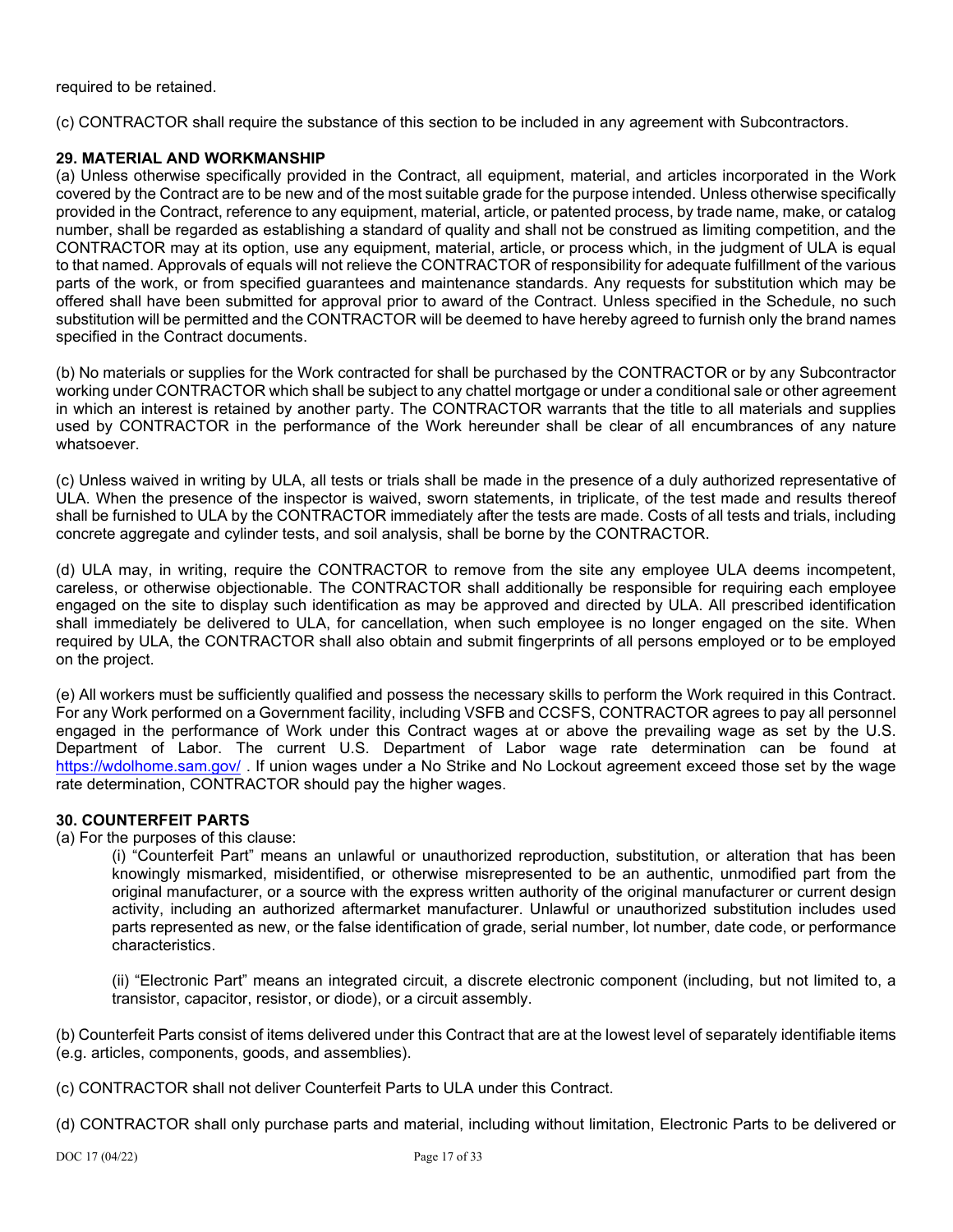incorporated as Work to ULA directly from the Original Component Manufacturer (OCM)/Original Equipment Manufacturer (OEM), or through an OCM/OEM authorized distributor chain. Parts shall not be acquired from independent distributors or brokers unless approved in advance in writing by ULA.

(e) CONTRACTOR shall immediately notify ULA with the pertinent facts if CONTRACTOR becomes aware or suspects that it has furnished Counterfeit Parts. When requested by ULA, CONTRACTOR shall provide OCM/OEM documentation that authenticates traceability of the affected parts to the applicable OCM/OEM.

(f) This clause applies in addition to any quality provision, specification, statement of work or other provision included in this Contract addressing the authenticity of Work. To the extent such provisions conflict with this clause, this clause prevails.

(g) To the extent that this Contract involves delivery of parts, CONTRACTOR shall develop and implement policies and procedures to eliminate Counterfeit Parts from CONTRACTOR's supply chain, including training of personnel; inspection and testing; mechanisms to enable traceability of parts to OCMs/OEMs; methodologies to identify suspect Counterfeit Parts rapidly; and flow down of Counterfeit Parts avoidance and detection requirements to Subcontractors.

(h) In the event that Work delivered under this Contract constitutes or includes Counterfeit Parts, CONTRACTOR shall, at its expense, promptly replace such Counterfeit Parts with genuine parts conforming to the requirements of this Contract. Notwithstanding any other provision in this Contract, CONTRACTOR shall be liable for all costs relating to the removal and replacement of Counterfeit Parts including, without limitation, ULA's costs of removing Counterfeit Parts, of installing replacement parts and of any testing necessitated by the reinstallation of parts after Counterfeit Parts have been exchanged. The remedies contained in this paragraph are in addition to any remedies ULA may have at law, equity or under other provisions of this Contract.

(i) CONTRACTOR further agrees to defend, indemnify and hold harmless ULA, its officers, employees, and agents from any losses, costs, claims, causes of action, penalties, liabilities, expenses, including attorney fees, all expenses of litigation and/or settlement, and court costs caused in whole or in part by the actions or omissions of CONTRACTOR, its officers, employees, agents, suppliers, or Subcontractors in relation to Counterfeit Parts. Any limitation of liability in this Contract shall not apply to this clause.

(j) If CONTRACTOR is providing Electronic Parts, CONTRACTOR makes the following certification: Acceptance of this Contract constitutes confirmation by CONTRACTOR that it is the Original Equipment Manufacturer (OEM)/Original Component Manufacturer (OCM), or a franchised or authorized distributor of the OEM/OCM for the Work herein procured. CONTRACTOR further warrants that OEM/OCM acquisition documentation that authenticates traceability of the components to that applicable OEM/OCM is available upon request. If CONTRACTOR is not the OEM/OCM or a franchised or authorized distributor, CONTRACTOR confirms by acceptance of this Contract that it has been authorized in writing to procure from the OEM/OCM or a franchised or authorized distributor of the OEM/OCM.

(k) CONTRACTOR shall include paragraphs (a) through (g), (j) and this paragraph (k) of this clause or equivalent provisions in lower tier subcontracts for the delivery of items that will be included in or furnished as Work to ULA.

## **31. SOURCES OF SUPPLY**

(a) CONTRACTOR shall seek, to the greatest extent reasonably practicable, to procure items and services from sources that are located, mined, produced, or manufactured in the United States.

(b) CONTRACTOR shall not deliver items or materials (including end products and any components thereof) sourced from any country listed on the ITAR Proscribed country list located at 22 CFR § 126.1, with the limited exception of raw materials and lower level components available as commercial off the shelf (COTS) items. With respect to such raw materials or COTS items, CONTRACTOR further agrees:

(i) No software that is developed in a proscribed country shall be delivered to ULA

(ii) CONTRACTOR shall not supply to ULA, or incorporate into any product supplied to ULA, any item or component manufactured in a proscribed country that could be attached to a ULA computer or that could connect to a ULA network and is capable of storing, processing, or transmitting information

(iii) CONTRACTOR shall not disclose to any supplier based in a proscribed country information that is proprietary to ULA, relates to ULA, or which could be used to identify ULA as the ultimate customer for any order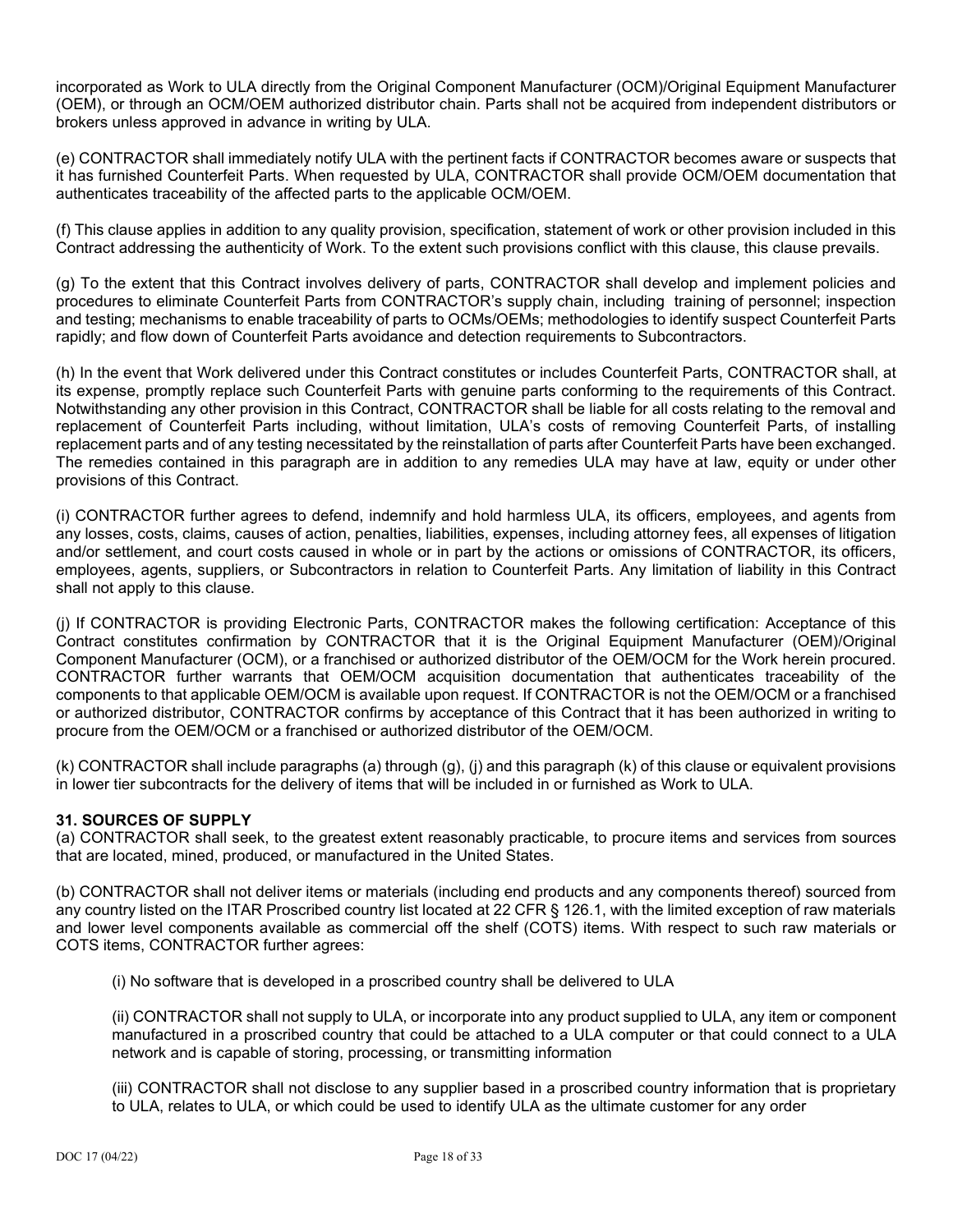(iv) In the event of a failure of any Work delivered under the Contract, CONTRACTOR must be able to support any failure investigation without reliance on the participation of any company or individual from a proscribed country.

(c) CONTRACTOR shall notify ULA if it is aware of, or becomes aware of, reliance on specific foreign sources of supply, at any tier, as items critical to the functioning or operation of any Work to be delivered to ULA. For the purposes of this provision, reliance on means that CONTRACTOR could not reasonably procure critical items from an alternate source, and therefore would be unable to deliver Work to ULA if any single foreign source becomes unavailable.

(d) CONTRACTOR is responsible for the continuous monitoring of its supply chain to ensure that any changes that impact the Work to be provided to ULA maintains in compliance with the requirements of this clause.

### **32. OPERATIONS, STORAGE AREAS AND TEMPORARY FACILITIES**

(a) All operations of the CONTRACTOR (including storage of materials) upon ULA premises shall be confined to areas authorized or approved in advance by ULA. No unauthorized or unwarranted entry upon or passage through, or storage or disposal of materials shall be made upon ULA premises. Premises adjacent to the Site may be made available for use by the CONTRACTOR without cost whenever such use will not interfere with other contractors' uses or purposes. The CONTRACTOR shall be liable for any and all damages caused by CONTRACTOR to ULA premises. The CONTRACTOR and its Subcontractors shall hold and save harmless ULA, its officers, employees and agents, from liability of any nature or kind arising from any use, trespass or damages occasioned by its operations on premises of third parties.

(b) Temporary buildings (storage sheds, shops, offices, etc.) may be erected by the CONTRACTOR only with the advance approval of ULA and shall be built with labor and materials furnished by the CONTRACTOR without expense to ULA. Such temporary buildings and/or utilities shall remain the property of the CONTRACTOR and will be removed by the CONTRACTOR at its sole expense upon the completion of the Work.

(c) The CONTRACTOR shall use only established roadways or construct and use such temporary roadways as may be authorized in advance by ULA. When it is necessary to cross curbing or sidewalks, the CONTRACTOR shall provide protection against damage. Any roads, curbings, or sidewalks damaged by CONTRACTOR or Subcontractors shall be repaired by and at the expense of the CONTRACTOR, to ULA's satisfaction.

(d) The CONTRACTOR shall furnish adequate toilet facilities for its employees. Toilet facilities shall conform to all applicable federal, state and local sanitary regulations and shall be located as approved in advance by ULA.

(e)The Work shall be done without interference with the ordinary use of streets, easements and passages and the CONTRACTOR shall cooperate with other CONTRACTORs of ULA and ULA employees as may be required by ULA. The CONTRACTOR shall not commit or permit any act which will interfere with the performance of work by any other CONTRACTORs or ULA employees, whether at the Site or not.

(f) Temporary construction facilities and any connections to utilities shall be removed by and at the sole expense of the CONTRACTOR. The site occupied by such facilities and connections shall be restored to a condition satisfactory to ULA.

### **33. PRESERVATION OF EXISTING VEGETATION**

(a) The CONTRACTOR will preserve and protect all existing vegetation such as trees, shrubs, and grass on or adjacent to the Site which do not unreasonably interfere with the construction as may be determined by ULA. The CONTRACTOR will be responsible for all unauthorized cutting or damaging of trees and shrubs, including damage due to careless operation of equipment, stockpiling of materials or tracking of grass areas by equipment.

(b) Care shall be taken by the CONTRACTOR in felling trees authorized for removal to avoid any unnecessary damage to vegetation that is to remain in place. Any limbs or branches of trees broken during such operations shall be trimmed with a clean cut and painted with an approved tree pruning compound. The CONTRACTOR may be required to replace or restore, at its own expense, all vegetation not protected and preserved as required herein that is destroyed or damaged.

(c) The Site may contain protected species and their habitat. CONTRACTOR shall take particular care to preserve and protect any such protected species and their habitat. CONTRACTOR shall not disturb the habitat of any protected species, nor shall CONTRACTOR make contact with or feed any wildlife present on Site.

#### **34. PROTECTION OF MATERIALS AND WORK PERFORMED**

(a) The CONTRACTOR shall at all times protect and preserve all materials, supplies and equipment of every description (including property which may be ULA furnished or owned) and all Work performed. The CONTRACTOR shall promptly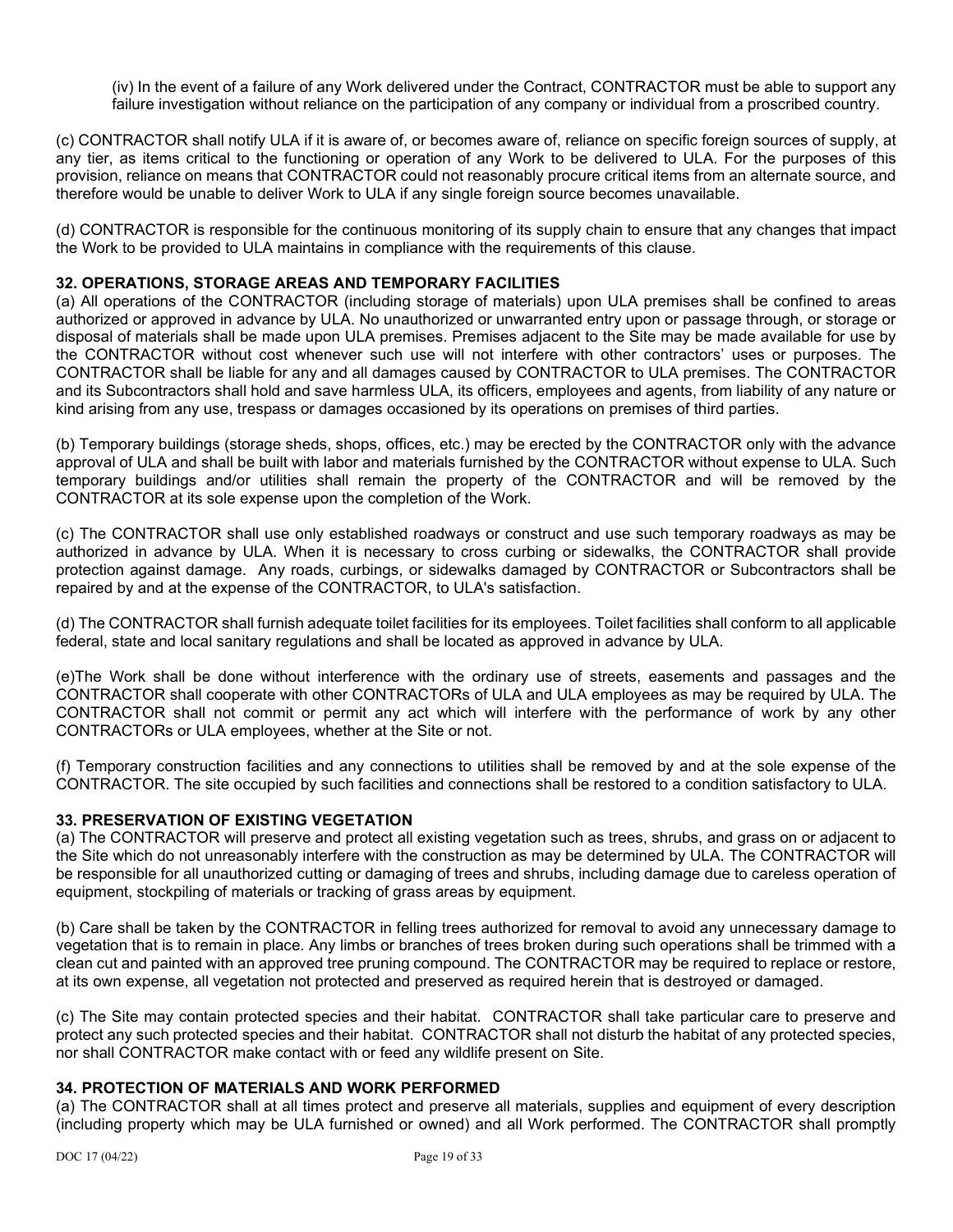comply with requests of ULA to enclose or specially protect such property. If as determined by the Procurement Representative, material, equipment, supplies and Work performed are not adequately protected by the CONTRACTOR, ULA may protect such property and the cost thereof may be charged to the CONTRACTOR or deducted from any payments due the CONTRACTOR.

(b) Any damage to existing structure or work of any kind or the interruption of a utility service, shall be repaired or restored immediately by and at the expense of the CONTRACTOR.

(c) The necessary materials, tools and equipment to be utilized in the performance of this Contract shall be consigned to and delivered to or by the CONTRACTOR at the site and shall be CONTRACTOR's responsibility to unload and safeguard from all hazards.

(d) The CONTRACTOR shall protect the materials and Work from deterioration and damage during construction and shall store and secure flammable material from fire, remove oily rags, waste, and refuse from buildings each night and during cold weather furnish all heat necessary for the proper conduct of the Work. CONTRACTOR shall provide and maintain all temporary walkways, roadways, trench covers, barricades, colored lights, danger signals, and other devices necessary to provide for safety and traffic.

### **35. USE OF STRUCTURE BEFORE ACCEPTANCE**

(a) ULA or others approved by ULA may, during the performance of the Work, enter the structure for the purpose of performing any necessary Work. In doing so ULA shall endeavor not to interfere with the CONTRACTOR and the CONTRACTOR shall not interfere with work being done by or on behalf of ULA.

(b) If, prior to completion and final acceptance of the Work, ULA takes possession of any structure (whether completed or otherwise) comprising a portion of the Work with the intent of retaining possession thereof (as distinguished from temporary possession contemplating return to the CONTRACTOR), then, while ULA is in possession, the CONTRACTOR, notwithstanding any other provision herein, shall be relieved of the responsibility for loss or damage to structure other than that resulting from the CONTRACTOR's fault or negligence. Such taking of possession by ULA shall not relieve the CONTRACTOR from any provisions of this Contract respecting such structure, other than to the extent specified in the preceding sentence, nor constitute a final acceptance of such structure.

## **36. REMOVAL OF EQUIPMENT AND CLEANUP**

(a) The CONTRACTOR shall at all times keep the Site, including storage areas, free from accumulations of waste material and rubbish. Prior to completion of the Work, CONTRACTOR shall remove any rubbish from the Site. Upon completion of the construction, the CONTRACTOR shall remove all tools, scaffolding equipment, and materials not the property of ULA and leave the Site in a broom clean, neat condition satisfactory to ULA.

(b) Should the CONTRACTOR fail to take prompt action to remove its equipment, tools, materials, and other articles from the site, ULA (at its option and without waiver of such other rights as it may have) may, thirty (30) days after Notice to CONTRACTOR, treat such items as abandoned property and thereby take title to, dispose, or use them as it deems appropriate.

#### **37. SAFETY AND ACCIDENT PREVENTION**

(a) In performing Work under this Contract on ULA property, the CONTRACTOR is responsible for the safety and health of the CONTRACTOR'S, and Subcontractors' employees, and shall:

(1) Conform to all safety requirements contained in this Contract;

(2) Comply with the safety rules of ULA, all local, state and federal health and safety regulations, and federal and state regulatory authorities responsible for health and safety;

(3) Take all reasonable steps and precautions to prevent accidents and preserve the life and health of all individuals performing the Work or in any way involved with the performance of this Contract;

(4) Take such additional immediate precautions as ULA may reasonably require for safety and accident prevention purposes; and

(5) Be responsible for informing all CONTRACTOR and Subcontractor employees of any hazards associated with the job site.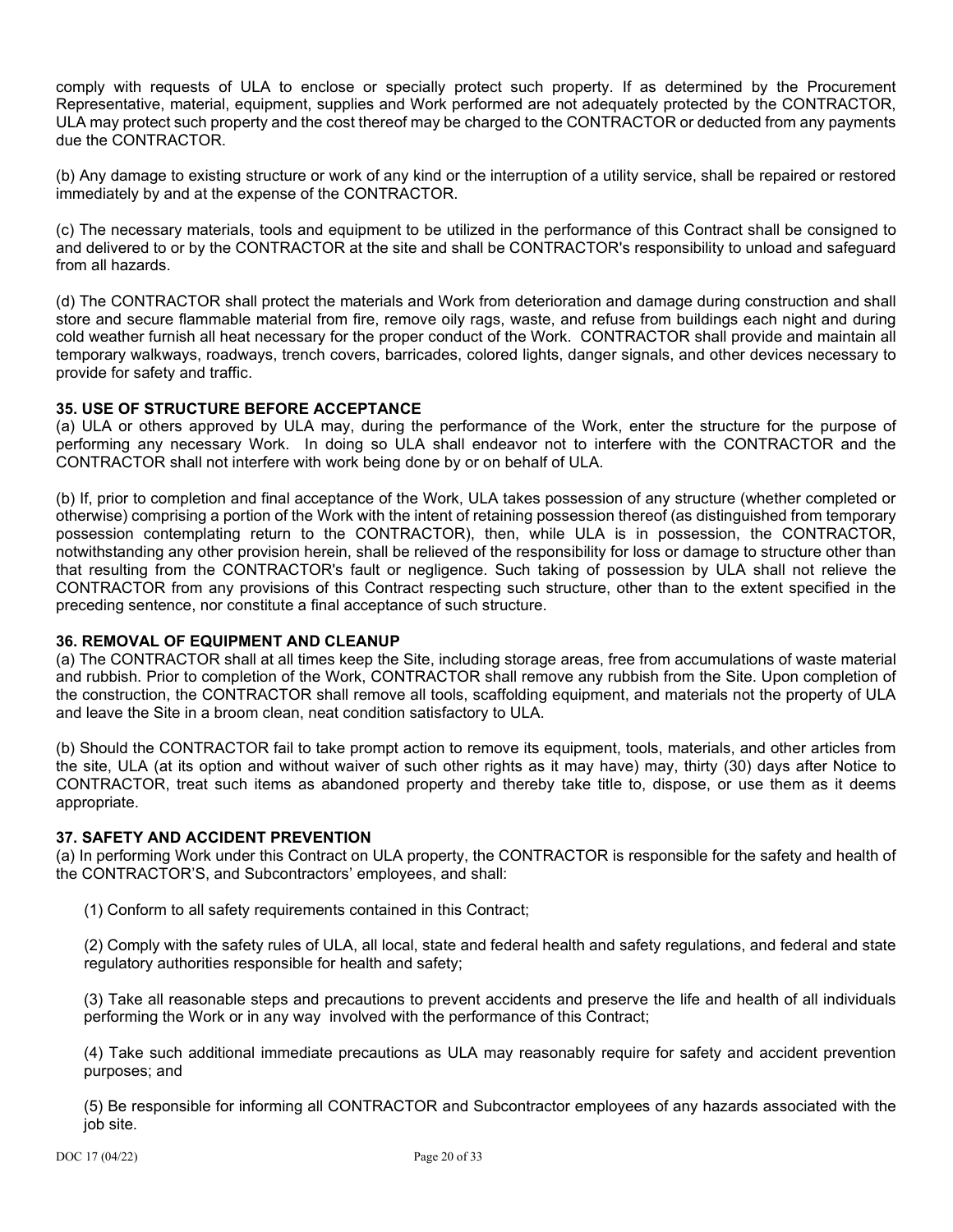(b) The Procurement Representative may, by written order, direct additional safety and accident standards as may be required in the performance of this Contract.

(c) The CONTRACTOR shall immediately notify ULA of any accident, incident or exposure resulting in fatality, lost-time, occupational injury or occupational disease, or contamination of property, or any loss of property owned by ULA or ULA's Customer, arising out of Work performed under this Contract; provided, however, the CONTRACTOR will not be required to include in any report an expression of opinion as to fault or negligence. In addition, the CONTRACTOR shall comply with any illness, incident and injury experience reporting requirements set forth in the Contract. The CONTRACTOR will investigate all such work-related incidents or accidents to the extent necessary to positively determine the cause, and furnish ULA with a report, in such form as ULA may require, of the investigative findings, together with proposed and/or completed corrective actions.

(d) Any violation of these safety rules and requirements, unless immediately corrected as directed by the Procurement Representative, shall be a material default and shall be grounds for termination of this Contract in accordance with the "Termination for Default" clause of this Contract.

- (e) CONTRACTOR shall be responsible for and hereby agrees to indemnify and save ULA harmless from any and all:
	- (1) damage to the property of ULA, the CONTRACTOR, or Subcontractors; or
	- (2) injury to employees of ULA, the CONTRACTOR, or Subcontractors; or
	- (3) for any liability whatsoever arising out of or in connection with the presence of CONTRACTOR or its Subcontractors pursuant to the Contract.

(f) The CONTRACTOR shall cause the substance of this clause including this paragraph (f) and any applicable Contract Provisions to be inserted in Subcontracts which: (i) amount to \$1,000,000 or more unless ULA makes a written determination that this is not required; (ii) require construction, repair, or alteration in excess of \$10,000; or (iii) the CONTRACTOR, regardless of dollar amount, determines that hazardous materials or operations are involved.

## **38. SITE INVESTIGATIONS AND REPRESENTATIONS**

(a) The CONTRACTOR represents that it has investigated and satisfied itself as to the nature and location of the Work, the general and local conditions, including but not limited to those bearing upon transportation, disposal, handling and storage of materials; the availability of labor, water, electric power, and roads; the uncertainties of weather, river stages, tides, or similar physical conditions at the Site; the conformation and conditions of the ground; the character of equipment and facilities needed preliminary to and during the performance of the Work, and all other matters upon which information is reasonably obtainable and which can in any way affect the Work or the cost thereof under this Contract.

(b) The CONTRACTOR further represents that it has satisfied itself as to the character, quality and quantity of surface and subsurface materials or obstacles to be encountered insofar as this information is reasonably ascertainable from an inspection of the Site, including all exploratory work done by ULA, as well as from information presented by the specifications and drawings.

#### **(c) ULA expressly disclaims the accuracy and reliability of any subsurface tests and/or representations provided with the Bid Documents. Said materials are provided for illustrative purposes only, and CONTRACTOR is required to make and has made its own independent tests of subsurface conditions.**

(d) Failure by the CONTRACTOR to acquaint itself with all available information shall not relieve it of responsibility for successfully performing the Work. ULA assumes no responsibility for any conclusions or interpretations made by the CONTRACTOR based on the information made available by ULA or for any understandings reached or representations made by any of its officers, employees or agents prior to the execution of this Contract, unless (1) such understanding or representations are expressly stated in this Contract and (2) this Contract expressly provides that the responsibility therefore is assumed by ULA.

(e) Where alterations of and/or additions to existing construction are required under this Contract, the CONTRACTOR shall verify all dimensions and determine all existing conditions that may affect its Work and shall be responsible for the accuracy of such dimensions and determinations.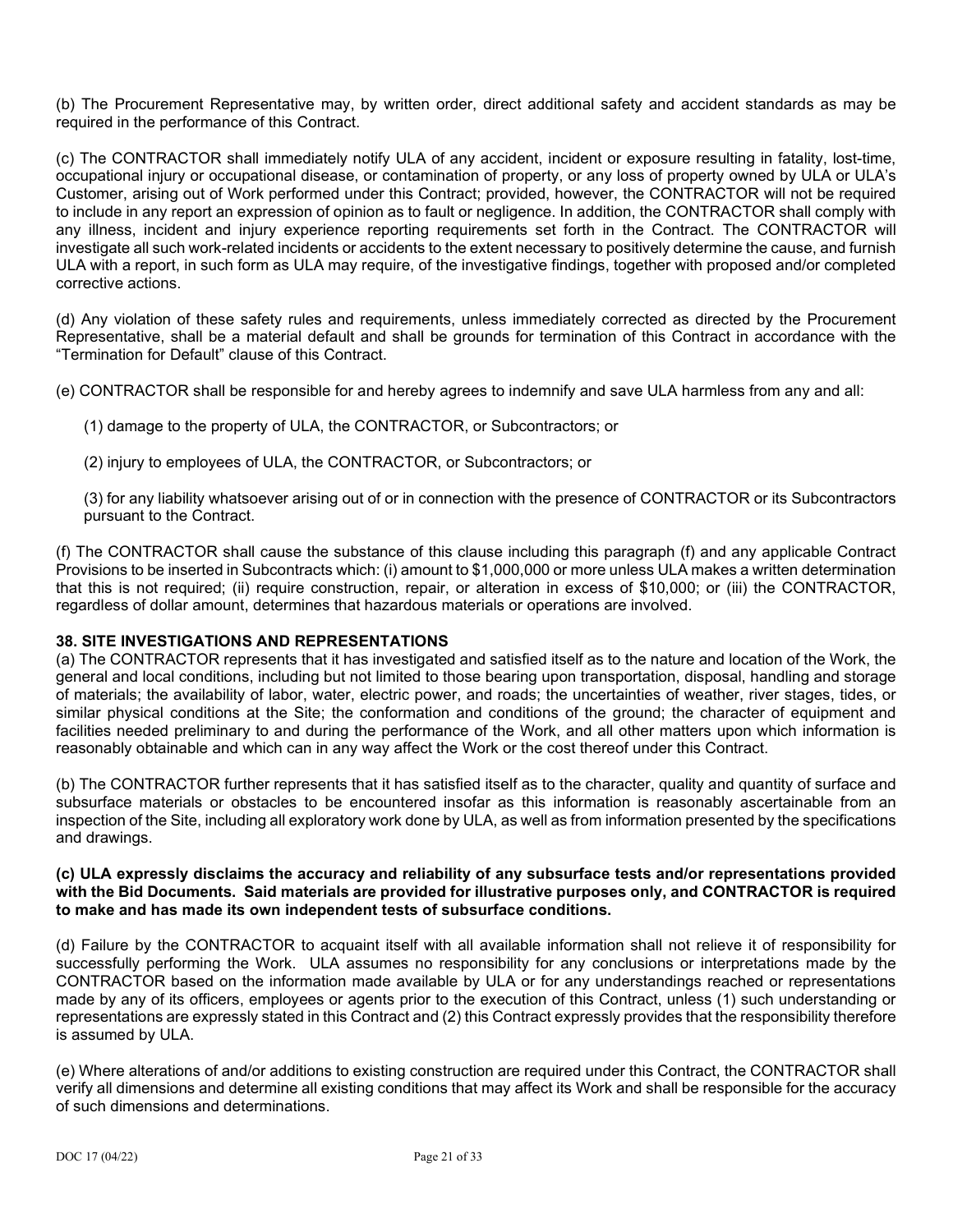### **39. SPECIFICATIONS AND DRAWINGS**

(a) CONTRACTOR shall comply with all specifications and drawings set forth in the Statement of Work hereof. All Work called for in said specifications and drawings shall be accomplished in accordance with all applicable national and local codes.

(b) The CONTRACTOR shall keep on the Site a copy of the specifications and drawings and shall at all times provide ULA access thereto. Anything mentioned in the specifications and not shown on the drawings, or shown on the drawings and not mentioned in the specifications, shall be of like effect as if shown or mentioned in both.In any case of discrepancy either in the figures, in the specifications, or in the drawings, the matter shall be promptly submitted to the Procurement Representative, who shall promptly make a determination in writing. Any adjustment by the CONTRACTOR without this determination shall be at its own risk and expense. ULA shall furnish from time to time such detail Drawings and other information as may be considered necessary, unless otherwise provided.

(c) Omissions and Misdescriptions. Omissions from the specifications or drawings or the misdescription of details of Work which are manifestly necessary to carry out the intent of the specifications and drawings, shall not relieve the CONTRACTOR from performing such omitted or misdescribed details of Work, but they shall be performed as if fully and correctly set forth and described in the specifications and drawings.

(d) Checking of Drawings and Dimensions. The CONTRACTOR shall check all drawings furnished it immediately upon their receipt and shall promptly provide notice to ULA of any discrepancies. Dimensions marked on drawings shall in general be followed in preference to scale measurements. Large-scale detail drawings shall in general govern small scale drawings. The CONTRACTOR shall compare all drawings and verify the figures before laying out the Work and will be responsible for any errors which might have been avoided thereby. When measurements are affected by field conditions, the CONTRACTOR shall take measurements notwithstanding the giving of scale or figure dimensions in the drawings.

(e) Deviations. Deviations from the drawings and the dimensions therein given, whether or not error is believed to exist, shall not be made until written authority is obtained from ULA.

(f) Base Lines and Grades. The CONTRACTOR shall lay out its work from base lines and grades established by ULA and shall be responsible for all measurements in connection therewith. The CONTRACTOR shall, at its own expense, furnish all stakes, templates, platforms, equipment, and ranges and labor that may be required in setting and cutting, or laying out any part of the Work. The CONTRACTOR will be held responsible for the proper execution of the Work to such lines and grades as may be established or indicated by ULA, and all stakes or other marks thus established shall be preserved by it until their removal is authorized by ULA. ULA will furnish, on request from the CONTRACTOR, all location and limit marks reasonably necessary for the conduct of the Work.

(g) All drawings shall become the property of ULA, and ULA shall be entitled, without further payment or liability to the CONTRACTOR and without further permission, to use such drawings and to reproduce them; provided, however, the use of such drawings shall not imply a license to ULA under any patent or shall not be construed as affecting the scope of any license otherwise granted to ULA under any patent.

(h) The CONTRACTOR shall furnish to ULA for all phases of the Work under specification sections wherein they apply, a sufficient number of submittals so that ULA can retain copies. Submittals include, but are not limited to, complete sets of certified shop drawings, fabrication and welding procedures, specifications, reports, any applicable standards, and/or catalog data including vendors' delivery dates. This information shall be submitted for approval within ten (10) days, in accordance with the Construction Schedule, after award of the Contract. Submittals returned by ULA shall be marked with one of the following notations: (i) NO EXCEPTIONS TAKEN, UNLESS OTHERWISE NOTED; (ii) MAKE CORRECTIONS NOTED; (iii) REVISE AND RESUBMIT; (iv) REJECTED; (v) SUBMIT SPECIFIED ITEM. Marking submittals as "NO EXCEPTIONS TAKEN, UNLESS OTHERWISE NOTED" does not constitute a waiver of detailed or specified requirements unless so stated in writing by ULA. Submittals bearing ULA's review comments of "MAKE CORRECTIONS NOTED", "REVISE AND RESUBMIT", "SUBMIT SPECIFIED ITEM", or "REJECTED" shall be corrected and resubmitted within seven (7) calendar days to comply with the requirements of the review comments and the design documents. All submittals shall be marked as "NO EXCEPTIONS TAKEN" before starting fabrication.

(i) ULA's review and/or approval of submittals shall not relieve the CONTRACTOR from the responsibility of producing completed and installed Work in strict conformance with the Contract requirements. ULA will not assume the responsibility for searching out deviations in the CONTRACTOR's submittals or any specifications indicated by the CONTRACTOR on submittals. It is understood that the review and/or approval by ULA of the CONTRACTOR's submittals shall not be construed as a complete check as to their adequacy, nor as an agreement that the submittal will meet the requirements of the Contract.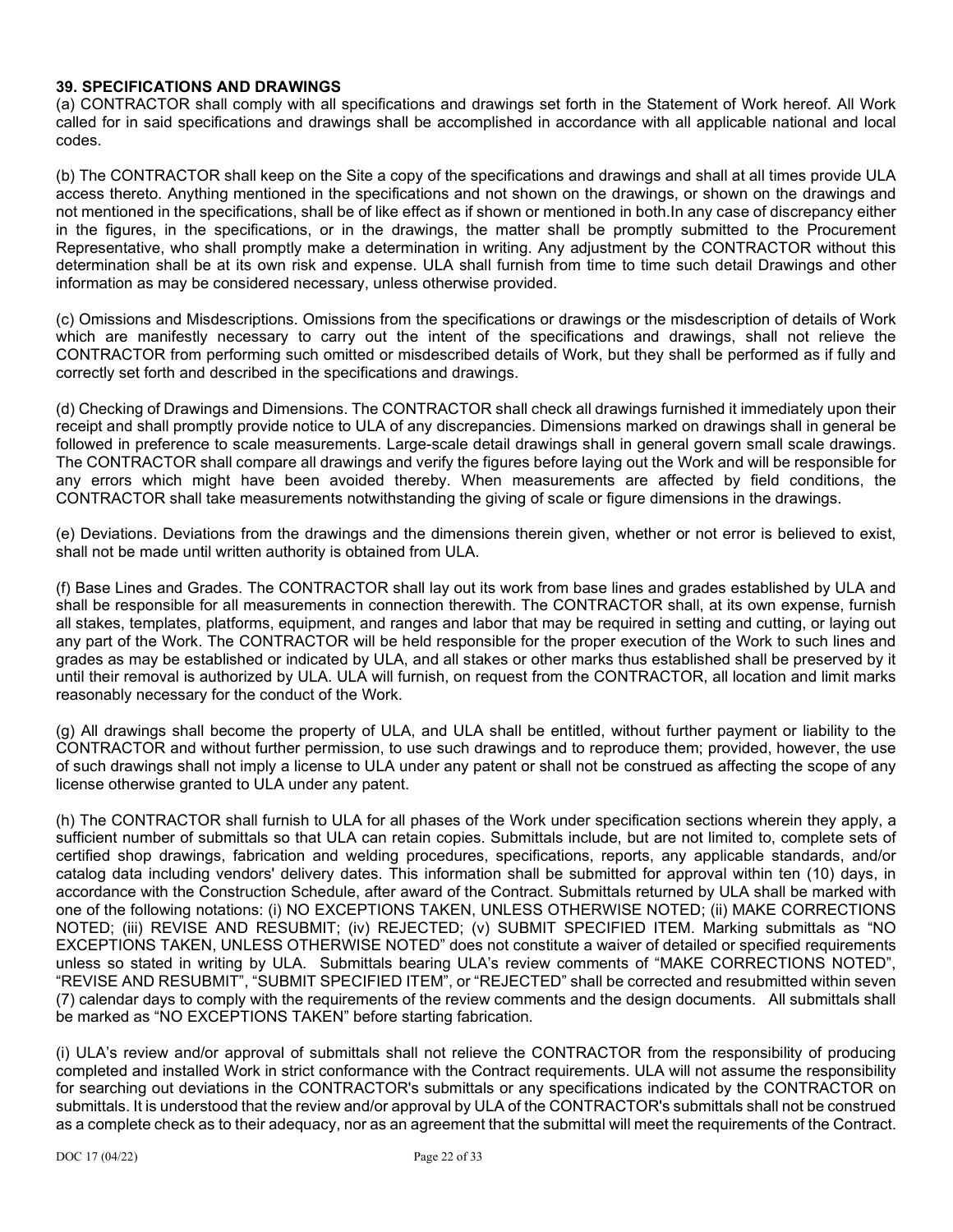Such review and/or approvals shall in no way relieve the CONTRACTOR of responsibility for any error or deficiency which may exist in the submittal, as the CONTRACTOR shall be responsible for meeting all requirements of the Contract.

(j) In the event the Work set forth in the specifications and drawings does not comply with requirements within the applicable national or local codes, the CONTRACTOR shall notify ULA of such fact and ULA may, by issuing a Change Order in accordance with the provisions of the Changes clause hereof, authorize compliance by the CONTRACTOR with the requirements of the applicable national or local codes.

(k) The CONTRACTOR shall provide to ULA one (1) set of drawings that accurately portray "as-built" conditions of all construction items within the Contract. Each of these drawings shall be neatly and clearly marked-up (in red) to show all variations between the as-built construction and that indicated or specified by the Contract. Where a choice of material, equipment and/or methods is permitted herein, or where variations in the scope or character of the Work from that indicated or specified is permitted by subsequent modification to the Contract, such choices or variations shall be reflected on these drawings. The as-built drawings shall include such supplementary notes, legends and details as may be necessary for legibility and clear portrayal of the as-built construction. All of the required as-built drawings will be delivered to ULA within four (4) weeks after completion of construction.

(l) The CONTRACTOR acknowledges that the specifications and drawings are owned solely by ULA and acknowledges that they contain confidential, proprietary and trade secret information. CONTRACTOR agrees to maintain the confidentiality of these documents so far as is possible within the scope of the Work as provided for in the Contract documents. CONTRACTOR will not at any time provide any of the Contract documents to any person or entity that is not a Subcontractor on an employee or officer of a Subcontractor. CONTRACTOR shall include the substance of this paragraph in all agreements with Subcontractors.

## **40. SUBCONTRACTORS**

(a) The CONTRACTOR shall at all times select qualified vendors and Subcontractors for performance of all Subcontract work and the furnishing of materials and labor. Nothing noted in any Subcontract hereunder shall create any contractual relation between any Subcontractor and ULA. The Contract shall not be nullified, in whole or in part, by any Subcontract.

(b) CONTRACTOR shall keep all invoices for labor, materials, tools, services, etc., incurred in connection with this Contract on a current basis, and if required by ULA, shall present evidence that payment therefore has been made.

(c) The CONTRACTOR shall not contract with a proposed person or entity to whom ULA has made objection. The CONTRACTOR shall not change a Subcontractor, person or entity previously selected without Procurement Representative prior approval to such substitution. The CONTRACTOR shall not retain any Subcontractor to whom ULA has a reasonable and timely objection, provided that ULA agrees to compensate the CONTRACTOR for any additional costs incurred by the CONTRACTOR as a result of such objection pursuant to the changes clause and upon provision of sufficient cost and other data supporting CONTRACTOR's claim.

(d) If the Contract is terminated, ULA reserves the right to require that any Subcontract be assigned by CONTRACTOR to ULA or its designee, subject to the prior rights of any surety.

#### **41. SUPERINTENDENCE**

(a) The CONTRACTOR shall provide a competent Superintendent, with necessary assistants, sufficient and competent management and supervisory personnel on the Site during performance of any Work. Such superintendence and management shall efficiently supervise the Work and be responsible for all requirements of the Contract.

(b) The Superintendent is subject to acceptance by ULA and subject to the continuing satisfaction of ULA. If such personnel become unacceptable to ULA, at ULA's sole discretion, the CONTRACTOR shall take immediate steps to replace such person(s).

(c) The Superintendent shall represent the CONTRACTOR, and communications including notices, delivered to the Superintendent shall be deemed delivered to the CONTRACTOR.

(d) CONTRACTOR superintendence and/or management at the Site shall have the authority to commit the CONTRACTOR to Changes under the Changes clause of this Contract. Upon acceptance of the Contract, CONTRACTOR shall provide the Procurement Representative with notice as to personnel designated under this provision, and such authority shall remain in force until Notice otherwise is received by the Procurement Representative.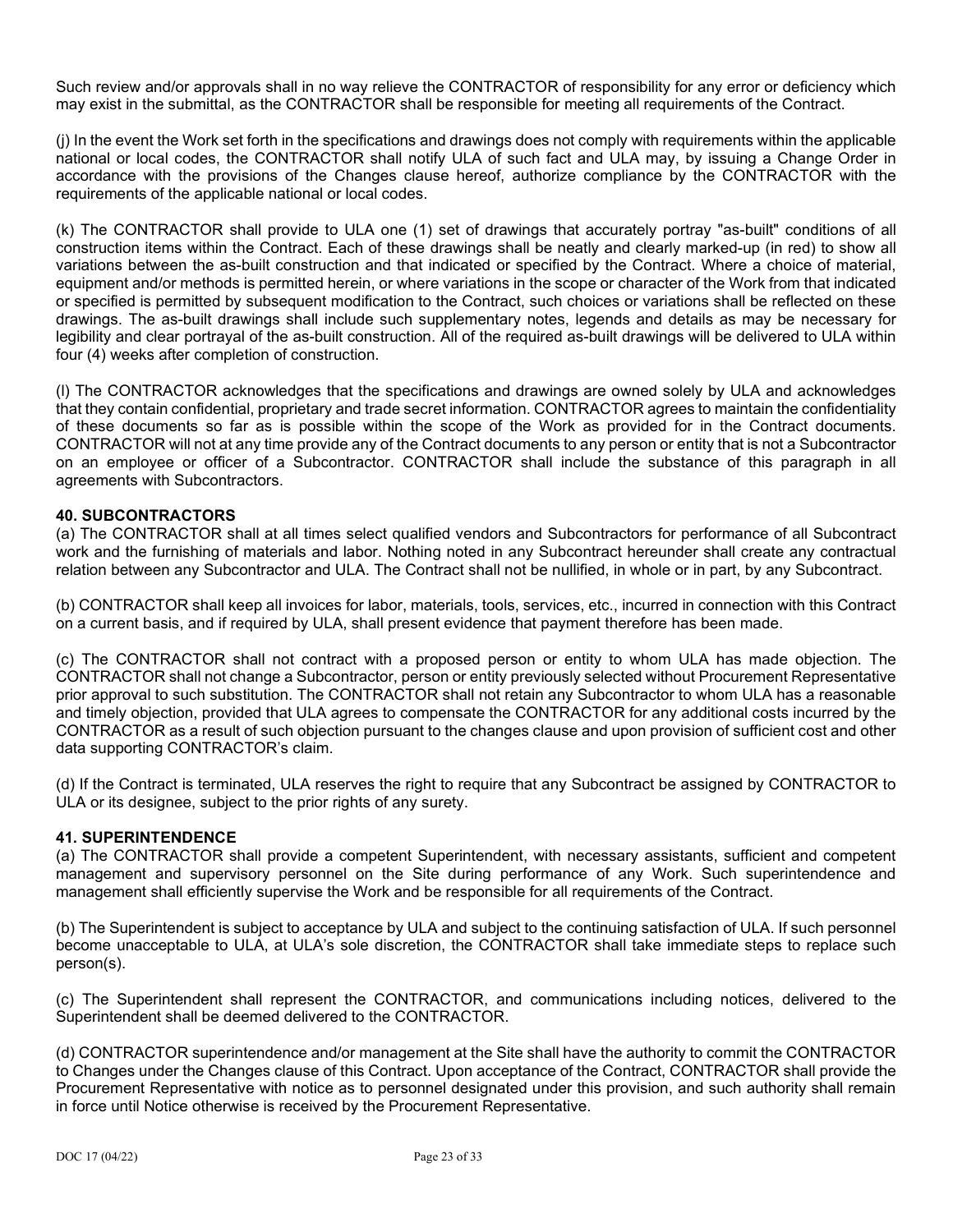### **42. PAYMENTS, TAXES, AND DUTIES**

(a) ULA shall pay the Contract price as provided in this Contract.

(b) ULA will make progress payments based on CONTRACTOR's proper invoice. CONTRACTOR shall submit invoices no more frequently than monthly as the Work progresses, based on estimates of acceptable Work accomplished submitted by the CONTRACTOR and approved by ULA. If requested by ULA, the CONTRACTOR shall furnish a breakdown of the total Contract price showing the amount included therein for each principal category of the Work, in such detail as requested, to provide a basis for determining progress payments. In preparing estimates of Work accomplished, the material delivered on the Site and preparatory work completed may be taken into consideration. Such payments shall be made on submission of itemized requests by the CONTRACTOR and shall be subject to reduction for overpayments or increase for underpayments on preceding payments to the CONTRACTOR.

(c) In making such progress payments there shall be retained, unless otherwise required or limited by applicable law, ten (10) percent of the approved estimated amount until final completion and acceptance of all Work covered by the Contract; provided, that upon completion and acceptance of each building, or other division of the Contract, on which the price is stated separately in the Contract, payment may be made in full, including retained percentage thereon, less authorized deductions.

(d) All material and Work covered by progress payments made shall thereupon become the sole property of ULA but this provision shall not be construed as relieving the CONTRACTOR from the sole responsibility for all materials and Work upon which payments have been made or the restoration of any damaged Work, or as a waiver of the right of ULA to require the fulfillment of all of the terms of the Contract.

(e) Unless otherwise provided, terms of payment shall be net sixty (60) days from ULA's receipt of the CONTRACTOR's proper invoice, Payment shall be deemed to have been made as of the date of mailing ULA's payment or electronic funds transfer. CONTRACTOR shall not include any export controlled information, covered defense information (if applicable), or any other information whose release is otherwise restricted by federal law or regulation in its invoices.

(f) Upon completion and final acceptance of all Work required hereunder as provided in the clause herein entitled "Inspection, Test, and Acceptance", the amount due the CONTRACTOR under this Contract will be paid upon the presentation of a properly executed and duly certified voucher therefore and presentation of release of all claims against ULA arising by virtue of this Contract, other than claims, in stated amounts, that the CONTRACTOR has specifically excepted from the operation of the release. If the CONTRACTOR's claim to amounts payable under the Contract has been assigned, a release may be required of the assignee at the option of ULA.

(g) Neither the final payment nor any part of the retained percentage shall become due until the CONTRACTOR delivers to ULA complete releases from itself and each of its Subcontractors of all liens arising out of this Contract, or receipts in full in lieu thereof, and, an affidavit that so far as it has knowledge or information the release includes all the labor and material for which a lien could be filed; but the CONTRACTOR may, if any Subcontractor refuses to furnish a release or receipt in full, furnish a bond satisfactory to ULA, to indemnify ULA against any lien. If any lien remains unsatisfied after all payments are made, the CONTRACTOR shall refund to ULA all monies that the latter may be compelled to pay in discharging such a lien, including all costs and reasonable attorneys' fees.

(h) The obligation of ULA to make the payments required under the provisions of this Contract shall, in the discretion of ULA, be subject to reasonable deductions on account of defects in material or workmanship. Each payment made shall be subject to reduction to the extent of amounts which are found by ULA or CONTRACTOR not to have been properly payable, and shall also be subject to reduction for overpayments. CONTRACTOR shall promptly notify ULA of any such overpayments identified by CONTRACTOR through any means. ULA may at any time deduct or set off CONTRACTOR's claims for money due or to become due from ULA against any claims that ULA has or may have arising out of this Contract or any other contract between the parties, including the value of any prepaid Work rejected or returned for nonconformance.

(i) With the exception of sales/use tax and unless otherwise specified, prices include all applicable federal, state, local and foreign taxes, duties, tariffs, and similar fees imposed by any government, all of which shall be listed separately on the invoice. When taxable and non-taxable items (i.e., materials and labor) are invoiced under this Contract, taxable versus non-taxable items shall be separately stated. If Work purchased qualifies for tax exemption, then an exemption certificate will be presented from ULA to CONTRACTOR.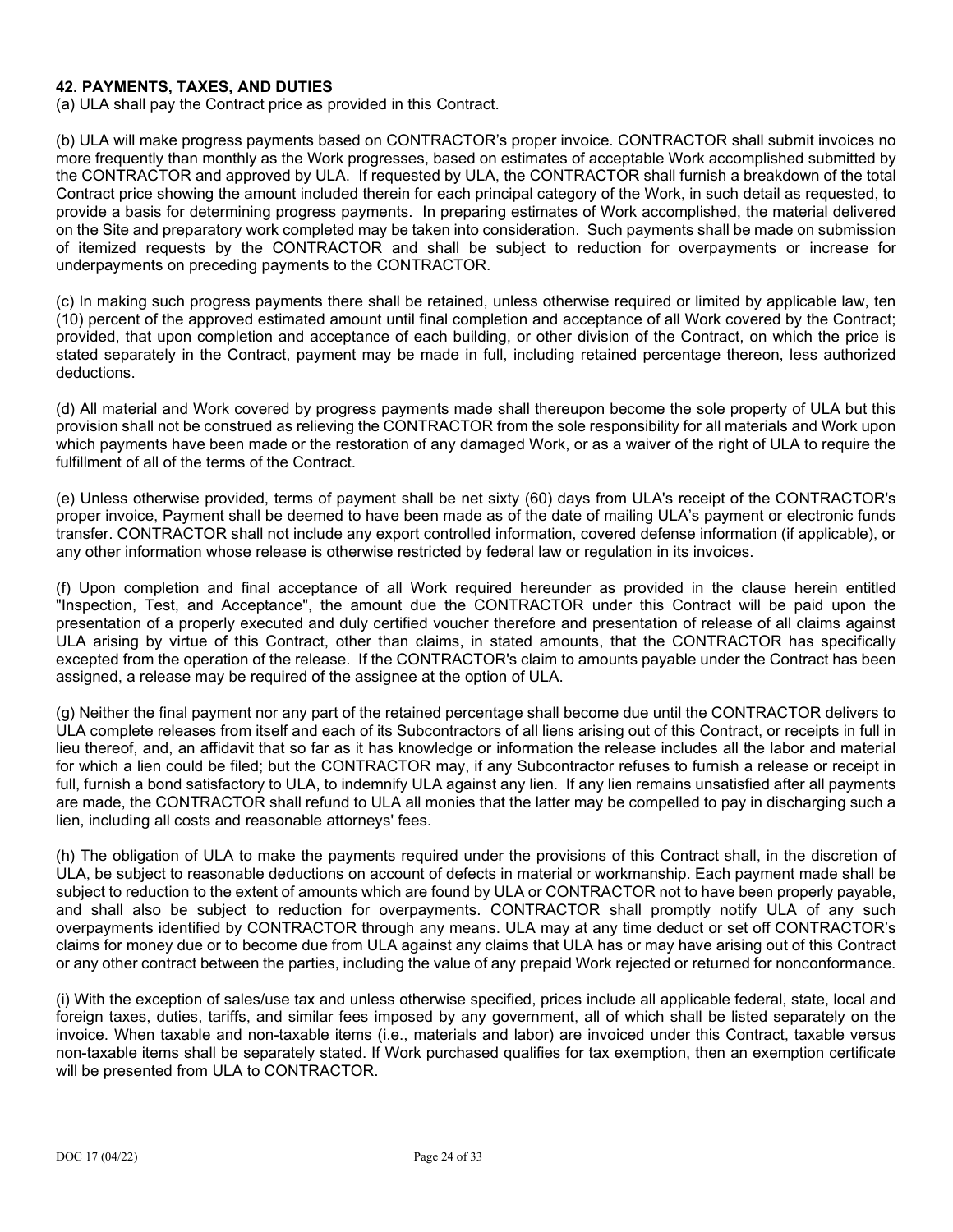### **43. PRECEDENCE**

Any inconsistencies in this Contract shall be resolved in accordance with the following descending order of precedence: (i) Face of the Purchase Order and/or Task Order, or long form Contract, (if applicable); (ii) Terms and Conditions, including this Document and any Special Provisions such as Prime Contract Flowdowns and Site Security Documents; (iii) Any Confidentiality Agreement; (iv) Statement of Work; (v) Specifications; (vi) Drawings; and (vii) any other exhibits to this Contract.

### **44. SURVIVABILITY**

If the Contract is terminated for default or convenience, CONTRACTOR shall not be relieved of those obligations contained in:

(a) The following clauses:

Acceptance, Merger and Severability Applicable Laws **Disputes** Compliance with Laws Counterfeit Parts Export Control Independent CONTRACTOR Relationship Information Security and Access to ULA Network Insurance Maintenance of Records Intellectual Property No Solicitation Protection of Confidential Information Public Release of Information Use of Free, Libre And Open Source Software (Floss) Warranty and Correction Of Defects

(b) Those U. S. Government flowdown provisions that by their nature should survive; and.

(c) Any Confidentiality Agreement entered into by the parties applicable to this Contract.

#### **45. SUSPENSION OR STOPPAGE OF WORK**

(a) The Procurement Representative may order the CONTRACTOR in writing to stop or suspend all or any part of the Work of this Contract for such period of time as ULA may determine to be appropriate for the convenience of ULA. CONTRACTOR shall take all reasonable steps to minimize the incurrence of costs allocable to the Work during the period of suspension or stoppage. If, without the fault or negligence of the CONTRACTOR, the performance of all or any part of the Work is suspended for greater than 30 days, or such shorter time as the parties may agree in writing, CONTRACTOR may request an adjustment be made by ULA for any increase in the cost of performance of the Contract (excluding profit) necessarily caused by the suspension, and the Contract shall be modified in writing accordingly. No adjustment shall be made to the extent that performance by the CONTRACTOR would have been prevented by other causes even if the Work had not been so suspended. Any claim must be asserted to the Procurement Representative in writing within twenty-four (24) hours after the termination of the suspension and a proposal for adjustment must be submitted to the Procurement Representative in writing within twenty (20) days after the termination of suspension and must fully set forth the requested adjustment in the Contract Price and/or adjustment in the Contract Construction Schedule, if any. If an adjustment in the Contract Construction Schedule period of performance is requested, the proposal for adjustment shall also separately set forth the time required, including premium time, to maintain the present period of performance.

(b) In the event the CONTRACTOR is instructed to vacate an area where Work is being performed, the Construction Schedule will be extended by the time lost. If the CONTRACTOR is ordered to vacate for more than one hour at any one time, then the CONTRACTOR will make every reasonable effort to place his labor force in other productive work. If no other work is available, upon receipt request for equitable adjustment acceptable to ULA, ULA will reimburse the CONTRACTOR for the labor cost (without mark-up) of the time lost in excess of one hour per man, but in no event more than fifteen (15) hours per man. If the CONTRACTOR is required to vacate an area for more than sixteen (16) normal working hours the provisions of subparagraph (a) above shall apply in lieu of this paragraph.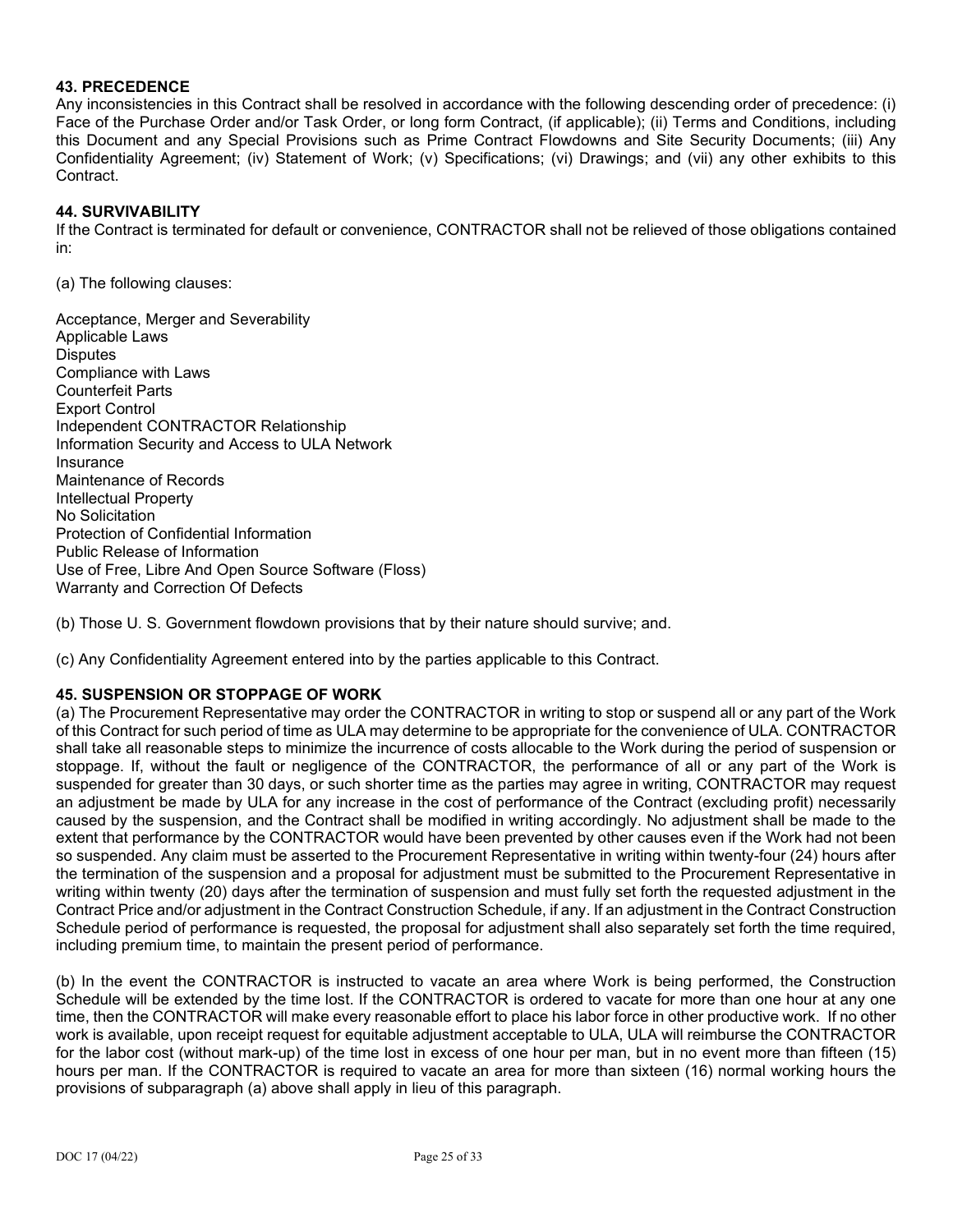## **46. TERMINATION FOR CONVENIENCE**

(a) ULA may terminate part or all of this Contract for its convenience and without cause, at any time, by giving written notice to CONTRACTOR. Such termination shall not constitute default.

(b) Upon termination, in accordance with ULA's written direction, CONTRACTOR will immediately: (i) Cease work; (ii) Prepare and submit to ULA an itemization of all completed and partially completed Work; (iii) Deliver to ULA any and all Work completed up to the date of termination at the agreed upon prices; and (iv) Deliver upon request any Work in process. In the event ULA terminates for its convenience after performance has commenced, ULA will compensate CONTRACTOR for the actual, allowable, reasonable, allocable and substantiated costs, plus a reasonable profit for Work performed up to and including the date of termination provided CONTRACTOR uses reasonable efforts to mitigate ULA's liability under this clause, except where such other provision governing termination liability has been agreed to between the parties and incorporated into this Contract.

(c) Any termination settlement proposal shall be submitted to ULA promptly, but in no event later than sixty (60) days from the effective date of the termination, unless otherwise authorized in writing by the Procurement Representative. In no event shall the amount of any settlement be in excess of the Contract value.

(d) CONTRACTOR shall continue all Work not terminated. In no event shall ULA be liable for lost or anticipated profits, unabsorbed indirect costs or overhead, or for any sum in excess of the total Contract price.

#### **47. TERMINATION FOR DEFAULT**

(a) ULA, by written notice, may terminate this Contract for default, in whole or in part, if the CONTRACTOR (i) fails to comply with any of the terms of this Contract; (ii) refuses or fails to prosecute the Work, or any separable part thereof, with such diligence as will insure its completion within the time specified in this Contract, or any extension thereof, or (iii) fails to complete such Work in said time, (iv) fails to perform any other requirement under this Contract or (v) files or has filed against it a petition in bankruptcy. ULA's right to terminate this Contract under subdivisions (b)(i), (b)(ii)and (b)(iv) above may be exercised if the CONTRACTOR does not cure such failure within ten (10) days (or more if authorized in writing by the Procurement Representative) after receipt of notice from ULA specifying the failure. ULA's right to terminate the Contract under subdivision (b)(iii) or (b)(v) is not subject to cure. Any Notice of termination pursuant to subdivision (b)(iii) or (b)(v) is effective upon receipt by CONTRACTOR.

(b) In the event ULA terminates this Contract in whole or in part, ULA may take over the Work and complete it, by contract or otherwise, and may take possession of and use any materials, appliances and plant on the Site necessary for completing the Work. However, the CONTRACTOR shall continue the Work not terminated. The CONTRACTOR and its sureties shall be liable for any damage to ULA resulting from the CONTRACTOR's refusal or failure to complete the Work within the Contract Construction Schedule, whether or not the CONTRACTOR's right to proceed with the Work is terminated. This liability includes any excess costs incurred by ULA in completing the Work; and, if specified in the Construction Schedule of this Contract, liquidated damages for each calendar day of delay until the Work is finally accepted.

(c) CONTRACTOR shall continue all Work not terminated or cancelled.

(d) The right of the CONTRACTOR to proceed shall not be terminated, nor the CONTRACTOR charged with damages under this clause, if the delay in completing the Work arises from force majeure, which means any unforeseeable causes beyond the control and without the fault or negligence of the CONTRACTOR. Examples of such causes include acts of God or of the public enemy; acts of the Government in either its sovereign or contractual capacity; fires; floods; epidemics; pandemics; quarantine restrictions; freight embargoes; unusually severe weather; and delays of Subcontractors or Suppliers arising from unforeseeable causes beyond the control and without the fault or negligence of both the CONTRACTOR and such Subcontractors or Suppliers; provided, that the CONTRACTOR shall within ten (10) days from the beginning of any such delay, notify ULA of the cause of delay.

(e) If, after notice of termination of the CONTRACTOR's right to proceed under the provisions of this clause, it is determined for any reason that the CONTRACTOR was not in default under the provisions of this clause, or that the delay was excusable under the provisions of this clause, the rights and obligations of the Parties shall be the same as if the notice of termination had been issued pursuant to the clause entitled "Termination for Convenience".

(f) Following a termination for default of this Contract, CONTRACTOR shall be compensated only for Work actually completed. In addition, ULA may require the CONTRACTOR to transfer title and deliver to ULA any (1) completed supplies, and (2) partially completed supplies and materials, parts, tools, dies, jigs, fixtures, plans, drawings, information, and contract rights that the CONTRACTOR has specifically produced or acquired for the terminated portion of this Contract. Upon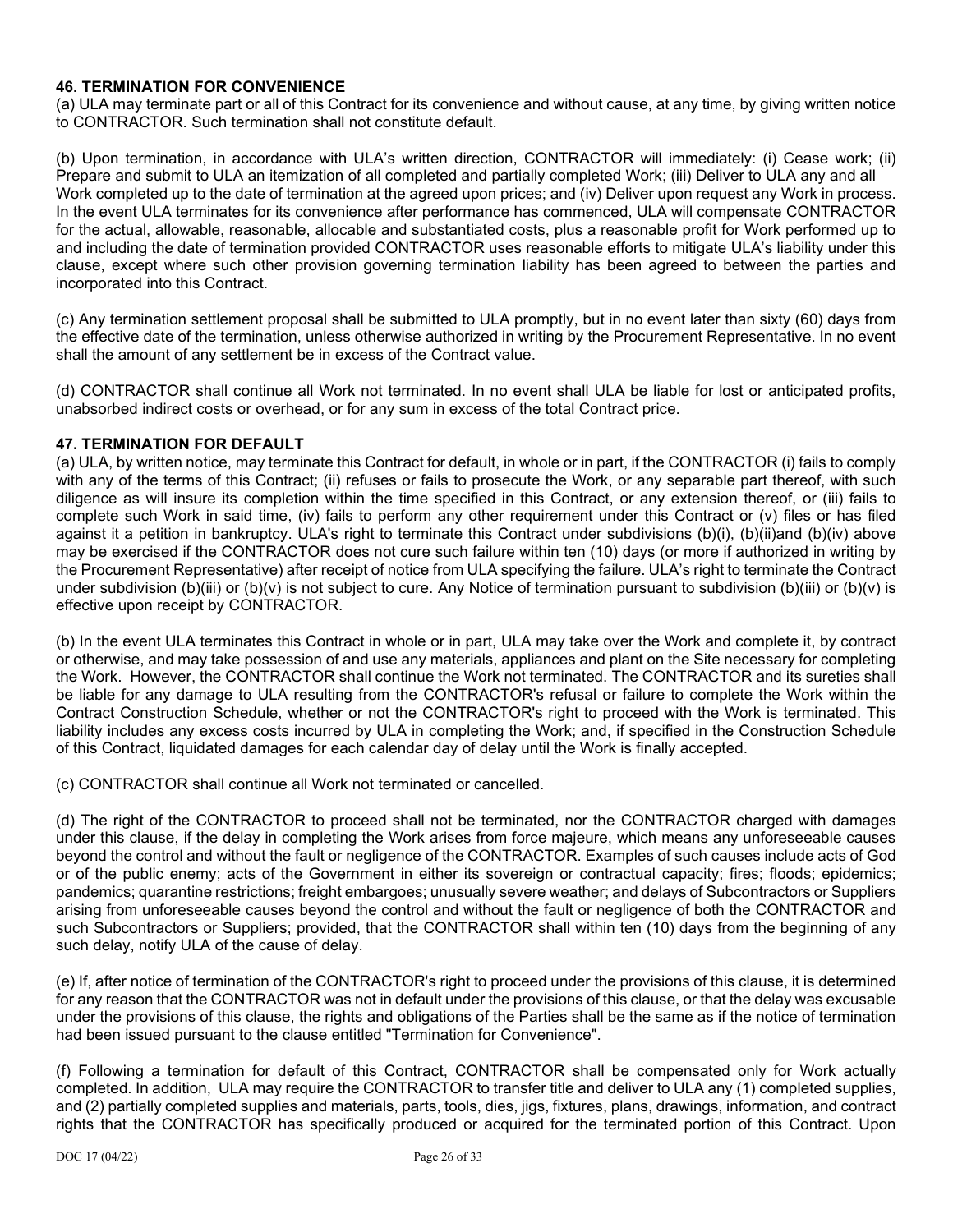direction of ULA, the CONTRACTOR shall also protect and preserve property in its possession in which ULA or ULA's Customer has an interest. Payment for such items and for the protection and preservation of property shall be at a price determined by both parties, except that CONTRACTOR shall not be entitled to profit on such supplies or property protection activities. ULA may withhold from any amount due under this Contract any sum ULA determines to be necessary to protect ULA or ULA's Customer against loss because of outstanding liens or claims of former lien holders.

(g) Failure of ULA to enforce any right under this clause shall not be deemed a waiver of any right hereunder. The rights and remedies of ULA in this clause are in addition to any other rights and remedies provided by law or under this Contract.

## **48. RIGHTS AND REMEDIES**

(a) Failure by ULA to enforce any of the provisions of this Contract shall not be construed as a waiver of the requirements of such provision or provisions, or as a waiver of the right of ULA thereafter to enforce each and every such provision.

(b) ULA's approval of the CONTRACTOR's design or material shall not relieve the CONTRACTOR of any warranties or of any other requirements of this Contract; nor shall waiver by ULA of any drawings or specification requirements for one or more articles constitute a waiver of such requirements for the remaining articles to be delivered under this Contract unless so stated by ULA in writing. The provisions of this clause shall not limit or affect the rights of ULA under the clause entitled "Inspection, Tests, and Acceptance".

(c) The rights and remedies of ULA in this Contract are cumulative and in addition to any other rights and remedies provided by law or in equity.

## **49. WARRANTY AND CORRECTION OF DEFECTS**

(a) CONTRACTOR warrants that it will perform any services under this Contract in a non-negligent manner and with the highest degree of professional skill and sound practices and judgment recognized in the industry with respect to services of a similar nature.

(b) In addition to any other warranties in this Contract, and in addition to the warranties provided in paragraph (h) of this clause, the CONTRACTOR warrants that all Work performed under this Contract (i) strictly conforms to the applicable statement of work, specifications, drawings, descriptions, or other requirements of this Contract; (ii) is free of any defects in equipment, material, or design furnished, or workmanship performed by the CONTRACTOR or any Subcontractor, material supplier or manufacturer; (iii) does not contain Counterfeit Parts, and (iv) complies with all applicable legislative and regulatory requirements in effect during the term of this Contract.

(c) This warranty shall continue for a minimum of two (2) years from the date of final acceptance of the entire Work, unless otherwise stated in the Contract.

(d) The CONTRACTOR shall remedy, at the CONTRACTOR's expense, any failure to conform or any defect in the Work. In addition, the CONTRACTOR shall remedy, at the CONTRACTOR's expense, any damage to ULA owned or controlled real or personal property, when that damage is the result of:

(1) The CONTRACTOR's failure to conform to Contract requirements; or

(2) Any defect of equipment, material, workmanship, or design furnished.

(e) The CONTRACTOR shall restore any Work damaged in fulfilling the terms and conditions of this clause. The CONTRACTOR's warranty with respect to work repaired or replaced will run for two (2) years from the date of repair or replacement.

(f) ULA shall provide notice to the CONTRACTOR, within a reasonable time after discovery, of any failure, defect, or damage.

(g) If the CONTRACTOR fails to remedy any failure, defect, or damage within a reasonable time after receipt of Notice, ULA shall have the right to replace, repair or otherwise remedy the failure, defect, or damage at the CONTRACTOR's expense.

(h) With respect to all warranties, express or implied, from Subcontractors, material suppliers, or manufacturers for Work performed and materials furnished under this Contract, the CONTRACTOR shall:

(1) Obtain all warranties that would be given in normal commercial practice;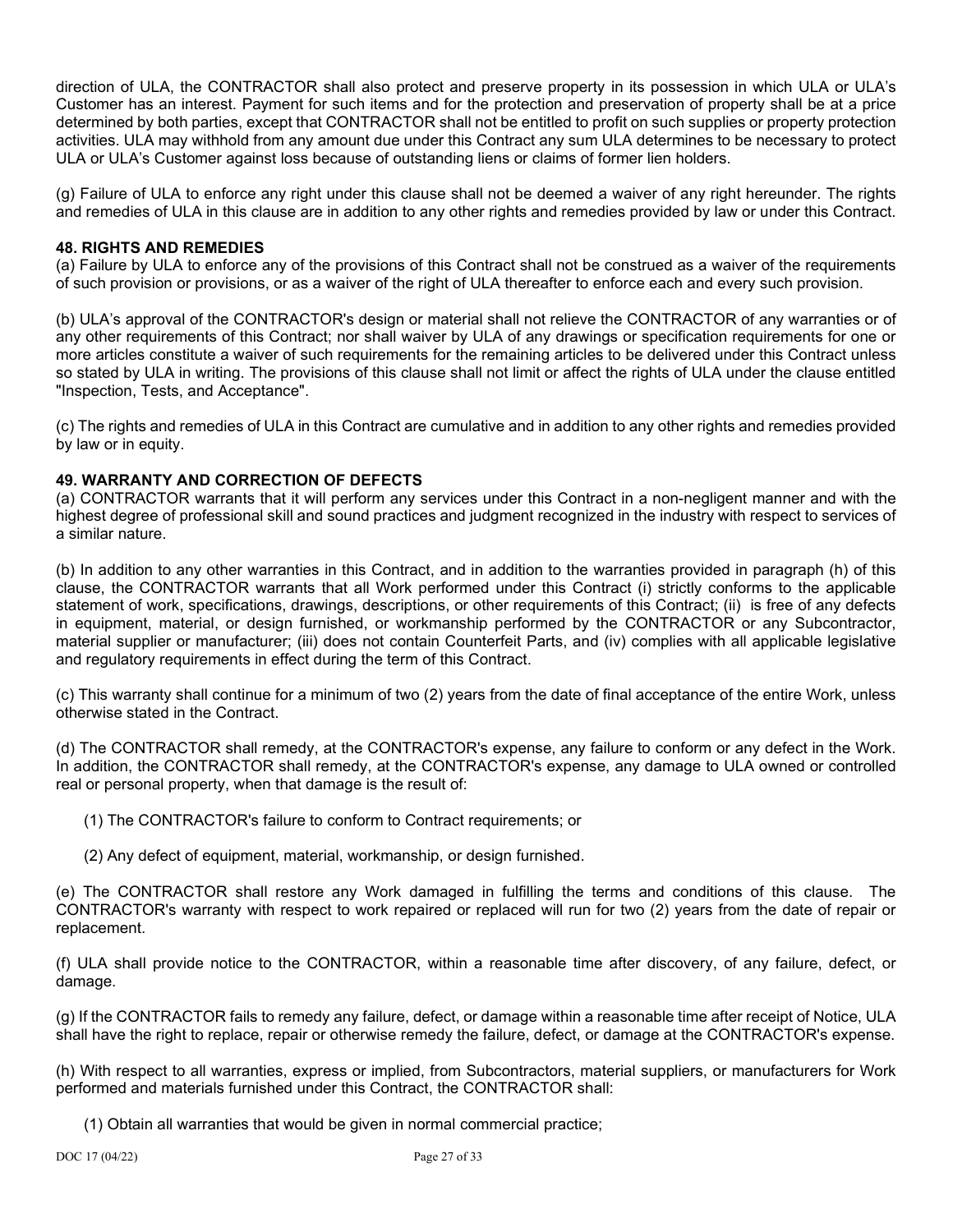- (2) Require all warranties to be executed, in writing, for the benefit of ULA; and
- (3) Enforce all warranties for the benefit of ULA.

(i) All Subcontractor, material and/or manufacturer warranties shall inure to the benefit of ULA and its assigns.

(j) This warranty shall not limit ULA's rights under the Contract with respect to latent defects, gross mistakes, or fraud.

(k) The remedies provided above shall not be restrictive of, but shall be cumulative and in addition to, all other remedies of ULA.

#### **50. INDEMNIFICATION**

CONTRACTOR shall defend, indemnify, and hold harmless ULA, its officers, directors, employees, consultants, agents, affiliates, successors, permitted assigns and customers from and against all losses, costs, claims, causes of action, damages, liabilities, and expenses, including attorney's fees, all expenses of litigation and/or settlement, and court costs, arising from any act or omission of CONTRACTOR, its officers, employees, agents, suppliers, or subcontractors at any tier, in the performance of any of its obligations under this Contract.

### **51. REPORTING REQUIREMENTS (52.204-10)**

### *This requirement may apply if this Contract is valued at \$25,000 or more, as directed by ULA's Procurement Representative.*

As required by the Federal Funding Accountability and Transparency Act (Transparency Act), Public Law 109–282, CONTRACTOR shall provide to ULA Form F 213 Executive Compensation Certification, prior to award, and annually thereafter. The law requires that all reported information required in FAR 52.204-10 Reporting Executive Compensation and First-Tier Subcontract Awards, be made public. ULA will post all required information at [https://www.fsrs.gov.](https://www.fsrs.gov/)

#### **52. PRIORITY RATING**

If so identified, this Contract is a "rated order" certified for national defense use, and the CONTRACTOR shall follow all the requirements of the Defense Priorities and Allocation System Regulation (15 C.F.R. Part 700).

## **SECTION II: FAR/DFARS FLOWDOWN PROVISIONS**

#### **A. INCORPORATION OF FAR/DFARS CLAUSES**

The Federal Acquisition Regulation (FAR) and Defense Federal Acquisition Regulation Supplement (DFARS) clauses referenced below are incorporated herein by reference, with the same force and effect as if they were given in full text, and are applicable, including any notes following the clause citation, to this Contract. The Contracts Disputes Act shall have no application to this Contract. Any reference to a "Disputes" clause shall mean the "Disputes" clause of this Contract. The full text for a FAR or DFARS clause may be accessed electronically at the following address:<https://www.acquisition.gov/far/>

### **B. INTERPRETATION OF TERMS**

As used in the FAR/DFARS clauses referenced below and otherwise in this Contract:

1. "Commercial Item" means a commercial item as defined in FAR 2.101.

2. "Contracting Officer" shall mean the U.S. Government Contracting Officer for ULA's government prime contract under which this Contract is entered.

3. "Contractor" and "Offeror" means the CONTRACTOR, as defined in these Terms and Conditions, acting as the immediate (first tier) subcontractor to ULA.

4. "Prime Contract" means the contract between ULA and the U.S. Government or between ULA and its higher-tier contractor who has a contract with the U.S. Government.

5. "Subcontract" means any contract placed by the CONTRACTOR or lower-tier subcontractors under this Contract.

## **C. NOTES**

1. Substitute "ULA" for "Government" or "United States" throughout this clause.

2. Substitute "Procurement Representative" for "Contracting Officer", "Administrative Contracting Officer", and "ACO" throughout this clause.

3. Insert "and ULA" after "Government" throughout this clause.

4. Insert "or ULA" after "Government" throughout this clause.

5. Communication/notification required under this clause from/to the CONTRACTOR to/from the Contracting Officer shall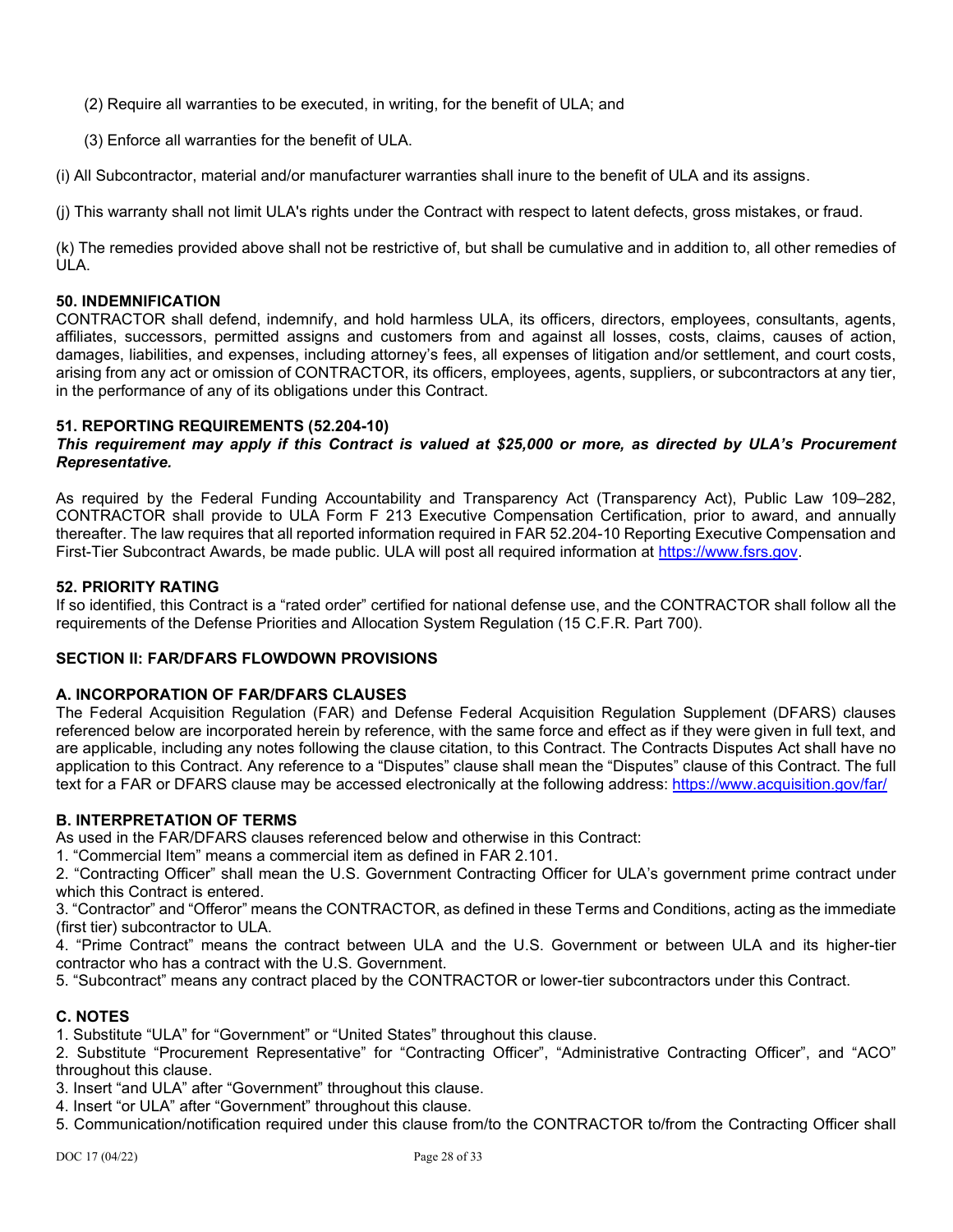be through ULA.

6. Insert "and the Procurement Representative" after "Contracting Officer", throughout the clause.

7. Insert "or the Procurement Representative" after "Contracting Officer", throughout the clause.

## **D. PRESERVATION OF THE GOVERNMENT'S RIGHTS**

If ULA furnishes designs, drawings, special tooling, equipment, engineering data, or other technical or proprietary information (Furnished Items) which the U. S. Government owns or has the right to authorize the use of, nothing herein shall be construed to mean that ULA, acting on its own behalf, may modify or limit any rights the Government may have to authorize the CONTRACTOR's use of such Furnished Items in support of other U. S. Government prime contracts.

## **E. FAR FLOWDOWN CLAUSES**

### **1. The following FAR clauses apply to this Contract**:

(a) 52.203-19 PROHIBITION ON REQUIRING CERTAIN INTERNAL CONFIDENTIALITY AGREEMENTS OR STATEMENTS (JAN 2017)

(b) 52.204-23 PROHIBITION ON CONTRACTING FOR HARDWARE, SOFTWARE, AND SERVICES DEVELOPED OR PROVIDED BY KASPERSKY LAB AND OTHER COVERED ENTITIES (JUL 2018)

(c) 52.204-25 PROHIBITION ON CONTRACTING FOR CERTAIN TELECOMMUNICATIONS AND VIDEO SURVEILLANCE SERVICES OR EQUIPMENT (AUG 2019)

(d) 52.215-20 REQUIREMENTS FOR COST OR PRICING DATA OR INFORMATION OTHER THAN COST OR PRICING DATA (OCT 2010) (Note 2 applies.)

(e) 52.219-08 UTILIZATION OF SMALL BUSINESS CONCERNS (OCT 2018)

(f) 52.222-21 PROHIBITION OF SEGREGATED FACILITIES (APR 2015) (Applies only to Contracts subject to the Equal Opportunity clause.)

(g) 52.222-26 EQUAL OPPORTUNITY (SEP 2016) (Applies to Contracts not exempt by the rules, regulations, or orders of the Secretary of Labor issued under Executive Order 11246, as amended. Paragraph (d) does not apply.)

(h) 52.222-50 COMBATING TRAFFICKING IN PERSONS (JAN 2019). The requirements in paragraph (h) of this clause apply only to any portion of the Contract that is for supplies, other than commercially available off-the-shelf items, acquired outside the United States, or services to be performed outside the United States; and exceeds \$500,000.) (In paragraph (e) insert "and ULA" after "Government". Note 5 applies.)

(i) 52.223-99 ENSURING ADEQUATE COVID-19 SAFETY PROTOCOLS FOR FEDERAL CONTRACTORS (OCT 2021) (Deviation). (Applicable to subcontracts at any tier that exceed the Simplified Acquisition Threshold, and are for services, including construction, performed in whole or in part within the United States or its outlying areas.)

#### (j) 52.225-13 RESTRICTION ON CERTAIN FOREIGN PURCHASES (JUN 2008)

(k) 52.227-14 RIGHTS IN DATA GENERAL (MAY 2014)(Alt II (DEC 2007) applies to the extent that it becomes necessary for CONTRACTOR to deliver limited rights data. Alt III (DEC 2007) applies to the extent that it becomes necessary for CONTRACTOR to deliver restricted computer software.)

(l) 52.244-06 SUBCONTRACTS FOR COMMERCIAL ITEMS (JAN 2019)

## **2. The following FAR clauses apply to this Contract if the value of this Contract equals or exceeds \$3,500**:

(a) 52.222-54 EMPLOYMENT ELIGIBILITY VERIFICATION (OCT 2015)(Applicable if the Contract is performed in the United States, and is for (i) commercial or noncommercial services (except for commercial services that are part of the purchase of a COTS item, or an item that would be a COTS item, but for minor modifications, performed by the COTS provider and are normally provided for that COTS item); or (ii) construction.)

(b) 52.223-18 ENCOURAGING CONTRACTOR POLICY TO BAN TEXT MESSAGING WHILE DRIVING (AUG 2011) (Note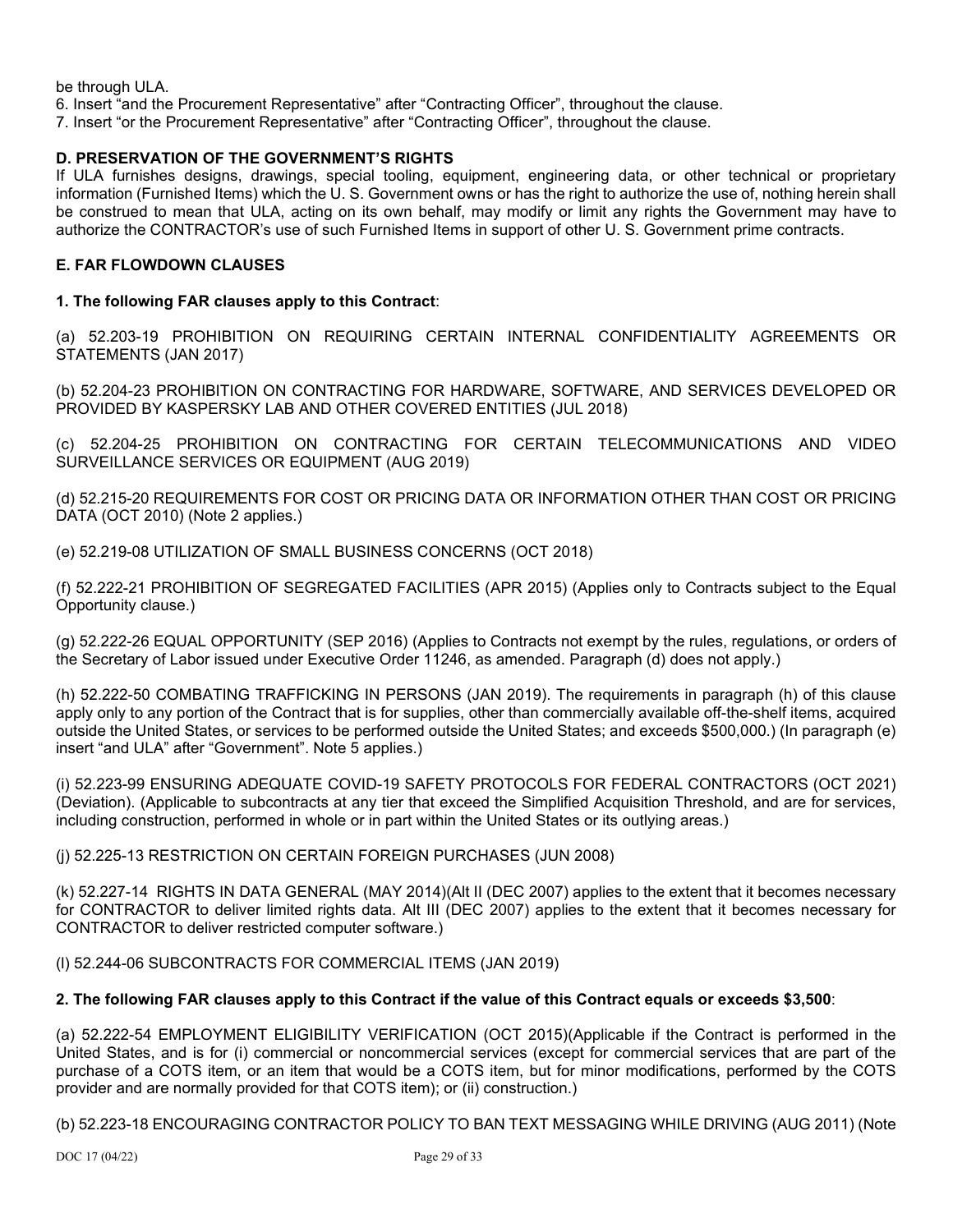4 applies to paragraph (c).)

### **3. The following FAR clauses apply to this Contract if the value of this Contract equals or exceeds \$10,000**:

(a) 52.222-40 NOTIFICATION OF EMPLOYEE RIGHTS UNDER THE NATIONAL LABOR RELATIONS ACT (DEC 2010) (Applies to Contracts not exempt by the rules, regulations, or orders of the Secretary of Labor issued pursuant to Section 3 of Executive Order 13496.)

## **4. The following FAR clauses apply to this Contract if the value of this Contract equals or exceeds \$15,000**:

(a) 52.222-36 EQUAL OPPORTUNITY FOR WORKERS WITH DISABILITIES (JULY 2014) (Applies to Contracts not exempt by the rules, regulations, or orders of the Secretary of Labor.)

### **5. The following FAR clauses apply to this Contract if the value of this Contract exceeds \$35,000:**

(a) 52.209-06 PROTECTING THE GOVERNMENT'S INTEREST WHEN SUBCONTRACTING WITH CONTRACTORS DEBARRED, SUSPENDED, OR PROPOSED FOR DEBARMENT (OCT 2015) (Note 2 applies.) (Applies except for the procurement of commercially available off-the-shelf items.)

### **6. The following FAR clauses apply to this Contract if the value of this Contract equals or exceeds \$150,000**:

(a) 52.203-10 PRICE OR FEE ADJUSTMENT FOR ILLEGAL OR IMPROPER ACTIVITY (MAY 2014) (If the Government reduces ULA's price or fee for violation of the Act by CONTRACTOR or its subcontractors at any tier, ULA may withhold from sums owed CONTRACTOR the amount of the reduction. Note 1 applies to paragraph (d).)

(b) 52.203-12 LIMITATION ON PAYMENTS TO INFLUENCE CERTAIN FEDERAL TRANSACTIONS (OCT 2010) (CONTRACTOR's disclosure forms and those of CONTRACTOR's lower tier subcontractors will be provided to ULA.) (Note 4 applies to paragraph (e).)

(c) 52.222-35 EQUAL OPPORTUNITY FOR VETERANS (OCT 2015) (Applies to Contracts not exempt by the rules, regulations, or orders of the Secretary of Labor.)

(d) 52.222-37 EMPLOYMENT REPORTS ON VETERANS (FEB 2016) (Applies to Contracts not exempt by the rules, regulations, or orders of the Secretary of Labor.)

## **7. The following FAR clauses apply to this Contract if the value of this Contract exceeds \$250,000:**

(a) 52.203-17 CONTRACTOR EMPLOYEE WHISTLEBLOWER RIGHTS AND REQUIREMENT TO INFORM EMPLOYEES OF WHISTLEBLOWER RIGHTS (APR 2014)

#### **8. The following FAR clauses apply to this Contract if the value of this Contract equals or exceeds \$5.5 Million:**

(a) 52.203-13 CONTRACTOR CODE OF BUSINESS ETHICS AND CONDUCT (JUN 2020) (Applicable if the period of performance is 120 days or over. Paragraph (c) does not apply if this Contract is for a commercial item or if the CONTRACTOR is a small business. Disclosures made under this clause shall be made directly to the Government entities identified in the clause, with a copy to ULA. )

#### **9. The following FAR clauses apply to this Contract as indicated**:

(a) 52.203-08 CANCELLATION, RESCISSION, AND RECOVERY OF FUNDS FOR ILLEGAL OR IMPROPER ACTIVITY (MAY 2014) (This clause applies to this Contract if the CONTRACTOR, its employees, officers, director or agents participated personally and substantially in any part of the preparation of a proposal for this Contract. The CONTRACTOR shall indemnify ULA for any and all losses suffered by ULA due to violations of the Act (as set forth in this clause) by CONTRACTOR or its subcontractors at any tier.)(Note 1 applies.)

(b) 52.204-02 SECURITY REQUIREMENTS (AUG 1996) (Applicable if Work under this Contract requires access to classified information. The reference in paragraph (c) to the Changes clause shall be deemed to refer to the Changes clause of this Contract.)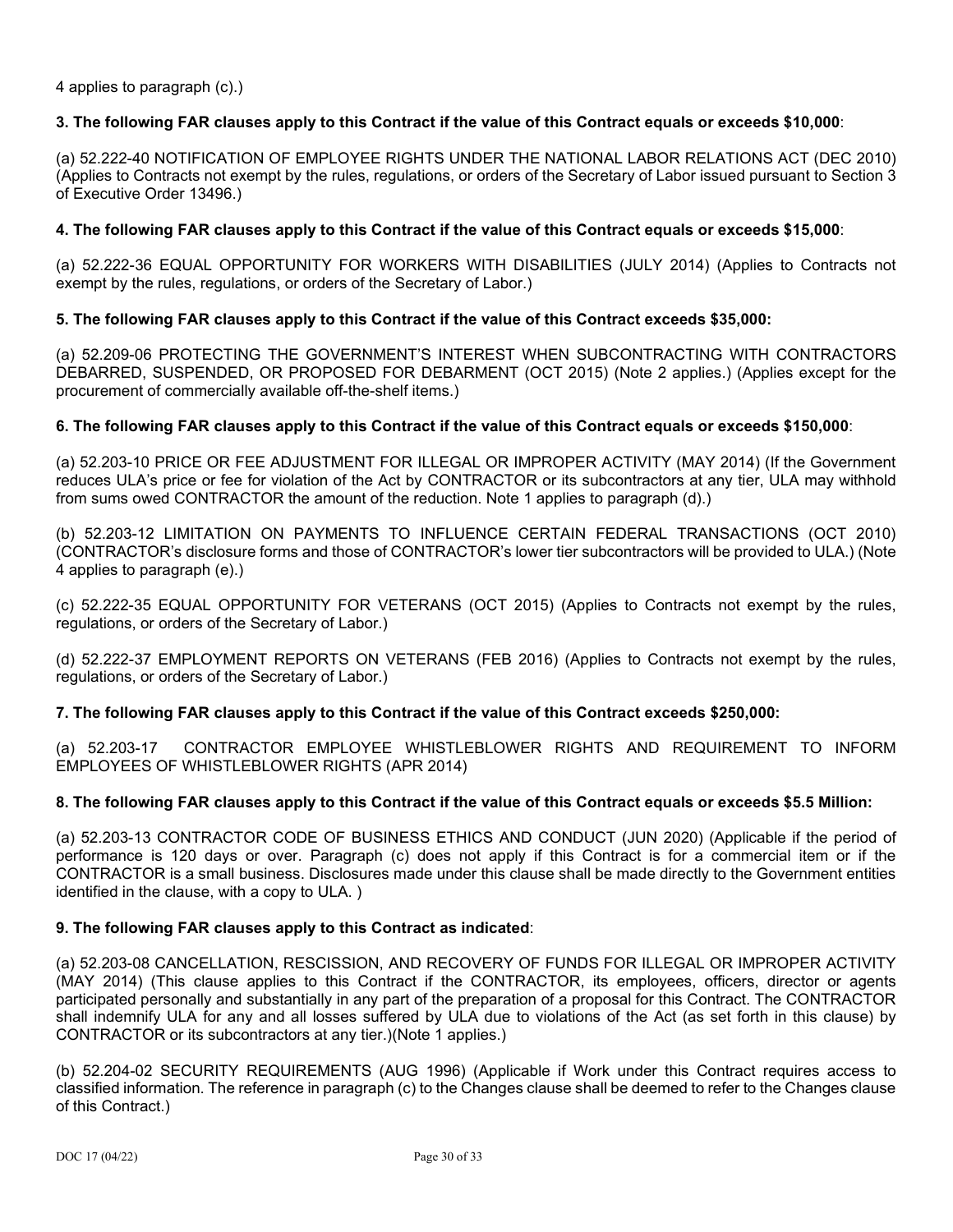(c) 52.204-21 BASIC SAFEGAURDING OF COVERED CONTRACTOR INFORMATION SYSTEMS (JUNE 2016) (Applicable to Subcontracts for other than commercially available off the shelf items where CONTRACTOR may have Federal contract information and/or ULA Proprietary Information residing in or transitioning through its information system. Any reference to Federal contract information shall be interpreted to include ULA Proprietary Information.)(Note 4 applies.)

(d) 52.245-01 GOVERNMENT PROPERTY (JAN 2017) ALT I (APR 2012) (If there is any government property on Contract, the followingsubstitutions apply: "Contracting Officer" means "ULA" except in the definition of Property Administrator, in paragraph (h)(1)(iii),and in paragraphs (c) and (h)(4) where it includes ULA. "Government" is unchanged in the phrases "Government property" and"Government furnished property" and where elsewhere used except in paragraph (d)(1) where it means "ULA" and except inparagraph (d)(2) and (g) where the term includes ULA. The following is added as paragraph (n) "CONTRACTOR shall provide to ULA immediate notice of any disapproval, withdrawal of approval, or non-acceptance by the Government of property control system. Notwithstanding the foregoing, in the event of CONTRACTOR's loss, damage or destruction of Government property accountable to any ULA Contract with ULA's Customer in which ULA's Contract does not include Alt I, CONTRACTOR's liability for the risk of loss of such Government property shall be governed by the basic clause.)

## **F. DFARS FLOWDOWN CLAUSES**

**1. If this Contract is issued in support of a ULA prime contract with the United States Air Force, the following DFARS clauses apply to this Contract as indicated:**

(a) 252.203-7002 REQUIREMENT TO INFORM EMPLOYEES OF WHISTLEBLOWER RIGHTS (SEP 2013)

(b) 252.203-7003 AGENCY OFFICE OF THE INSPECTOR GENERAL (DEC 2012) (Applies if 52.203-13 is applicable to this Contract.)

(c) 252.204-7012 SAFEGUARDING COVERED DEFENSE INFORMATION AND CYBER INCIDENT REPORTING (OCT 2016DEC 2019) (Applicable to Contracts for operationally critical support, or for which Contract performance will involve Covered Defense Information (CDI). Any reporting pursuant to this clause shall be submitted through ULACONTRACTOR shall notify ULA when submitting a request to vary from a NIST SP 800-171 security requirement. CONTRACTOR shall report cyber incidents to ULA and shall provide the incident report number, automatically assigned by DoD, to ULA as soon as practicable when reporting a cyber incident to DoD.)

(d) 252.204-7015 NOTICE OF AUTHORIZED DISCLOSURE OF INFORMATION TO LITIGATION SUPPORT SUBCONTRACTORS (MAY 2016) (Insert "or ULA" after "Government" throughout this clause.)

(e) 252.204-7020 NIST SP 800-171 DOD ASSESSMENT REQUIREMENTS (NOV 2020) (Applicable to covered contractor information systems that are required to comply with the National Institute of Standards and technology (NIST) Special Publication (SP) 800-171, in accordance with DFARS 252.204-7012.)

(f) 252.226-7001 UTILIZATION OF INDIAN ORGANIZATIONS, INDIAN-OWNED ECONOMIC ENTERPRISES, AND NATIVE HAWAIIAN SMALL BUSINESS CONCERNS (APR 2019) (Applies if this Contract exceeds \$500,000 and if Work under the Contract will be performed in the United States or CONTRACTOR is recruiting employees in the United States to Work on the Contract. In f(1), "Contractor" shall mean "ULA." Note 2 applies to (c) the first time "Contracting Officer" appears.)

(g) 252.227-7013 RIGHTS IN TECHNICAL DATA- NON-COMMERCIAL ITEMS (FEB 2014) (Applicable if technical data developed in whole or in part with Government funding is to be delivered under this Contract in lieu of FAR 52.227-14.)

(h) 252.227-7015 TECHNICAL DATA - COMMERCIAL ITEMS (FEB 2014) (Applicable if technical data related to commercial items and developed exclusively at private expense is to be delivered under this Contract.)

(i) 252.227-7016 RIGHTS IN BID OR PROPOSAL INFORMATION (JAN 2011)

(j) 252.227-7025 LIMITATION ON THE USE OR DISCLOSURE OF GOVERNMENT FURNISHED INFORMATION MARKED WITH RESTRICTIVE LEGENDS (MAY 2013) (In paragraph (c)(1) Note 3 applies.)

(k) 252.227-7026 DEFERRED DELIVERY OF TECHNICAL DATA OR COMPUTER SOFTWARE (APR 1988)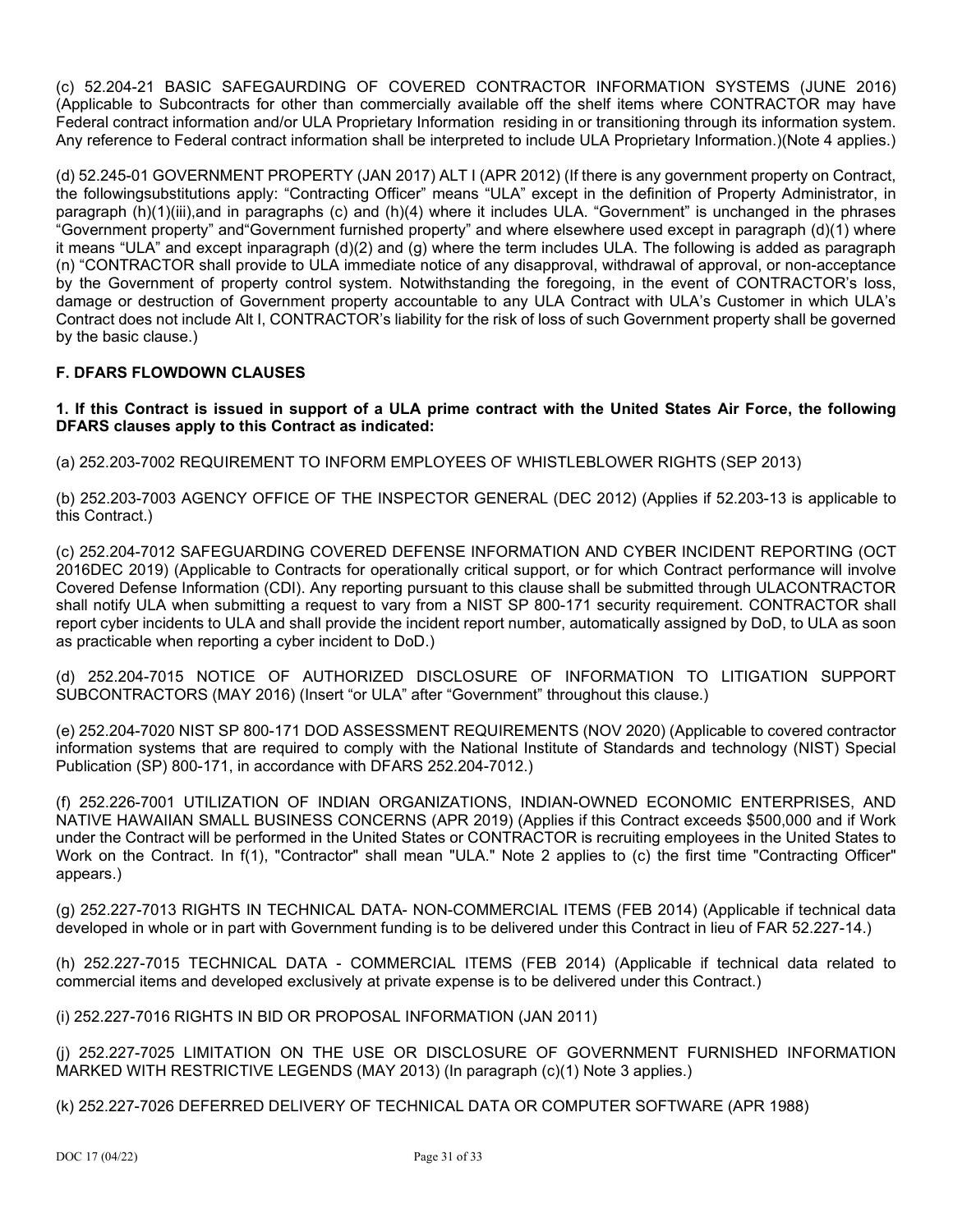(l) 252.227-7027 DEFERRED ORDERING OF TECHNICAL DATA OR COMPUTER SOFTWARE (APR 1988) (Note 4 applies.)

(m) 252.227-7037 VALIDATION OF RESTRICTIVE MARKINGS ON TECHNICAL DATA (SEP 2016)

(n) 252.235-7003 FREQUENCY AUTHORIZATION (MAR 2014) Alt I (MAR 2014) (Applicable if this Contract requires developing, producing, constructing, testing, or operating a device requiring a frequency authorization. Note 2 applies. Submit DD Form 1494 within thirty (30) days after contract award if frequency authorization is required.)

(o) 252.244-7000 SUBCONTRACTS FOR COMMERCIAL ITEMS (JUN 2013)

(p) 252.247-7023 TRANSPORTATION OF SUPPLIES BY SEA (FEB 2019) (Applicable if this Contract meets the criteria set forth in paragraph (b) (2) of the clause. In the first sentence of paragraph (g), insert a period after "Contractor" and delete the balance of the sentence. Paragraphs (f) and (g) shall not apply if this Contract is at or below \$250,000. Notes 1 and 2 apply to paragraph (g).)

### **SECTION III: CERTIFICATIONS AND REPRESENTATIONS**

**This clause contains certifications and representations that are material representations of fact upon which ULA will rely in making awards to CONTRACTOR. By submitting its written offer, or providing oral offers/quotations at the request of ULA, or accepting any contract, CONTRACTOR certifies to the representations and certifications as set forth below in this clause. These certifications shall apply whenever these terms and conditions are incorporated by reference in any contract, agreement, other contractual document, or any quotation, request for quotation (oral or written), request for proposal or solicitation (oral or written), issued by ULA. CONTRACTOR shall immediately notify ULA of any change of status with regard to these certifications and representations.**

(a) **52.203-11 Certification and Disclosure Regarding Payments to Influence Certain Federal Transactions** (Applies to Contracts that equal or exceed \$150,000.)

(i) CONTRACTOR hereby certifies to the best of its knowledge and belief that no Federal appropriated funds have been paid or will be paid to any person for influencing or attempting to influence an officer or employee of any agency, a Member of Congress, an officer or employee of Congress, or an employee of a Member of Congress on its behalf in connection with the awarding of this Contract.

(ii) If any registrants under the Lobbying Disclosure Act of 1995 have made a lobbying contact on behalf of the CONTRACTOR with respect to this Contract, the CONTRACTOR shall complete and submit OMB Standard Form LLL, Disclosure of Lobbying Activities, to provide the name of the registrants. The CONTRACTOR need not report regularly employed officers or employees of the CONTRACTOR to whom payments of reasonable compensation were made.

#### (b) **FAR 52.209-05 Certification Regarding Responsibility Matters**.

(i) CONTRACTOR certifies that, to the best of its knowledge and belief, that CONTRACTOR and/or any of its Principals, (as defined in FAR 52.209-05):

(1) are not presently debarred, suspended, proposed for debarment, or declared ineligible for the award of contracts by any Federal agency;

(2) have not, within a three-year period, been convicted of or had a civil judgment rendered against them for: commission of fraud or a criminal offense in connection with obtaining, attempting to obtain, or performing a public (Federal, State, or local) contract or subcontract; violation of Federal or State antitrust statutes relating to the submission of offers; or commission of embezzlement, theft, forgery, bribery, falsification or destruction of records, making false statements, tax evasion, violating Federal criminal tax laws, or receiving stolen property; and

(3) are not presently indicted for, or otherwise criminally or civilly charged by a governmental entity with, commission of any of the offenses enumerated in subdivision (2).

(ii) CONTRACTOR shall provide immediate written notice to ULA if, any time prior to award of any contract, it learns that its certification was erroneous when submitted or has become erroneous by reason of changed circumstances.